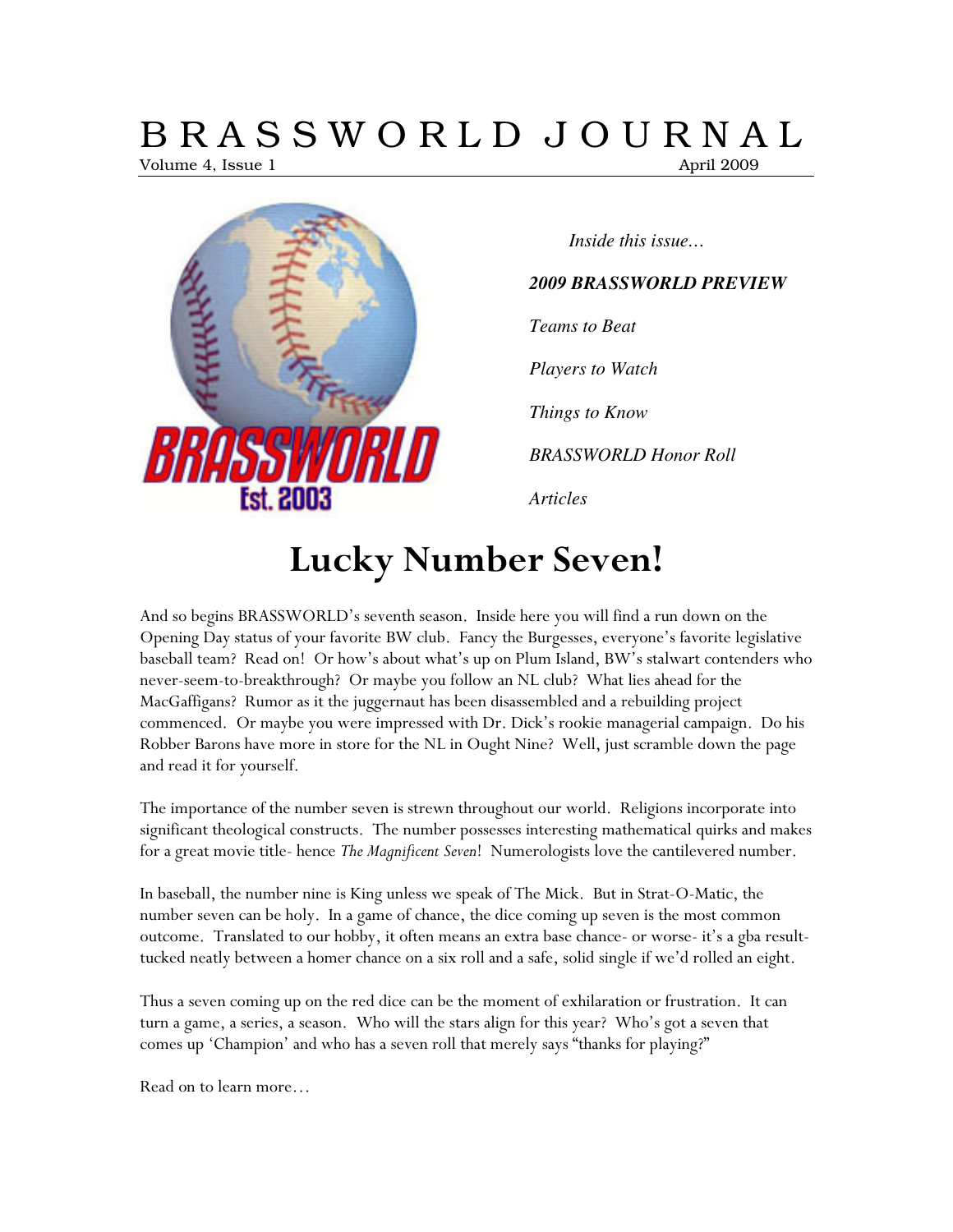| <b>Silver Sluggers</b><br>2008: 105-57 |                |                 |                |  |  |
|----------------------------------------|----------------|-----------------|----------------|--|--|
| Lineup                                 |                | <b>Pitchers</b> |                |  |  |
| C                                      | R. Hernandez   | SP              | Lincecum       |  |  |
| 1B                                     | Howard         | SP              | Maine          |  |  |
| 2B                                     | <b>Ellis</b>   | SP              | W. Rodriguez   |  |  |
| 3B                                     | Bautista/Crede | SP              | Davies         |  |  |
| SS                                     | Cabrera        | SP              | P. Martinez    |  |  |
| OF                                     | Abreu/Werth    | CL              | <b>Fuentes</b> |  |  |
| OF                                     | Beltran        | SU              | Madson         |  |  |
| OF                                     | Hamilton       | SU              | Okajima        |  |  |

**The Cobb Crew** 

**OFFENSE** This is the Slugger's strength. The heart of the lineup is scary with Carlos Beltran in centerfield, Ryan Howard at 1b,

```
Seven Things to Know
1. Silver is the defending 
champs. 
2. Silver turned the worst-to-
first trick to achieve the title. 
3. Hideki Okajima finished third 
in Walter Johnson balloting. 
4. Lenny has won titles in three 
BRASS leagues. 
5. Silver rallied from a 3-0 
deficit to defeat Northwoods. 
6. Carlos Beltran had over 100 
runs (105) and RBI (120). 
7. Brandon Phillips hit 10 HR in 
17 postseason games.
```
Josh Hamilton in right, and a platoon of Bobby Abreu and Jayson Werth in leftfield.

Mark Ellis (2b) and Orlando Cabrera (ss) are both slightly below average hitters, but their stellar defense more than makes up for those shortcomings. Ramon Hernandez is not the defensive backstop he used to be but the position is so weak in BRASSWORLD that his 747 OPS makes him above average on offense among catchers. Joe Crede and Jose Bautista figure to time share third-base in some bastardized platoon.

On the bench, Jeff Kent can still hit lefties reasonably well and could be used as a RH platoon partner for Howard against hard lefties at 1b. Chris Burke, Shannon Stewart, Tony Pena Jr., and Ronnie Paulino will spare the regulars when needed.

**PITCHING** The Sluggers' starting rotation boasts one of the top pitchers in the league in Tim Lincecum. After that, it's a collection of part-time starters and average to mediocre performers.

Wandy Rodriguez and John Maine are fine, but neither threw more than 140 in MLN 2008. Kyle Davies (113 IPs) has a slightly above average ERA+ (105), but a horrible 1.45 whip. The rest of the cast is composed of part-timers Pedro Martinez, Brandon Backe, and Adam Eaton.

The Silver bullpen, however, is very strong on both sides of the mound, starting with closer Brian Fuentes. Ryan Madson, Hideki Okajima, Eddie Guardado, and Jensen Lewis round up the staff. Rookie Jeff Samadzija will help in September. Although it could use a little more depth, this is the bullpen of a contender.

**PROGNOSTICATION** Good team, but pending a trade or two the question marks regarding the starting rotation may prevent the Sluggers from recapturing the Cobb title let alone keeping the BRASSWORLD trophy.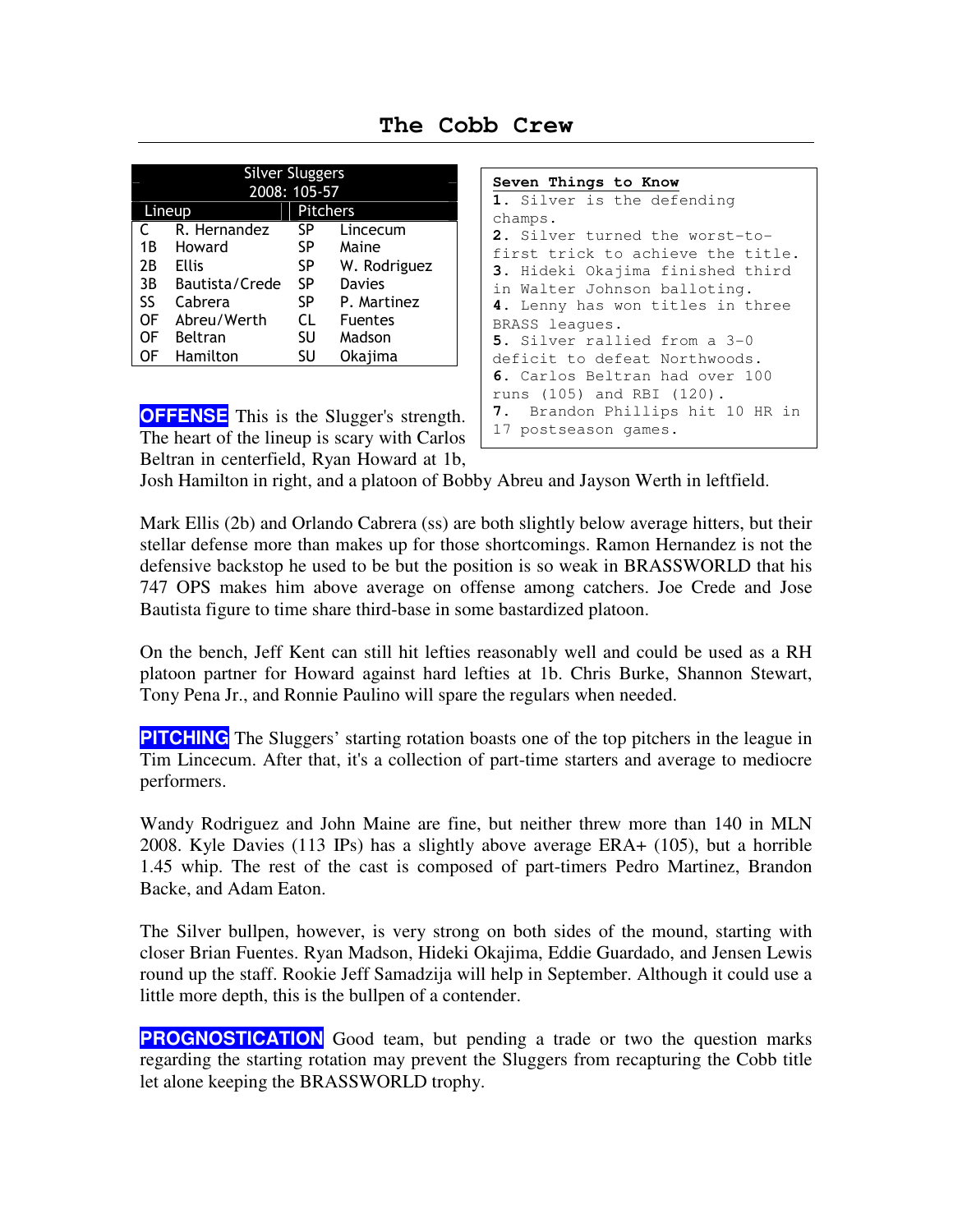| <b>Alaska Hot Stoves</b> |                |                 |             |  |
|--------------------------|----------------|-----------------|-------------|--|
| 2008: 80-82              |                |                 |             |  |
| Lineup                   |                | <b>Pitchers</b> |             |  |
|                          | McCann         | SP              | Cook        |  |
| 1 B                      | Fielder        | SP              | Lester      |  |
| 2B                       | Derrosa        | SP              | Marcum      |  |
| 3B                       | Glaus          | SP              | C. Young    |  |
| SS                       | Aviles/Vazquez | SP              | Hendrickson |  |
| OF                       | McLouth        | CL              | Papelbon    |  |
| OF                       | Giles          | SU              | Masterson   |  |
| OF                       | Thames/Ibanez  | SU              | Bell        |  |
|                          |                |                 |             |  |

**OFFENSE** This is a very good offense. At the heart of the lineup, the Stoves sport Prince Fielder, Troy Glaus, Brian McCann

| Seven Things to Know              |
|-----------------------------------|
| 1. Chris has a .531 winning       |
| percentage in BW.                 |
| 2. The Stoves lost 15 of 18 games |
| to the Sluggers.                  |
| 3. Prince Fielder finished third  |
| in AL MVP balloting.              |
| 4. Prince led the AL in HR (56)   |
| and tied in RBI (130).            |
| 5. Chris Young yielded only 6 HR  |
| in 174 innings pitched.           |
| 6. Young was also the only Stoves |
| starter with a winning record.    |
| 7. Starting SS Rafael Furcal      |
| signed with Annadale in FA.       |

and Brian Giles, a very good mix of power and on-base abilities. The middle of the infield is equally adept with Mark Derosa and upstart Mike Aviles making waves during Spring Training. The bats should be enough to offset their middling defense. Both righty bats will have to be rested from time to time so that is where useful lefty-swinging Ramon Vazquez- signed away from Waikiki in the offseason will get his playing time.

After Giles, the other two starting outfield positions appear to belong to Nate McLouth who will probably hit lead-off - and Raul Ibanez. These two will platoon with Gabe Kapler and Marcus Thames. Greg Norton will be the primary pinch-hitter and should get a few starts in the field either at 1B or in the outfield. Left-handed outfielder Josh Anderson, right-handed Mike Cuddyer, infielders Adam Everett, Ruben Gotay, and Andy LaRoche, and catcher David Ross round out a solid bench.

**PITCHING** The starting rotation has two very solid starters, one from each side of the mound: Jon Lester and Adam Cook. After that, it's a bit of a patchwork, but not a bad one. Chris Young will get between 15 and 20 starts. He is solid, but struggles against lefthanded batters. The very solid Shaun Marcum figures to be improved (11-13, 5.21) after a full run through the AL under his belt.

Given the need in starts, it looks like Justin Masterson, and Chan-Ho Park will be mostly used as starters. Pending a trade, average guys like Mark Hendrickson and Brian Moehler may be needed for a few starts here and there.

Moving Masterson and Park to the rotation will not affect the quality of the bullpen, which still comprises an excellent closer in Jonathan Papelbon (2.66, 26 SV), and an impressive assortment of solid relievers such as righties Jesse Crain, Heath Bell, Steven Shell, and Andrew Brown, and lefties Craig Breslow and Jerry Blevins. Middle and late innings should be safe for the Hot Stoves.

**PROGNOSTICATION** A definite contender for first place in the Cobb.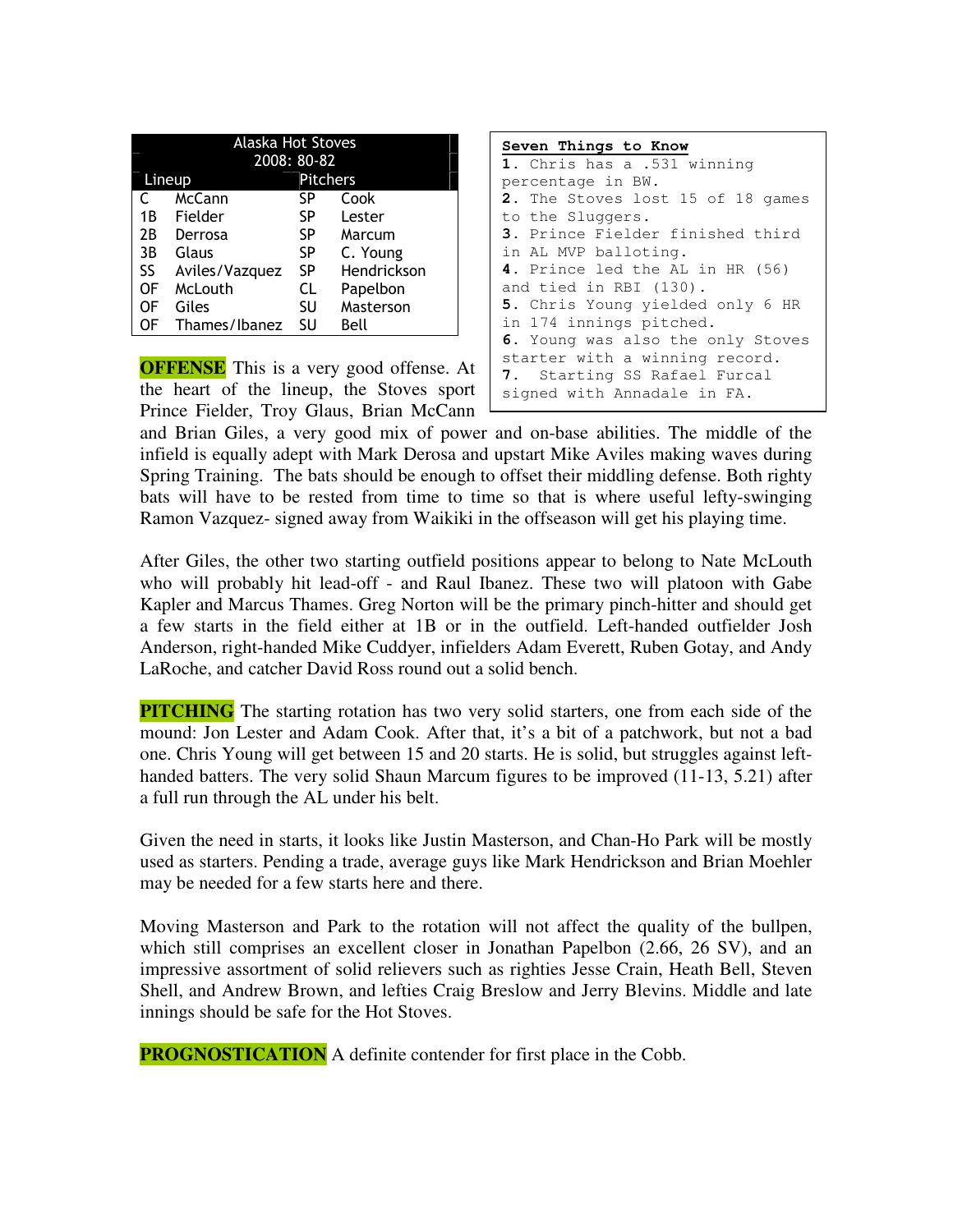| South Range Mariners |                |                 |                 |  |  |
|----------------------|----------------|-----------------|-----------------|--|--|
|                      | 2008: 90-72    |                 |                 |  |  |
| Lineup               |                | <b>Pitchers</b> |                 |  |  |
| C                    | LaRue/Quintero | <b>SP</b>       | Moyer           |  |  |
| 1Β                   | Helton         | <b>SP</b>       | <b>Blanton</b>  |  |  |
| 2B                   | J. Lopez       | <b>SP</b>       | <b>Balester</b> |  |  |
| 3B                   | Lowell         | SP.             | Marshall        |  |  |
| SS                   | <b>Rollins</b> | SP              | <b>Batista</b>  |  |  |
| OF                   | Soriano        | <b>CL</b>       | <b>Street</b>   |  |  |
| OF                   | Ad. Jones      | SU              | Hanrahan        |  |  |
| OF                   | Hawpe          | SU              | Seay            |  |  |
|                      |                |                 |                 |  |  |

**OFFENSE** The Mariners' offense will focus around long time 'Head Alfonso Soriano (290-24-94), Brad Hawpe (320-31-

| Seven Things to Know              |
|-----------------------------------|
| 1. The Mariners stole the most    |
| bases (130) in the AL in '08.     |
| 2. South Range was a game under   |
| .500 from July onward.            |
| 3. Jimmy Rollins' 18 triples led  |
| the AL.                           |
| 4. Todd Helton leads BW all-time  |
| in two-baggers (313).             |
| 5. The M's had 4 All Stars.       |
| 6. Star Matt Holliday was traded  |
| to Aspen in the offseason.        |
| 7. Mike's family is big enough to |
| field a Starting Nine (2)         |

109), Mike Lowell (347-28-121), and Gold Glover Jimmy Rollins (25 HR, 32 SB). Todd Helton is reported aching this spring. Even a part time loss of this key Mariner vet (431 OBP) could prove debilitating to the team. Adam Jones is a potential future All-Star, but still needs some seasoning before he reaches his potential. Kevin Kouzmanouf is average, and, at close to 27 years of age, this could be as good as it gets. Catchers Jason LaRue and Humberto Quintero basically keep pitched balls from beaning the umpire.

**PITCHING** One problem that the team will have to address sooner than later is the lack of accomplished starters. There is no pitcher in BW more veteran than Jamie Moyer (186 career BW starts), but after him, Joe Blanton is the only other reliable (and recognizable) starter on the Mariner staff. Youth and cobbled-together rejects will be served in South Range this year barring a major trade.

Given the problems with the starting rotation, the bad news is that the Mariners' bullpen is not the most solid either. Huston Street (1.85, 30 SV) does return to anchor the pen and Joel Hanrahan has been a spark this Spring. He will have to carry it over to the real season for this pen to overachieve, however. The Mariners will enjoy the services of lefty specialists Scot Schoeneweis and Bob Seay. Last year's revelation- Troy Percivalis said to be experiencing tightness this camp. He doesn't figure to head north with the big club just yet. Pliable righties Mark Lowe and Justin Miller figure to soak up most of the middle-inning load.

Come September the Mariner staff will probably endeavor to take look-sees at young arms like Dave Robertson, Kevin Hart and Clayton Richard. If the need for starts becomes extreme, Richard may be called up even sooner.

**PROGNOSTICATION** All is far from being lost for South Range despite the foreseen pitching troubles. However, this is a team that may be better served by entering a rebuilding mode. Solid trade chips abound on the offense and could bring in a bundle for the mid-term future. Coupled with the arrival of promising prospects Philippe Aumont, Josh Vitters, Greg Halman, Jeremy Jeffress, Aaron Poreda, and Christian Friedrich, the Mariners should be back into shape sooner rather than later.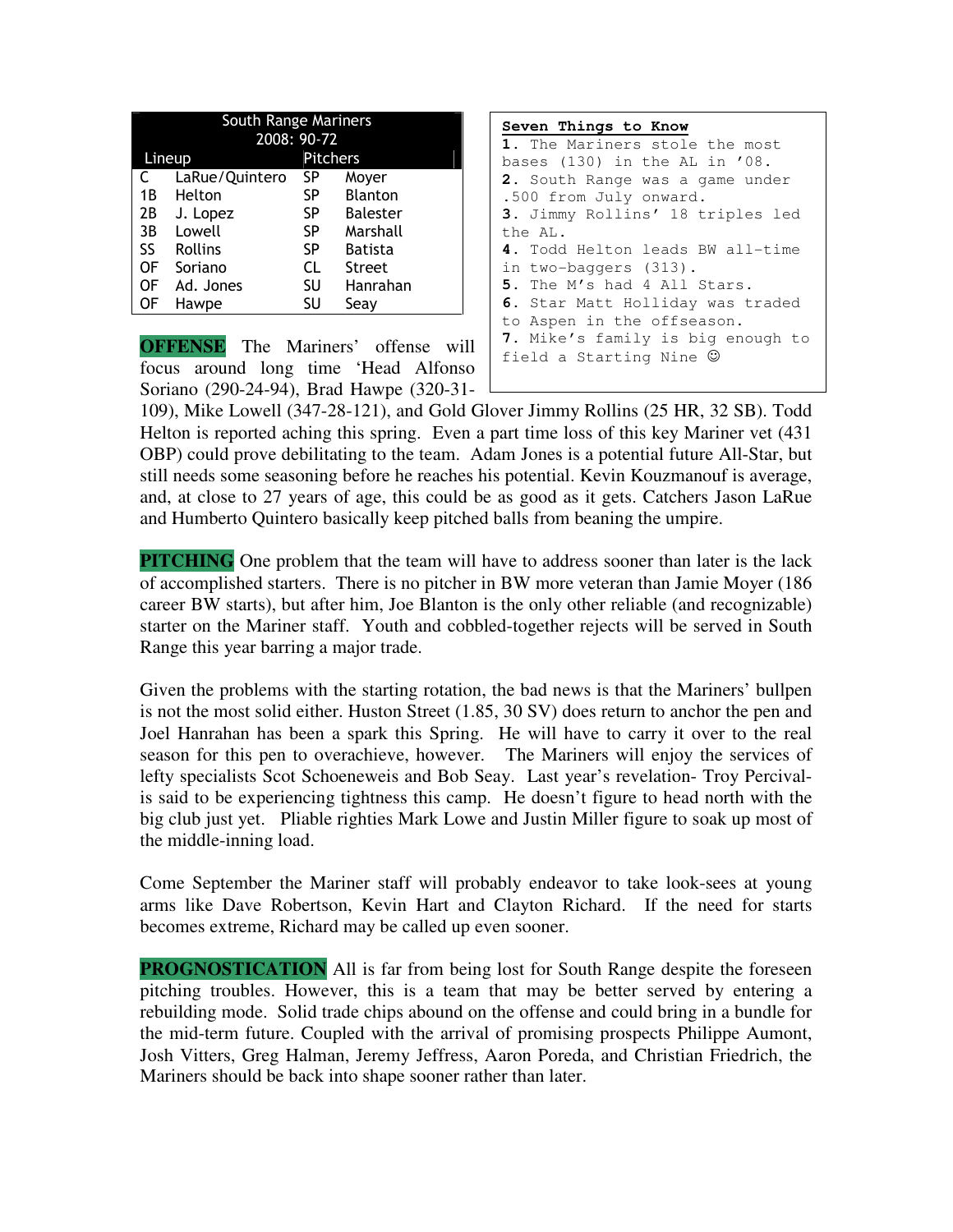| <b>Mequon Keglers</b> |              |          |            |  |  |
|-----------------------|--------------|----------|------------|--|--|
|                       | 2008: 59-103 |          |            |  |  |
| Lineup                |              | Pitchers |            |  |  |
| C                     | Doumit/Pudge | SP       | Lohse      |  |  |
| 1Β                    | C. Pena      | SP       | Weaver     |  |  |
| 2В                    | Uggla        | SP       | Bush       |  |  |
| 3B                    | Rolen        | SP       | Looper     |  |  |
| SS                    | Betancourt   | SP       | Campillo   |  |  |
| 0F                    | Hunter       | CL       | Ryan       |  |  |
| OF                    | Manny        | SU       | Chamerlain |  |  |
| ΟF                    | <b>Braun</b> | SU       | Durbin     |  |  |

**OFFENSE** The Keglers' offense is top notch, especially at the heart of the lineup. Ryan Braun (357-34-89), Dan Uggla, Carlos Peña (48 HR in MON), and Ryan

| Seven Things to Know              |
|-----------------------------------|
| 1. Tony was an original BW        |
| member. The Keglers were in       |
| Waukesha back then.               |
| 2. A Kegler is a bowler.          |
| 3. Ryan Braun is the AL's         |
| reigning ROY.                     |
| 4. The Keglers were the lowest    |
| scoring AL club in '08.           |
| 5. Joba's 7 saves in 11 games led |
| the staff.                        |
| 6. New 1b Carlos Pena won the     |
| Robinson Award as the All Star    |
| MVP last year.                    |
| 7. The Keglers dominated the      |
| Rabbits (winning 12 of 18).       |

Doumit will strike fear in opposing pitchers. And third baseman Scott Rolen and centerfielder Torii Hunter are no slouches either. Manny Ramirez should be counted amongst this fearsome bunch. However, "The Manny Reputation" is still present and he hit only 11 homers last year in 503 at bats.

The Kegler bench offers nice platoon options on it roster who could/should spare Peña and Doumit versus LHP: Richie Sexon and Pudge Rodriguez. Ronnie Belliard was brought in via free agency after a solid season with SRM last year (275, 31 2B) to serve as a valuable utility player who can play all infield positions. The rest of the bench will be manned with players like outfielder Brandon Boggs, 'Mayor' Sean Casey, Wilson Betemit and Ryan Freel who all have useable skillsets. Even young left-handed hitter Daric Barton can assume that there has to be a role for him somewhere. However, veteran outfielder Geoff Jenkins is wondering where he fits after his .219 season from a year ago.

One problem may be the defense, especially in the middle. Uggla's defense has never been his calling card while scouts inform me that Yuniesky Betancourt has already lost a step at his tender age. If it's true, this may become the Keglers Achilles, which any bowler can tell you is integral to success. On the plus side, Rolen, Pena and Hunter have always been stalwarts with the leather.

**PITCHING** The Keglers' starting pitching figures to be very solid. Although they do not possess one clear-cut dominant ace, they have five above average starters. Rumblings suggest Johnny Cueto could become an ace for this staff by mid-season. Strong words.

The lack of an ace may hinder the Keglers come playoff time, however, the staff is perfectly suited for the162-game marathon that is the BW season. On any given day, the Keglers will send an above average starter to the mound. Not too many BW teams can say that (editor: see South Range).

The presence of Joba Chamberlain and B.J. Ryan is enough to make Mequon's bullpen a very strong one. Both can close, and Chamberlain would probably be best served doing a Goose Gossage impersonation, i.e. pitch high-leverage and multiple innings at any point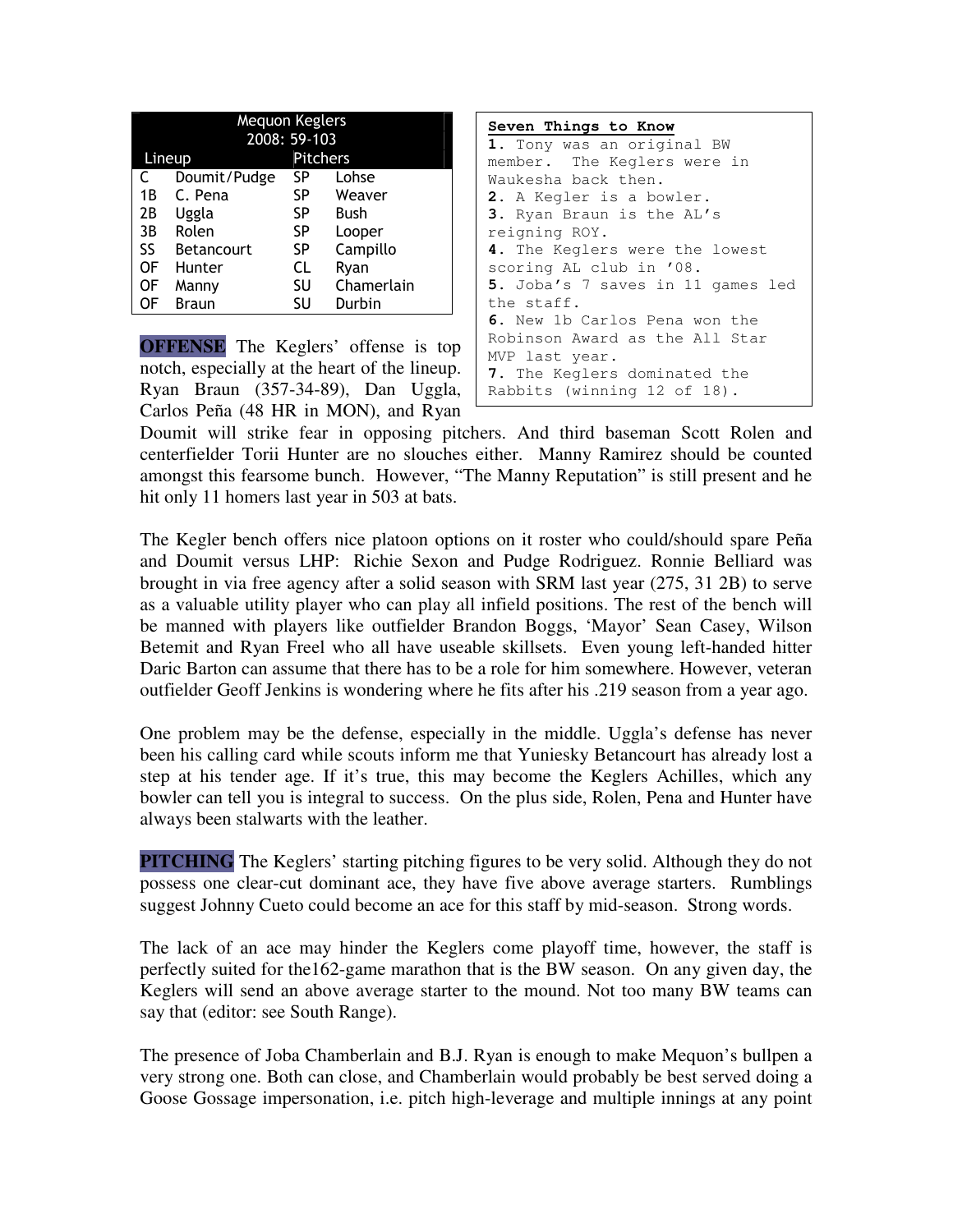in a close game. If Chamberlain stays in it, this is the bullpen of a championship team. If not, it is still that of a contender.

| Waikiki Rabbits |              |                 |                  |  |  |
|-----------------|--------------|-----------------|------------------|--|--|
|                 | 2008: 60-102 |                 |                  |  |  |
| Lineup          |              | <b>Pitchers</b> |                  |  |  |
| C               | Inge/Buck    | SP              | Ol. Perez        |  |  |
| 1B              | Garko        | SP              | Meche            |  |  |
| 2В              | Kinsler      | SP.             | Danks            |  |  |
| 3B              | Reynolds     | SP              | <b>Bannister</b> |  |  |
| SS              | E. Gonzalez  | SP              | de la Rosa       |  |  |
| <b>OF</b>       | Burrell      | CL              | Weathers         |  |  |
| OF              | J. Guillen   | SU              | Lincoln          |  |  |
| OF              | De. Young    | SU              | Howrv            |  |  |

**PROGNOSTICATION** The Keglers are a team in the hunt for hardware.

**OFFENSE** The big question here is "Who plays centerfield?" The top three Rabbit outfielders appear to be Delmon Young, Pat

#### **Seven Things to Know**

```
1. Matt's franchise has the 
lowest winning percentage (sorry, 
Matt). 
2. The Rabbits blunted the Force 
last year, winning 10 of 12. 
3. Waikiki hit the fewest HR 
(130) in the AL in '08. 
4. Pat Neshek was an All Star. 
5. Brad Thompson hit .275. 
6. Last year's starting SS-
Orlando Cabrera- joined up with 
the champs. 
7. Ryan Garko was plunked 18 
times.
```
Burrell and Jose Guillen, not one of whom should see centerfield on any team. There's always Corey Patterson, but unless you're truly desperate, there is no reason to start him anywhere in the field.

Other than that, Waikiki's offense is fair. Burrell can still hit (261-24-79), second baseman Ian Kinsler (819 OPS) may belong in the upper-tier of BW 2b. And projections insist Mark Reynolds can hold his own despite the 18/115 BB-K ratio during his freshman campaign.

The other contributors are slightly above or below average. Delmon Young was brought over from Silver and it is hoped he can build after he spent last season watching and learning while nabbing a ring. First baseman Ryan Garko had a middling 786 OPS last season. Edgar Gonzalez was found in the draft and may start at short for the Rabbitts. And Brandon Inge (career 246 BA) has never really hit well in BW. Corey Patterson figures to be nothing more than a defensive replacement in late innings if Waikiki does not trade for a true centerfielder.

**PITCHING** The Rabbits have a decent twosome at the front of their rotation: reliable Gil Meche (12-11, 2.89 for MMM), and average Oliver Perez (9-9, 4.31). Things are iffier after that. John Danks may be ready to burst into the rotation this season. Brian Bannister and his 4.00 ERA will get the bulk of the remaining starts but he's not an ideal option. The number five is a two-man scrum betwixt Scott Feldman and lefty Jorge De La Rosa.

The bullpen lacks a defined closer with veteran Dave Weathers winning by default.

**PROGNOSTICATION** The Rabbits are focused on the future. Fourth place and avoiding 90 losses would be a solid accomplishment for this club.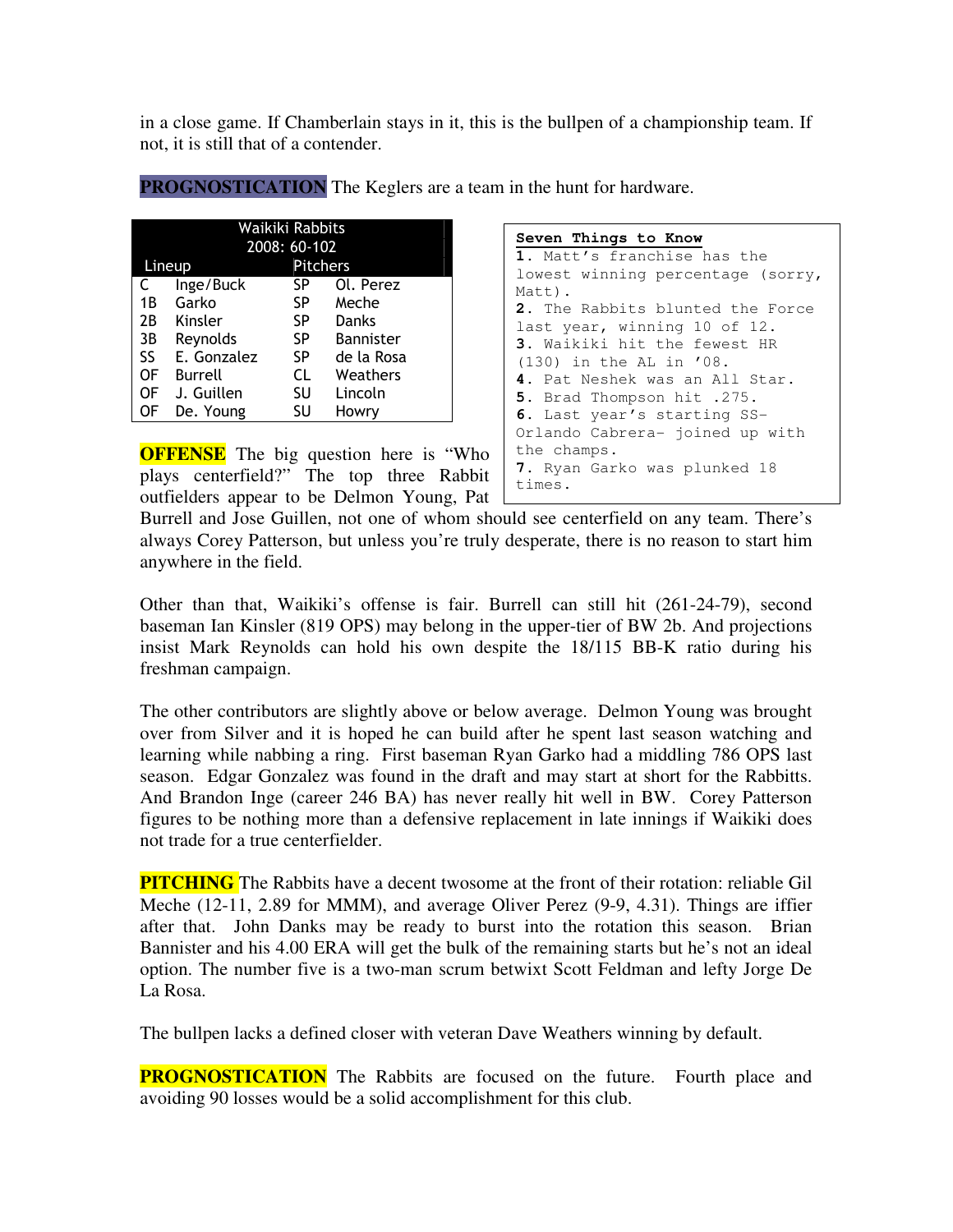| <b>Greenville Black Sox</b> |             |    |                 |  |  |
|-----------------------------|-------------|----|-----------------|--|--|
|                             | 2008: 94-68 |    |                 |  |  |
| Lineup                      |             |    | <b>Pitchers</b> |  |  |
| C                           | Zaun/Laird  | SP | Byrd            |  |  |
| 1 B                         | D. Lee      | SP | Harang          |  |  |
| 2B                          | Pedroia     | SP | Snell           |  |  |
| 3B                          | Dobbs/Miles | SP | Duchscherer     |  |  |
| SS                          | Tejada      | SP | Olsen           |  |  |
| OF                          | Ichiro      | CL | Qualls          |  |  |
| OF                          | Milledge    | SU | <b>Hawkins</b>  |  |  |
| OF                          | Dve         | SU | Corpas          |  |  |

**OFFENSE** Through free agency and trades, Greenville has built a solid offense. The mainstays are outfielders

| Seven Things to Know                         |
|----------------------------------------------|
| 1. Ichiro led the AL with 223                |
| hits.                                        |
| 2. Bob has won 7 post-season                 |
| games in 4 appearances.                      |
| <b>3.</b> Rafael Soriano had a               |
| ridiculous 1.27 ERA in 70 IP.                |
| 4. No AL team played in more                 |
| games (55) decided by one run.               |
| 5. The Sox led the AL with a 3.41            |
| team ERA.                                    |
| 6. Mark Buehrle is 72-58 in his              |
| career.                                      |
| 7. Harang & Buerhle finished 4 <sup>th</sup> |
| and 5 <sup>th</sup> in Johnson voting.       |

Jermaine Dye and franchise-face Ichiro Suzuki (314 career average, 962 career games), and Miguel Tejada at SS. Mighty Dustin Pedroia finished 4<sup>th</sup> in ROY balloting and may bust out this season for the Sox. The Gregg Zaun/Gerald Laird platoon behind the plate is a good one. Lastings Milledge may be coming into his own, but it remains to be seen what his contribution in 2009 will be after coming over from a Northwoods club that didn't need or use him much the past two seasons. Miguel Cairo and Chris Gomez can play multiple positions, although with steady Miggy at short and Pedroia the up-andcomer at second, it's hard to see what value they'll lend beyond a late inning pinchhitting assignment.

**PITCHING** Greenville's pitching staff could be strong or it may flounder. Staff security-blanket Mark Buehrle left for the greener pastures of West Oakland. Aaron Harang (15-9, 3.69) returns, but one wonders if the workload may catch up with him soon. Ian Snell broke out last season (13-7, 3.56) but it's hard to project if he's angling upward or if a regression to mean may be in store for the hard-throwing right-hander. Reliable veteran Paul Byrd was signed away from South Range to augment the loss of Buehrle.

In the pen, it looks like the closer duties will be spread among a few relievers, a mix and match that will accommodate virtually every occasion: Corpas, Qualls and Hawkins all would work fine for the Sox in late-inning pressure situations. The Sox should also enjoy solid lefty specialists in the form of Trever Miller and Javier "The catcher is retired!" Lopez.

**PROGNOSTICATION** The offense is good, but clearly not at the same level as Mequon's or Alaska's, and the starting pitching could use some help if the team wants to contend for the Cobb Division pennant. But the above average offense and strong bullpen should put the Sox in the middle of the pack of the Cobb, and make it a contender for a playoff spot in the American League.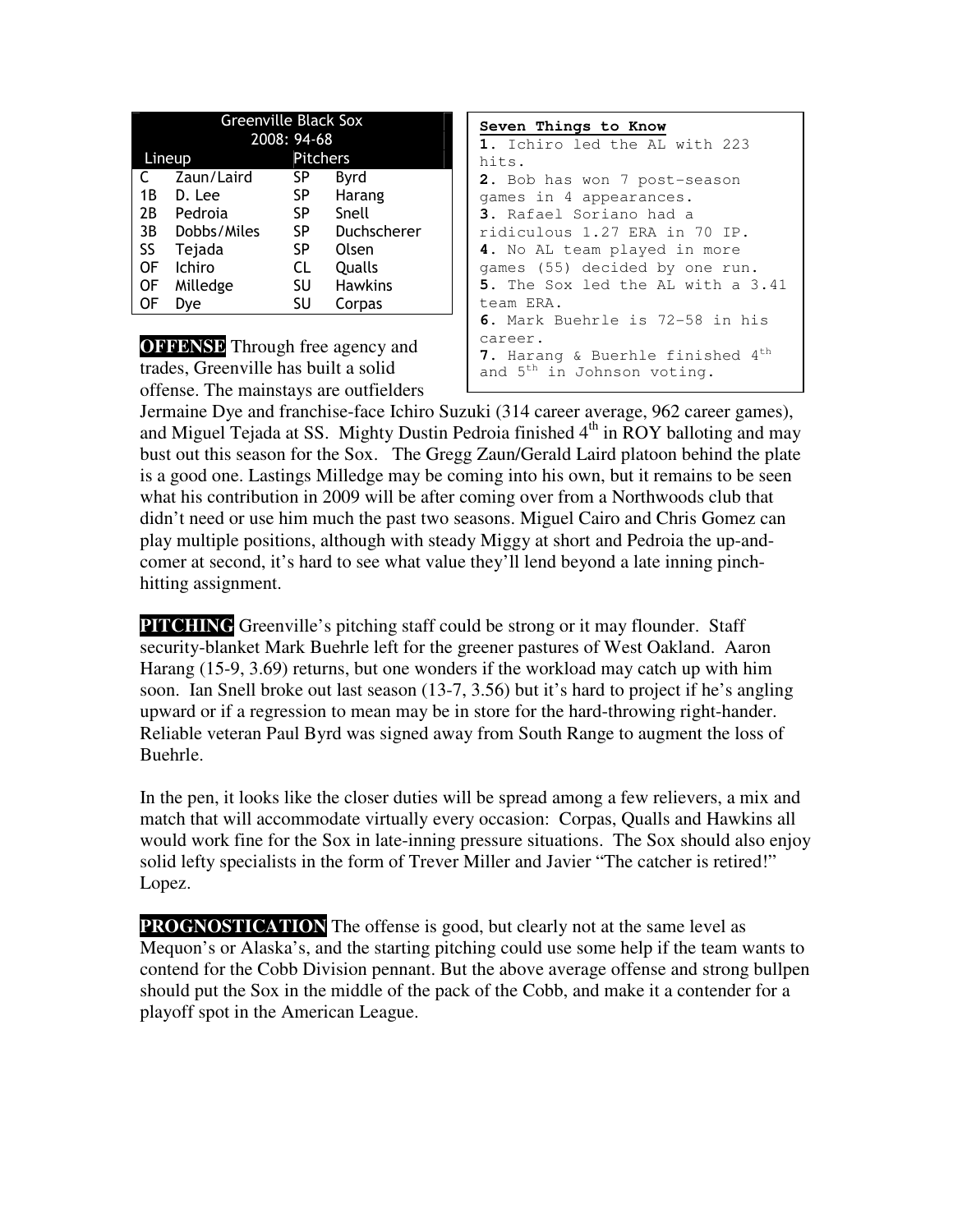**The Ruth Round Up** 

| <b>Gotham City Gargoyles</b><br>2008: 103-59 |             |                 |              |  |
|----------------------------------------------|-------------|-----------------|--------------|--|
|                                              | Lineup      | <b>Pitchers</b> |              |  |
| C                                            | Napoli      | SP              | Webb         |  |
| 1 B                                          | Ortiz       | SP              | Garza        |  |
| 2B                                           | Easley      | SP.             | Haren        |  |
| 3B                                           | C. Jones    | <b>SP</b>       | Lackey       |  |
| SS                                           | Renteria    | <b>SP</b>       | <b>Estes</b> |  |
| <b>OF</b>                                    | Cameron     | CL              | Rivera       |  |
| OF                                           | Dav. Murphy | SU              | Shouse       |  |
| ΟF                                           | Willingham  | SU              | Julio        |  |

**LAST YEAR** Another monster regular season ended in disappointment for Gotham City in 2008, as the Gargoyles rolled up 103 wins, only to fall a bit short in the playoffs.

**Seven Things to Know 1.** Chipper and Papi finished 1-2 in MVP balloting for GCG. **2.** GCG is tied with PIG for the playoff appearance lead with 5. **3.** The Gargoyles' 826 team OPS led the AL. **4.** Chipper and Papi were joined by Brian Roberts to finish 1-2-3 in runs scored in the AL. **5.** Brandon Webb led the NL with 229 IP. **6.** Mariano Rivera is the BW career saves leader with 206. **7.** Webb did, however, allow 35 steals when he pitched.

**TRANSACTION REPORT** Shackled by bank account constraints, the Gargoyles mainly filled in their roster at the edges this off-season. A trade with Montreal addressed the middle infield in one fell swoop, but neither Damion Easley nor Edgar Renteria figures to be a championship-quality player. Free-agent spending revolved around second-tier players like Craig Counsell and Emil Brown, as well as a variety of lowpriced relief pitchers.

**DOWN ON THE FARM** As always, Gotham City has displayed a keen eye for young talent, with Lars Anderson and Pedro Alvarez poised to become cornerstone players at the corner, and Lars' illegitimate brother Brett a good bet to join one of the best starting rotations in BRASSWORLD.

**PITCHING** It doesn't get any better than Gotham City's top four starters, Brandon Webb (Walter Johnson Runner-up), John Lackey (19 W), Dan Haren (18 W) and Matt Garza. Shawn Estes and others will round out the rotation.

**HITTING** This won't be the same potent Gotham City offense we're accustomed to seeing. Reigning AL MVP Chipper Jones (382-38-110) will be joined by David Ortiz (336-40-130) and Mike Napoli (820 OPS in 202 AB) to form a studly top three, but the lineup gets thin after that, with the middle infield a big source of concern.

**PROGNOSTICATION** Even with a modest off-season, the Gargoyles give themselves a chance at success by trotting out a front-line rotation that's unmatched in the league. This team probably makes the playoffs even with a suspect offense. Gotham City could also go in a different direction, trading one of their veteran starters for younger talent and gearing up for a potential title run in 2010 or beyond.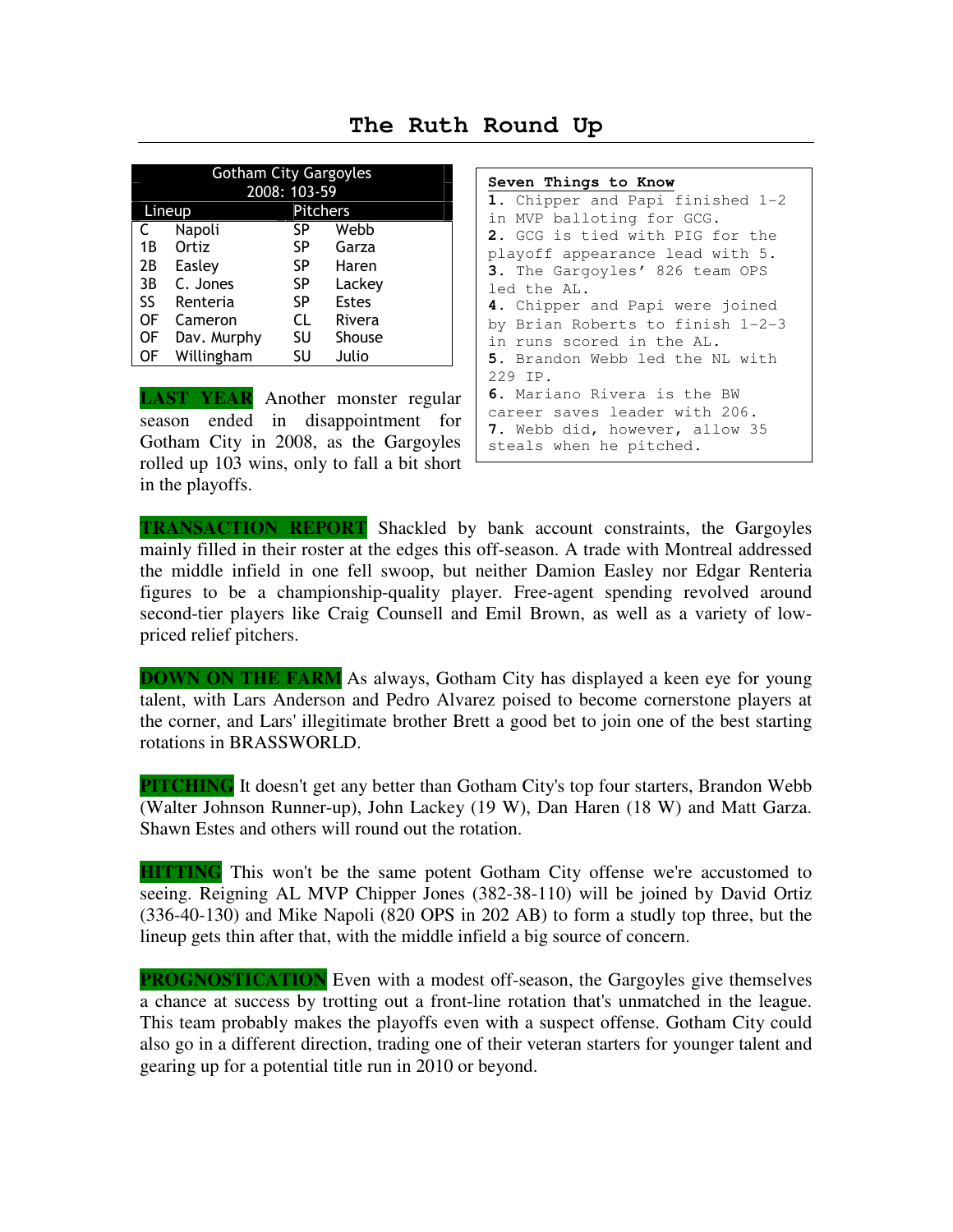| <b>Hoboken Bums</b> |                |     |                 |  |  |  |
|---------------------|----------------|-----|-----------------|--|--|--|
|                     | 2008: 87-75    |     |                 |  |  |  |
| Lineup              |                |     | <b>Pitchers</b> |  |  |  |
| C                   | Olivo          | SP  | Cain            |  |  |  |
| 1B                  | Gload          | SP  | Guthrie         |  |  |  |
| 2B                  | F. Sanchez     | SP  | Parra           |  |  |  |
| 3B                  | Gordon         | SP. | D. Davis        |  |  |  |
| SS.                 | Jeter          | SP  | G. Smith        |  |  |  |
| OF                  | <b>DeJesus</b> | CL  | Soria           |  |  |  |
| OF                  | Kearns         | SU  | Jenks           |  |  |  |
| OF                  | Fukudome       | SU  | R. Perez        |  |  |  |

**LAST YEAR** A good Hoboken squad rolled up an 87-win season, only to fall short in the playoffs in a what was a tough AL postseason.

| Seven Things to Know              |
|-----------------------------------|
| 1. David DeJesus was plunked 30   |
| times!                            |
| 2. Pete is 19-17 all time against |
| his brother in BW play.           |
| 3. The Bums' 44 SB attempts were  |
| fewest in the AL.                 |
| 4. With a 4.47 team ERA, the Bums |
| were the worst pitching entrant   |
| in the AL playoff field in '08.   |
| 5. Despite the lack of team       |
| steals, the Bums' 44 triples tied |
| for the AL lead.                  |
| 6. Segio Mitre's 16-5 season was  |
| easily the most unexpected in BW. |
| 7. Dmitri Young is trying to eat  |
| his way out of BW (over 300 lbs). |

### **TRANSACTION REPORT** The Bums

rolled into rebuilding mode, trading away slugger Adam Dunn (1.076 OPS) and third baseman Scott Rolen for maritally-challenged prospect Jose Tabata and a bunch of filler. Hoboken also steered clear of free agency, other than a few low-priced placeholders.

**DOWN ON THE FARM** The Bums do have a few intriguing prospects, including Wilin Rosario and Jordan Walden. Still, Hoboken lacks top 20-caliber prospects, which could make the rebuilding process take longer than hoped.

**PITCHING** It's a decent top three with staff ace Matt Cain (14-11, 4.82) flanked by Jeremy Guthrie (15-7, 3.78) and precocious Manny Parra. A stellar bullpen is headed by Joakim Soraia (2.05, 26 SV). Bobby Jenks (1.51, 60 IP) and Rafael Perez (4.34, 56 IP) have the potential to be the most dominant setup tandem in BW. There's just enough pitching talent here to make things interesting...

**HITTING** ...that's certainly not the case with the offense, though. The loss of big-bopper Dunn hurts. Derek Jeter (767 OPS) has the rep but the not the bat to impact While thirdsacker Alex Gordon is improving (231-8-48), but not quite ready for prime time. David DeJesus (692 OPS) has to improve mightily to help the club in '09.

**PROGNOSTICATION** This looks like a 75-win team, with some decent starting pitching and a killer closer, but a weak offense. The Bums might look to trade some of their remaining vets for prospects, though ditching the monster contracts of Jeter and Kearns would be a challenge.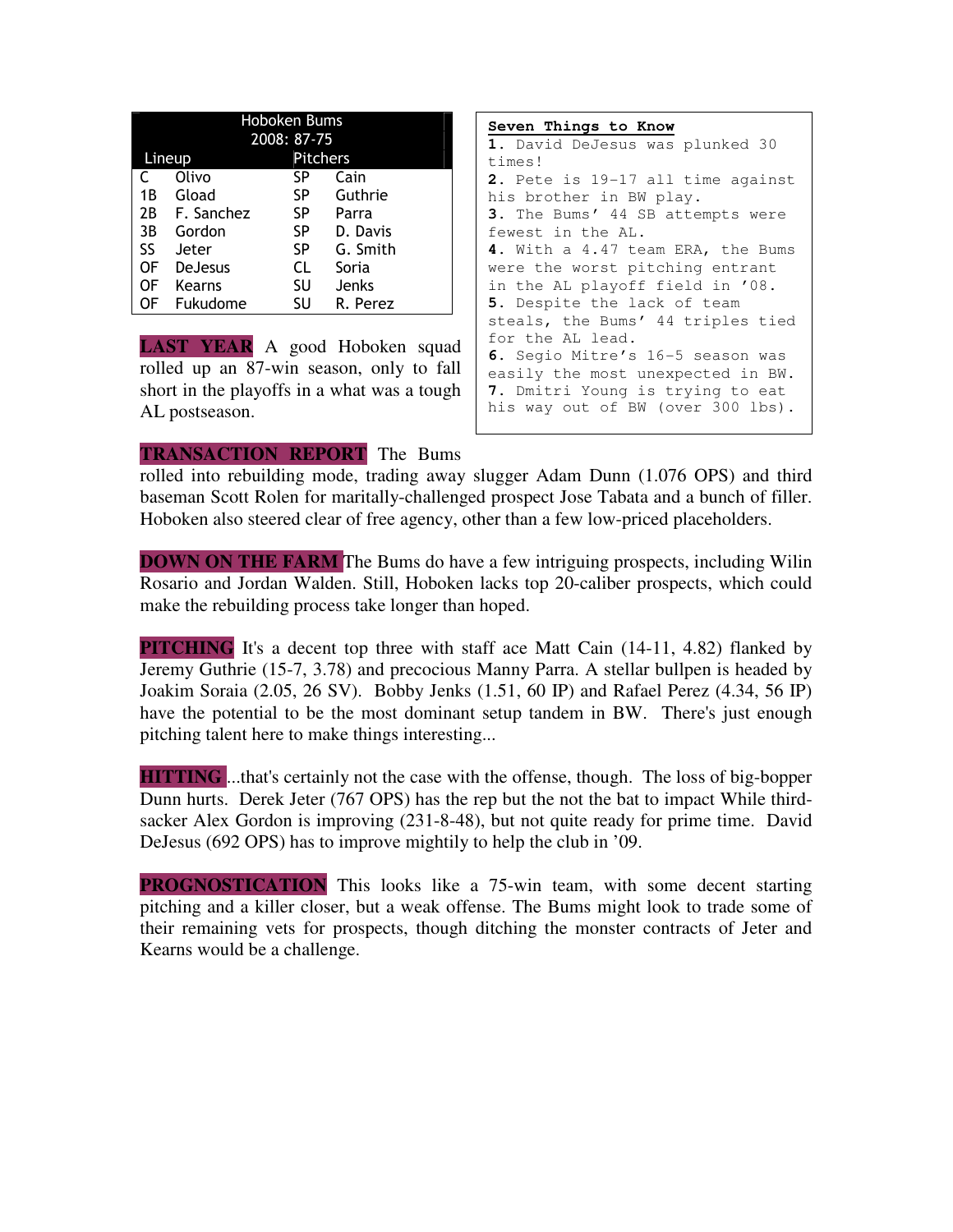| <b>Dublin GaelForce</b> |             |                 |            |
|-------------------------|-------------|-----------------|------------|
|                         |             | 2008: 84-78     |            |
|                         | Lineup      | <b>Pitchers</b> |            |
| C                       | B. Molina   | SP              | R. Johnson |
| 1B                      | Berkman     | SP              | Arroyo     |
| 2Β                      | Polanco     | SP              | Volquez    |
| 3B                      | Encarnacion | SP              | Carmona    |
| SS                      | J. Wilson   | SP              | Eveland    |
| OF                      | Pence       | CL              | Valverde   |
| OF                      | C. Ross     | SU              | Downs      |
| NF                      | Choo        | SU              | Yates      |

**LAST YEAR** One of three 80-somethingwin teams in a deep Ruth Division, Dublin picked the wrong season to trot out a

```
Seven Things to Know
1. Dublin led the AL with a team 
BA of 286. 
2. The GaelForce smacked 374 
doubles to lead the AL. 
3. Dublin was one of two AL clubs 
to win a season series with SIL. 
4. James Loney hit 11 triples (in 
only 275 AB). 
5. Placido Polanco did not make 
an error in 155 games. 
6. Jim Thome's 42 dingers will be 
missed. 
7. Cody Ross registered a 1.206 
OPS as a platoon outfielder.
```
good, but not great roster, getting outgunned within the conference by the likes of Silver, Gotham City and others. The GaelForce did fight bravely, pushing Gotham to seven games before succumbing.

**TRANSACTION REPORT** The GaelForce added a solid starting catcher to a deep lineup by acquiring Bengie Molina (279-25-76 for ANN) in trade. Dublin needed to upgrade its starting rotation, but a lack of cash (a common theme in this division) prevented any major moves on the free-agent market.

**DOWN ON THE FARM** Few teams trot out a better quartet of MINs than Dublin, with shortstop Elvis Andrus, starting pitcher Trevor Cahill, outfielder Jason Heyward and catcher Carlos Santana. The GaelForce are in dire need of long-term help at short, catcher and in the starting rotation as well, making their stable of prospects a great future fit.

**PITCHING** The staff is praying that ancient Randy Johnson can pitch more than his 59 inning cameo of a year ago. Edison Volquez (6.75, 29 IP) was a disaster September but has been all the talk of spring camp. Reliable Bronson Arroyo (13-10, 4.79) is still here to lead the staff if Johnson proves unfit once again. Jose Valverde simply isn't a pitcher that you would associate with his terrible 7.13 performance in '08.

**HITTING** It's a strong lineup, headed by one of the most reliable producers in BW, Lance Berkman (289-30-100). But the GaelForce roster is also screaming for trades, with Casey Blake blocked at third base, Howie Kendrick at second, and a cast of thousands at first base, including Kendry Morales, James Loney and Jim Thome.

**PROGNOSTICATION** How Dublin fares will depend in large part on the skill of its general manager. A couple of clever trades centering around players like Thome, Loney and Kendrick could bolster the pitching staff and yield a true contender. Stand pat, and the GaelForce could experience a frustrating wasted season.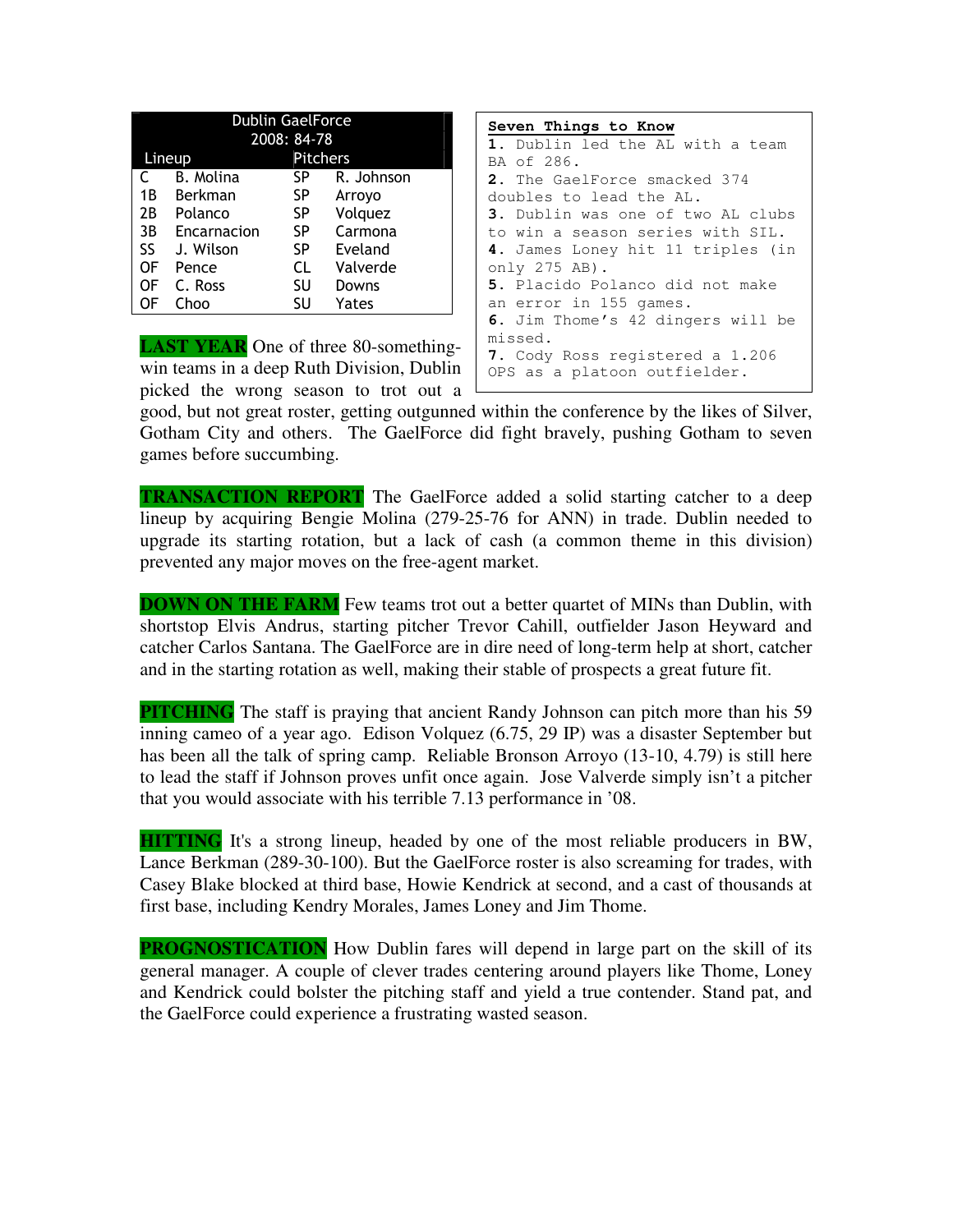|     | <b>Plum Island Greenheads</b> |                 |             |
|-----|-------------------------------|-----------------|-------------|
|     |                               | 2008: 82-80     |             |
|     | Lineup                        | <b>Pitchers</b> |             |
| C   | Bard/Bako                     | SP              | Zambrano    |
| 1B  | LaRoche                       | SP              | Wakefield   |
| 2B  | L. Castillo                   | SP              | Suppan      |
| 3B  | Cantu                         | SP              | K. Kendrick |
| SS. | Tulowitzki                    | SP              | Glavine     |
| 0F  | Guerrero                      | CL              | Lyon        |
| OF  | Church                        | SU              | Wright      |
| OF  | S. Hairston                   | SU              | Mota        |

**LAST YEAR** Plum Island kept its string of winning seasons alive. Once a World Series contender with some of the best home cooking in BW, Plum Island settled for a mediocre 2008 season.

**Seven Things to Know 1.** No BW franchise has won more games than Plum Island. **2.** Henry has managed the AL All Star team twice, losing both games. **3.** 'Big Z' has won the Mathewson Award three times. **4.** Runners stole 66 bases when Michael Barrett caught. **5.** Woody Williams' 33 HRA topped the AL. **6.** Vlad Guerrero has 188 career HR. **7.** Brandon Lyon has 4 career saves.

**TRANSACTION REPORT** The Greenheads made three off-season trades, dealing Carlos Guillen (283-14-42) in a salary dump, dealing Alfonso Soriano (290-24-94) and top reliever Matt Thornton for a first-round pick and young pitching, then pulling that rarest of BW deals--a brother for brother move that shipped out Jerry Hairston and brought in his brother Scott. Plum Island pulled off one of the better free-agent spending jobs, acquiring under-30 corner infielders Jorge Cantu and Adam LaRoche for just over \$4 million a year combined.

**DOWN ON THE FARM** It's a bonanza of pitching, with Tommy Hanson, Carlos Carrasco and Wade Davis poised to rebuild the Greenheads staff...

**PITCHING** ...which is good news, because Carlos Zambrano (16-9, 2.92) is the only above-average starter on this team. Lots of innings eaters, but no pennant-contending talent. The bullpen is equally suspect.

**HITTING** LaRoche and Vlad (279-19-95), and pray not to be too bad? Tulowitzki (287- 22-82) may drop in performance simply due to mathematical theory and the vagaries of happenstance. Light-hitting Luis Castillo (731 OPS, 19 SB) has long been predicted for a failure. It all adds up to the fact that the Greenheads are left at least a couple of impact bats short of contention.

**PROGNOSTICATION** Look for Plum Island to end its streak of above-.500 seasons, as the team regroups. Three years from now, a rotation headed by Hanson, Carraso and Davis could be one of the best in BRASSWORLD.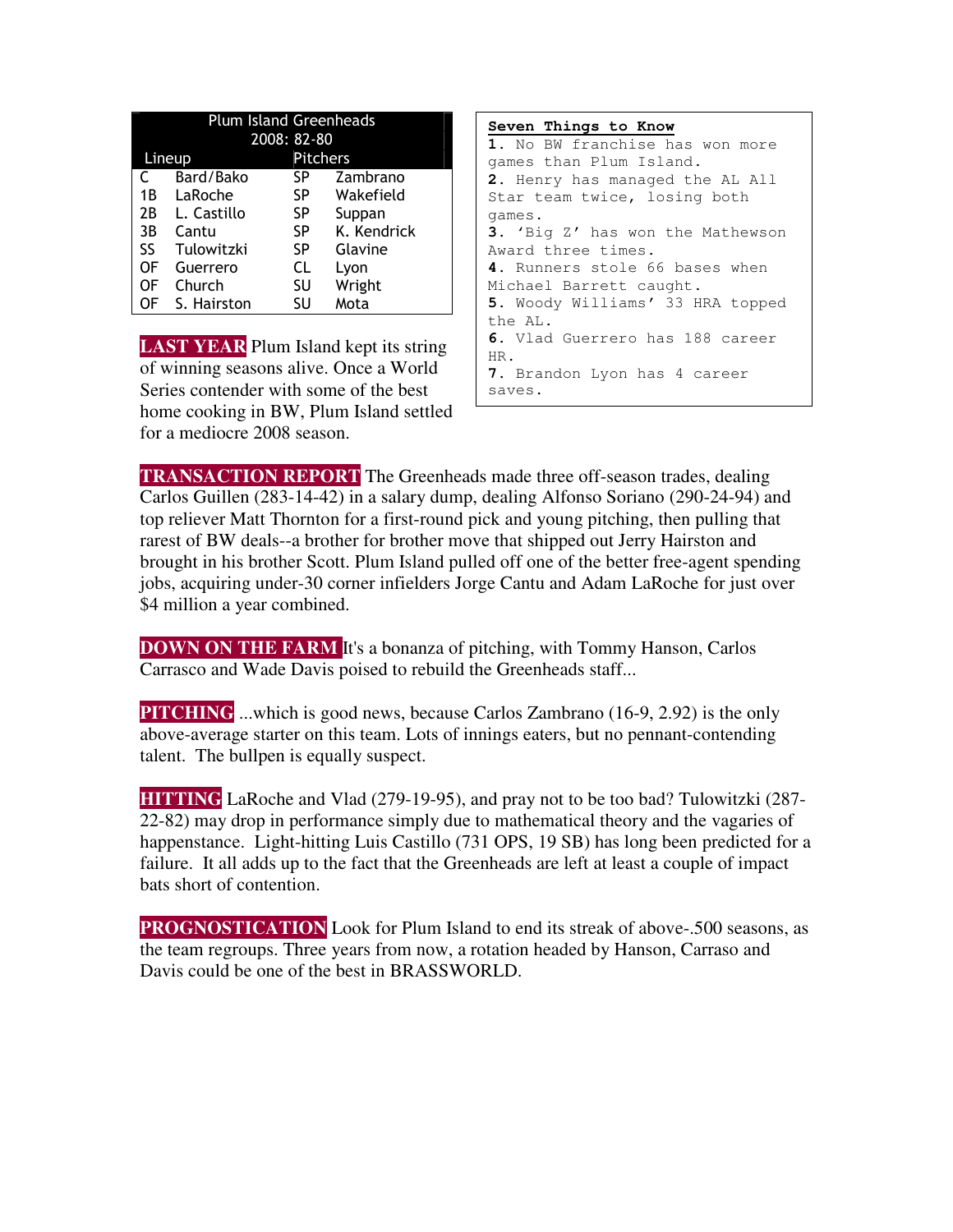| <b>Williamsburg Burgesses</b> |           |                 |               |
|-------------------------------|-----------|-----------------|---------------|
|                               |           | 2008: 78-84     |               |
|                               | Lineup    | <b>Pitchers</b> |               |
|                               | Y. Molina | SP              | Silva         |
| 1B                            | Delgado   | SP              | <b>Braden</b> |
| 2Β                            | Utley     | SP              | Contreras     |
| 3B                            | Zimmerman | <b>SP</b>       | An. Reyes     |
| SS                            | Eckstein  | SP              | A. Miller     |
| OF                            | Ankiel    | CL              | Nelson        |
| OF                            | Hermida   | SU              | Romero        |
| OF                            | Griffey   | SU              | Rauch         |
|                               |           |                 |               |

**LAST YEAR** It was a transition year for 78-win Williamsburg, which looks poised to make a run in the near future given its stash of cash and prospects.



**TRANSACTION REPORT** The Burgesses passed on the trade market, but plunged into the free-agent market. Williamsburg's best move may have been acquiring two excellent relievers in Joe Nelson and J.C. Romero (1.65, 33 IP for MEQ) for about \$2 million combined per year. There's good trade deadline potential for this team, if Williamsburg decides to load up even further for next season.

**DOWN ON THE FARM** Colby Rasmus and Aaron Hicks form a great future duo in the outfield, while Brian Matusz should bolster the rotation in a couple years.

**PITCHING** Carlos Silva (8-14, 5.15) is thrust into the role of ace and mentor after the departure of Johan Santana (13-11, 3.12). Anthony Reyes, Andrew Miller and Dallas Braden are more likely to form the #3 to #5 portion of the rotation down the road, so look for Williamsburg to make a big splash on the pitching market, possibly as soon as next off-season. The bullpen is reliable and should be able to stamp out fires and allow a solid offense to pull out some unexpected W's over the course of the season. Why?

**HITTING** Because the Burgesses are a pretty good offensive outfit, constructed perfectly for lefty-favored Bruton Parish Commons with five capable lefty bats in Hermida, Griffey, Ankiel, Delgado (284-26-78) and Utley (960 OPS), the MVP-caliber second baseman. Zimmerman and Molina offer solid building blocks too.

**PROGNOSTICATION** If Williamsburg dips into its bank account next off-season, the Burgesses could compete for a division title by 2010. Not this year, though.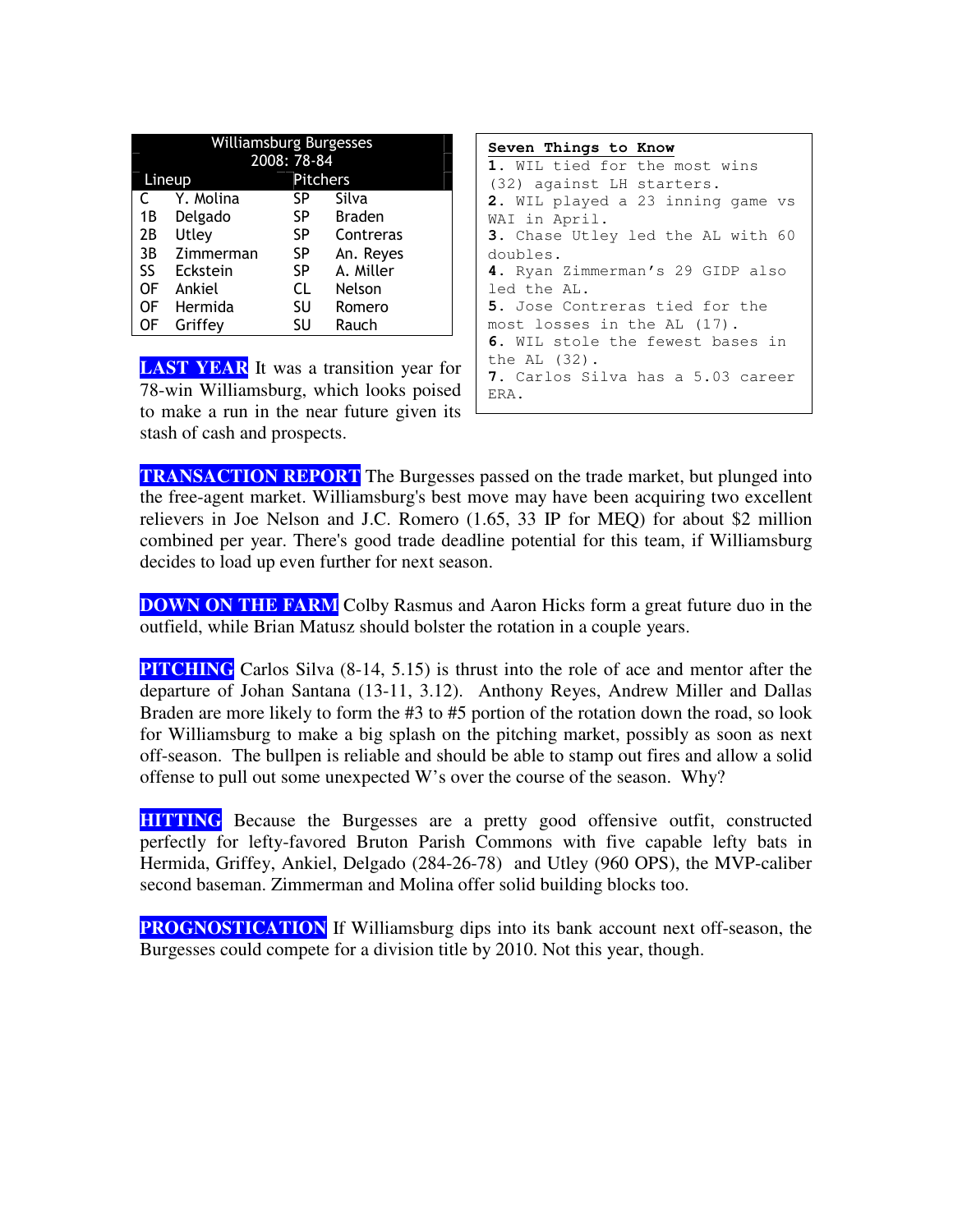| New York Metz |                     |                 |                  |
|---------------|---------------------|-----------------|------------------|
|               | 2008: 50-112        |                 |                  |
|               | Lineup              | <b>Pitchers</b> |                  |
| C             | lannetta            | SP              | Nolasco          |
| 1Β            | Morneau             | SP              | Maholm           |
| 2В            | Iwamura/Weeks       | SP              | Wolf             |
| 3B            | Longoria            | SP              | <b>Perkins</b>   |
| SS            | Aybar               | SP              | <b>Blackburn</b> |
| 0F            | Nady                | CL              | <b>B.</b> Wilson |
| 0F            | Ellsbury            | SU              | Gaudin           |
| OF            | <b>B.</b> Francisco | SU              | Rupe             |

**LAST YEAR** New York took a beating last year, winning just 50 games and finishing 28 games behind the next-worst team in the division.

```
Seven Things to Know
1. The Metz hated southpaws as 
they won 9 times in 41 starts. 
2. The pitching staff yielded the 
most runs in the AL (952). 
3. Chris issued the most free 
passes in the AL (33). 
4. Dontrelle Willis' 375 BA was 
easily the best in the AL among 
pitchers. 
5. First time All Star Justin 
Morneau homered in his only AB. 
6. The Metz were 1-11 against 
Silver. 
7. Metz fielders rang up a .657 
X-percentage- lowest in the AL.
```
**TRANSACTION REPORT** The Metz mostly eschewed the trade route, then made two moderate free agent pickups in Chad Gaudin and Melky Cabrera. It's been a perplexing off-season for New York, given how strong its core of players is and how much money the team has at its disposal. The Metz might be looking ahead one more season before making its run.

**DOWN ON THE FARM** Mike Stanton hit 39 home runs as an 18-year-old, leading the minors. Stephen Strasburg is arguably the best pitching prospect in a generation. Even if no one else pans out, the Metz are sitting pretty with that power couple.

**PITCHING** Lots of good, young pitching here. Ricky Nolasco (6-10, 3.88) is back after missing all of last season. Paul Maholm (8-12, 7.74) figures to be better for the 'learning lumps' he received in 2008. Count on Randy Wolf performing better as well (3-8. 6.00). A collection of youngsters will mix and match to fill out the remainder of the rotation. Edwin Jackson (5-14, 4.50) is no slouch and may fetch something on the trade market if the youngsters prove more than reliable for the Metz.

**HITTING** Justin Morneau (287-31-110) anchors a lineup that has the potential to be stellar. Last season's 'one-to-watch,' Evan Longoria, figures to graduate to BW in 2009. Chris Iannetta put in his time last year and has been tabbed to start at catcher. Import Aki Iwamura (799 OPS) may be a bit of a forgotten man but he did garner some ROY support for the national press in postseason balloting.

**PROGNOSTICATION** Be afraid, be very afraid. New York tunneled out from one of the worst situations imaginable for a Strat team, ditching the preposterous contracts of Derrek Lee and Chris Carpenter and building an army of under-30 studs in the process. Add Strasburg to the mix, and let's just say Ruth division rivals will want to make a run at the crown now, while they still can.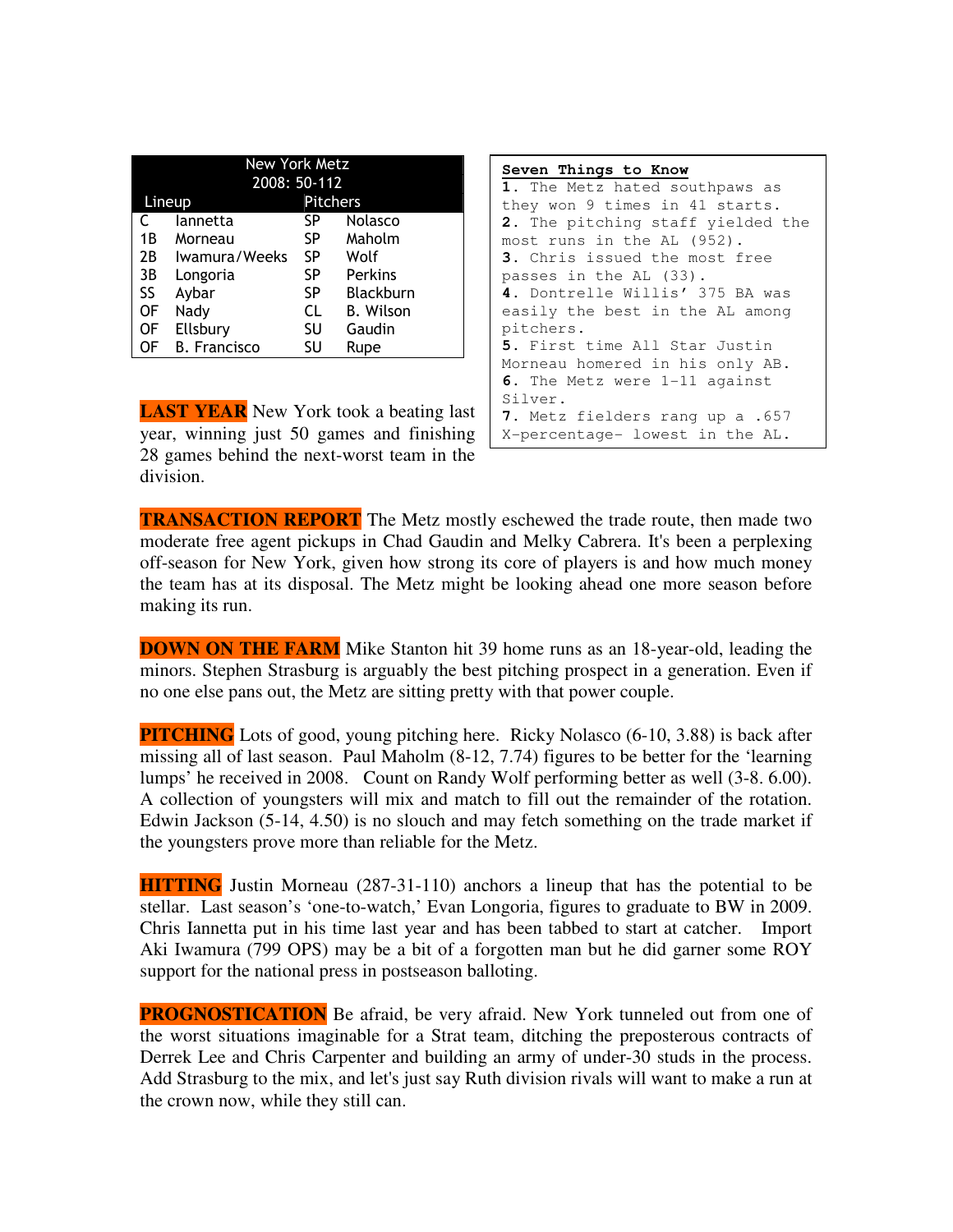### **The Aaron Assemblage**

|    | <b>Annadale Anteaters</b><br>2008: 39-123 |                 |         |
|----|-------------------------------------------|-----------------|---------|
|    | Lineup                                    | <b>Pitchers</b> |         |
|    | Pierzynski                                | SP              | Santana |
| 1B | Overbay                                   | SP              | Myers   |
| 2B | Loretta/Kennedy                           | SP              | Garland |
| 3B | Feliz                                     | SP              | Floyd   |
| SS | Furcal                                    | SP              | Owings  |
| OF | Lind                                      | CL              | Heilman |
| OF | Rowand                                    | SU              | Grabow  |
| ΟF | Span/Spilborghs                           | SU              | Burnett |

**LAST YEAR** Annadale had a very challenging 2008, finishing with a leagueworst 39-123 record. Last year was the

### **Seven Things to Know 1.** The Anteater season was the worst on BW record. **2.** Annadale won only 7 games vs LHP- the lowest total in BW. **3.** ANN lost 17 of 18 to TAG. **4.** Lyle Overbay hit .200- 67 points off his career average. **5.** New starting pitchers Santana & Garland had 24 wins last season. **6.** Jorge de la Rosa led the NL in appearances with 81. **7.** Robert is 13-12 in two postseason appearances.

end of the rebuilding period in Annadale, but the fans may still need some convincing.

It was a tough year across the board, as the offense posted a league-low .655 OPS, scored only 537 runs, and the pitching staff had a league-worst 5.50 ERA. The lone bright spots were Bengie Molina outperforming expectations with a 25-HR year (and who has since signed on with DUB), and a strong year from Brett Myers (3.19, 68 IP) out of the bullpen

**TRANSACTION REPORT** Owner Robert Smith took steps to address his team's weaknesses in the off-season, making some big free agent signings, including a \$55M commitment (5 years, \$11M/year) to Johan Santana (74-55 in BW career), \$15.5M to Jon Garland, and \$35M to Rafael Furcal, AJ Pierzynski, and Aaron Rowand (308-29-116 for PHS). The team cut ties with Nate Robertson, and aged vets Darin Erstad and Shawn Green. Joining the club from the minors is next year's phenom (and this year's bullpen help) David Price.

**DOWN ON THE FARM** 2008's tough finish enabled the selection of Madison Bumgarner to bolster the farm club, which graduated Price and the disappointing (so far) Ian Kennedy. Gerardo Parra and Gorkys Hernandez are a pair of excellent up-andcoming outfielders. Neil Walker needs to show some improvement after high expectations from previous years.

**PITCHING** This is where the Anteaters will see improvement in their W column generated. Johan is a true-blue ace while Gavin Floyd has been pegged by many to bust out from simply being a yearly guesstimation. Jon Garland, signed away from GBS, will eat innings while Brett Myers returns from a year spent in the Anteater pen.

**PROGNOSTICATION** Annadale's free agent signings will improve the club. Johan Santana by himself is probably a 10-win improvement, but Annadale still lacks impact offense, and will struggle to top 70 wins.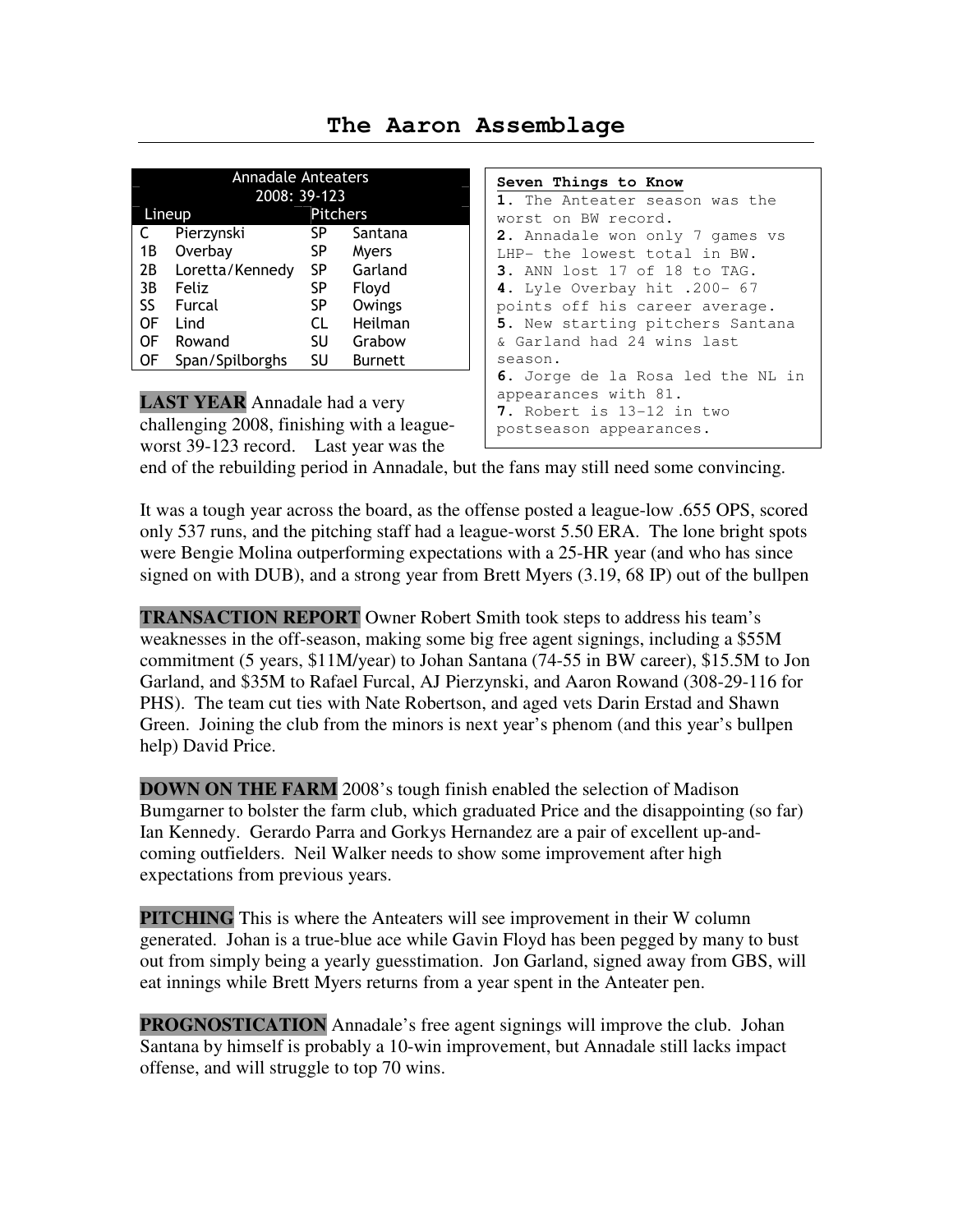| Georgia Satellites |               |                 |                |
|--------------------|---------------|-----------------|----------------|
|                    |               | 2008: 105-57    |                |
|                    | Lineup        | <b>Pitchers</b> |                |
| C                  | Montero/Baker | SP              | <b>Burnett</b> |
| 1B                 | Pujols        | SP              | <b>Baker</b>   |
| 2B                 | J. Castillo   | SP              | Jimenez        |
| 3B                 | Hall          | SP              | Billingsley    |
| SS                 | Crosby        | SP              | Duke           |
| OF                 | Scott         | CL              | Hoffman        |
| OF                 | Ludwick       | SU              | Casilla        |
| OF                 | <b>Rios</b>   | SU              | Parrish        |

**LAST YEAR** Georgia's 105-57 mark was good for second-best in the NL last year. They had their playoff's cut short, however, by Northwoods' surprising run to the World Series, losing in seven games to the Moose.

**Seven Things to Know 1.** AJ Burnett tossed two onehitters for the Sats in '08. **2.** 2008 ended a streak of 4 straight MVP seasons for Albert Pujols. **3.** Four fifths of the projected Sats rotation is home grown. **4.** Georgia committed the most errors in the NL (112). **5.** Georgia starters completed the most starts in BW (30). **6.** No BW team won more games within their division than the Sats (69). **7.** AJ Burnett had the only 15 whiff game in BW in 2008.

Georgia was strong in all parts of the game in 2008, posting top-10 numbers in both ERA and OPS. The offensive attack was balanced, with only Chone Figgins' 51 stolen bases showing up on the league's leaderboard, though Albert Pujols had a typically-strong year (ed: for a guy who' didn't win his fourth straight MVP). Ptiching was more top-heavy, with John Smoltz and Kelvim Escobar posting nearly identical ERA's (Escobar 2.96, Smoltz 2.99) in the top ten. Those two, along with AJ Burnett, accounted for 47 wins.

**TRANSACTION REPORT** Georgia's financial situation kept them from making any meaningful moves in the offseason. They ran afoul of the commissioner's office for some "irregularities" and were forced to pay steep fines. Spring injuries have also derailed their top two pitchers from last year, as neither Smoltz nor Escobar will be available to help in 2009.

**DOWN ON THE FARM** Georgia is excited about the long-term potential of slugging phenom Angel Villalona, and Yankee outfielder Austin Jackson. Apart from those two, the farm system could use an upgrade during this season and next off-season.

**HITTING** Albert will count on offensive assistance from a talented and dynamic Satellite outfield. Alex Rios is a do-everything-talent (851 OPS, 11 SB) while Luke Scott is a dangerous platoon option. If Ryan Ludwick performs as he did in '08 (963 OPS, 319 AB) over a full season, Pujols will enjoy solid lineup protection. Carlos Gomez will be called upon to annoy various pitchers around the league as he dances off of first base.

**PROGNOSTICATION** The lineup is still solid, but the turnover at the top of the rotation will cost Georgia dearly. It's time to Eat A Peach and watch a 73-89 season from the Satellites.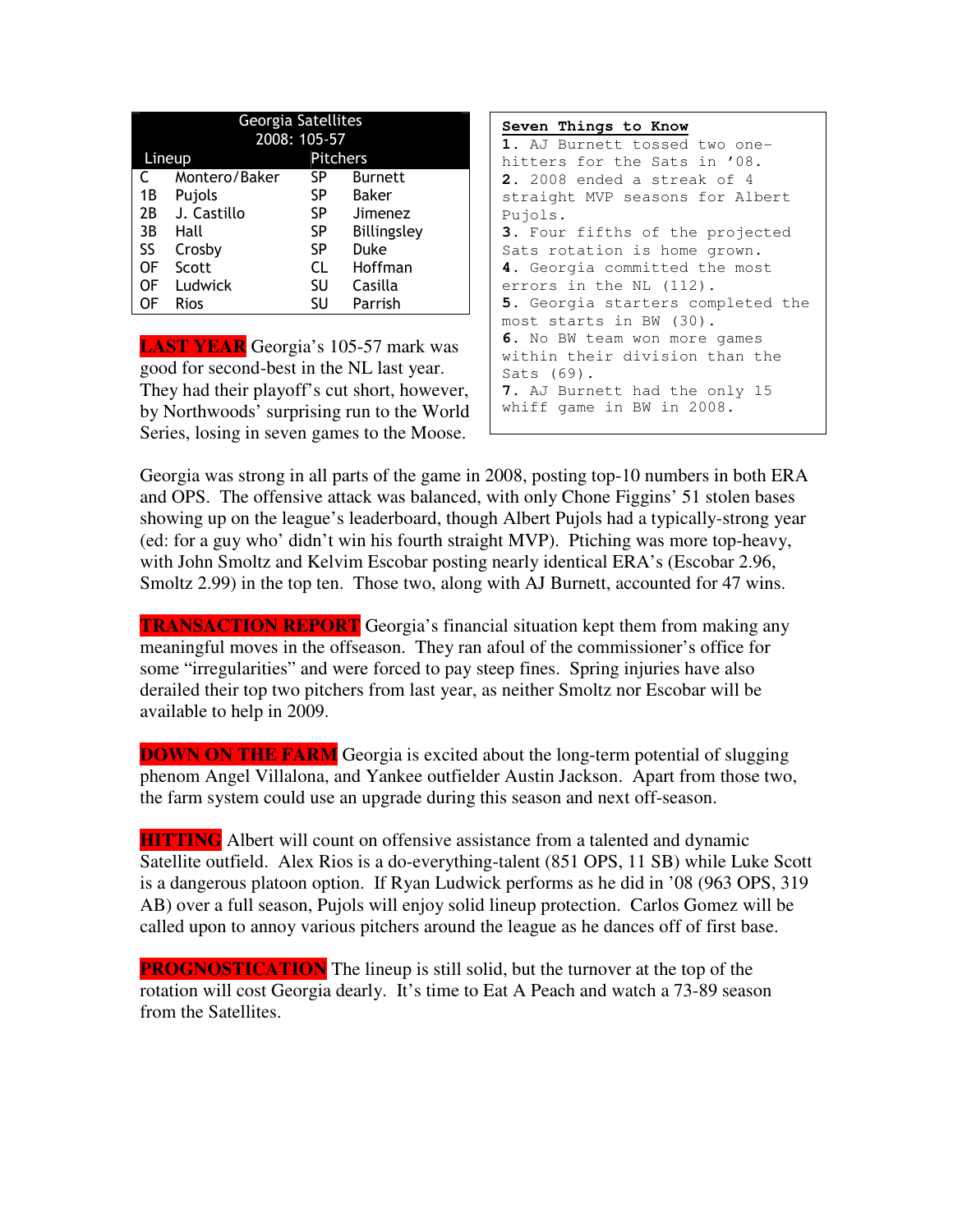|    |               | <b>Taggart Titans</b> |               |
|----|---------------|-----------------------|---------------|
|    |               | 2008: 74-88           |               |
|    | Lineup        | <b>Pitchers</b>       |               |
|    | Navarro       | SP                    | Sabathia      |
| 1B | Huff          | SP                    | Greinke       |
| 2Β | Roberts       | SP                    | Zito          |
| 3B | <b>Atkins</b> | SP                    | Galarraga     |
| SS | Hardy         | SP                    | McClung/Smith |
| OF | Cust          | CL                    | <b>Torres</b> |
| OF | Young         | SU                    | Kuo           |
| ΟF | Gerut/Crisp   | SU                    | Francisco     |

**LAST YEAR** The Titans finished with a 74-88 mark in 2008, which is probably better than expected, given that they

| Seven Things to Know              |
|-----------------------------------|
| 1. The team's name comes from a   |
| prominent family in the novel     |
| Atlas Shrugged.                   |
| 2. Jack Cust produced only 69 RBI |
| on 35 home runs.                  |
| 3. Taggart played a 16 inning     |
| game vs VIR- longest in the NL.   |
| 4. James Shields yielded 38 HR to |
| pace the NL.                      |
| 5. A 16-11 September was the only |
| moth TAG was over .500.           |
| 6. Corey Hart stole 36 bases in   |
| 37 attempts.                      |
| 7. TAG saw the fewest LHP (30).   |

finished in the bottom-third of the league in OPS and ERA.

Coach Lentz knows how to get the most out of his guys though, as Jack Cust (ROY winner in the NL) blew past anybody's expectations to knock 35 HRs and JJ Hardy (263- 24-82) played solidly all year. Heck the coach even got three wins out of Mike Maroth, and that deserves some sort of award.

**TRANSACTION REPORT** Mark must have lost faith in Maroth (no longer on the roster), because he dropped a PILE of cash (\$10M/year for five years) on CC Sabathia (17-12, 2.89 for VIR), and spent 4 years/\$4M on Zach Greinke to lead the pitching staff. These two represent huge upgrades, but at a hefty price.

On the offense, Taggart traded for Aubrey Huff to give them some much-needed left handed power, and also picked up Brian Roberts (44 2B, 24 SB) to nail down the keystone sack.

**DOWN ON THE FARM** Yonder Alonso is a few years away, but is a highly regarded young slugger. Cole Gillespie fits the same bill, but with a little lower ceiling (and maybe an earlier arrival date). Brett Wallace should also help in a few years, with a highaverage stroke. On the mound, Jordan Zimmerman could see BW action next year, and is an extremely promising young right-hander.

**PITCHING** Zach Greinke (8-6, 3.69) got his career back on track in a swingman role for the Titans last season. It came at the right time as Titan management rewarded the acein-waiting with a long term deal. Third overall draft pick Armando Galarraga will be expected to perform from Day One for the Titans- a lot of pressure for a kid not in the Show last year. Barry Zio owns a career winning percentage of .614 in his BRASSWORLD starts.

**PROGNOSTICATION** Both as a by-product of a weaker division, and from the signing of some very, very good new talent, I think Taggart can jump up around the 91 win mark and make some playoff noise.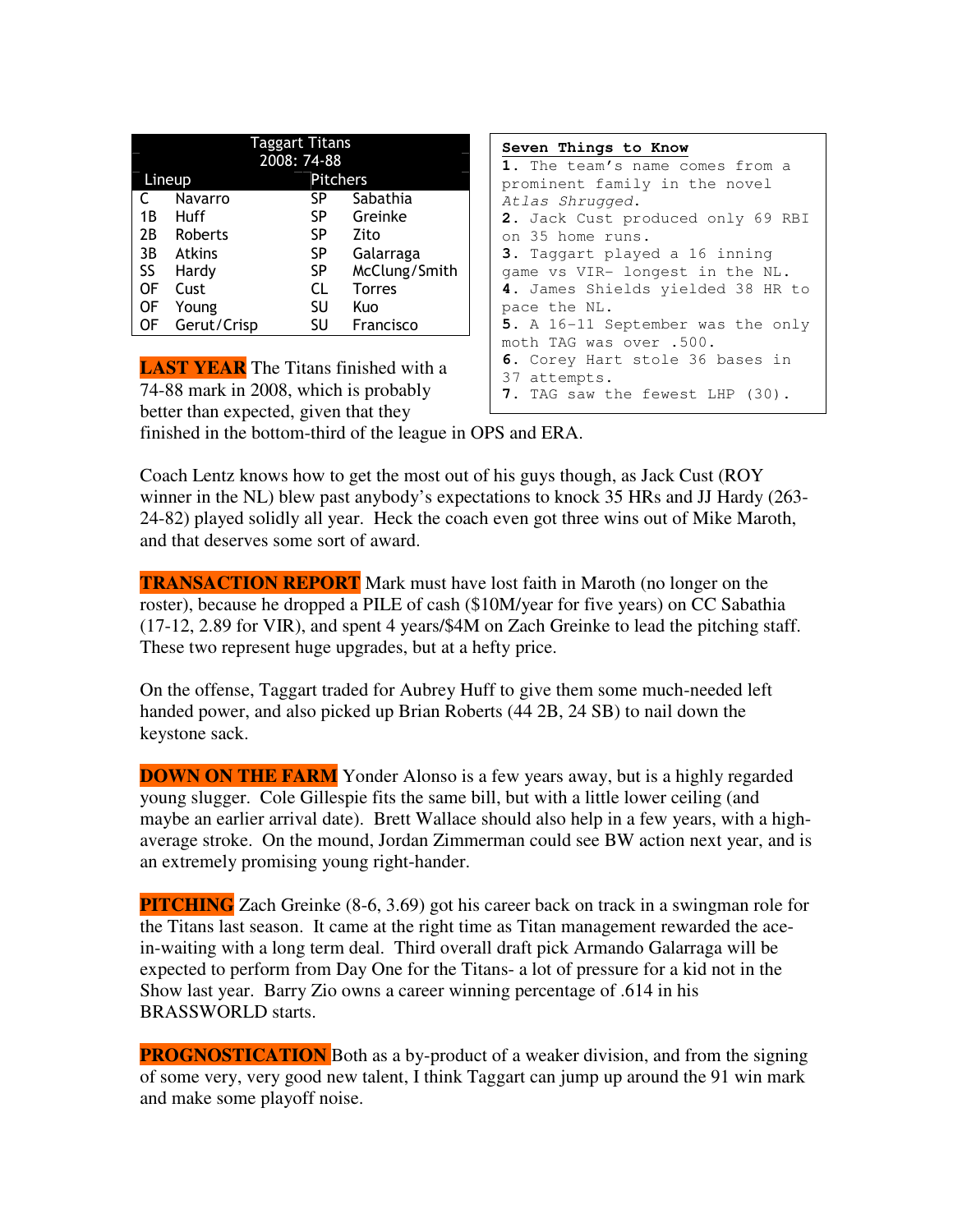| Virginia Patriots |                 |                 |          |  |
|-------------------|-----------------|-----------------|----------|--|
|                   |                 | 2008: 87-75     |          |  |
|                   | Lineup          | <b>Pitchers</b> |          |  |
|                   | Soto            | SP              | Lee      |  |
| 1Β                | Konerko         | SP              | Lowe     |  |
| 2Β                | Durham          | SP              | Saunders |  |
| 3B                | Youkilis        | SP              | Dempster |  |
| SS                | Theriot/Vizquel | SP              | S. Hill  |  |
| 0F                | <b>Bradley</b>  | CL              | Nathan   |  |
| OF                | Victorino       | SU              | Wagner   |  |
| OF                | Markakis        | SU              | Dotel    |  |

**LAST YEAR** Virginia closed out the year with an 87-75 mark. Good enough for a first round playoff series against Northwoods, which they lost in a heartbreaker, 4-3.

**Seven Things to Know 1.** Virginia led the NL with a 3.61 team ERA. **2.** Mike possesses a lifetime winning percentage of .541 in BW. **3.** Virginia scored the fewest runs of any NL playoff team in '08. **4.** The Pats led the NL in SB. **5.** Mike attempted the hit and run 128 times in '08- more than double the next BW club. **6. CC** Sabathia 69 career W's. Derek Lowe? 73. **7.** Shane Victorino batted .458 in PH opportunities.

The Patriots did it with pitching, and with CC Sabathia (now with TAG) leading the way. The lack of offense is telling, as CC's 2.89 ERA was only good enough for a 17-12 mark. Coach Mike Bardos also got a strong curtain-call season from Roger Clemens, who posted an 11-2 record in a partial-season's work. Shane Victorino's 49 stolen bases provided some offensive spark.

**TRANSACTION REPORT** CC Sabathia's contract expiration required his departure, but there is cautious hope that Cliff Lee can step to the front of the Virginia rotation following a trade with Bloomington. Fellow trade acquisition Ryan Dempster (2.55 in 60 relief IP for ASP) will form the second part of a completely rebuilt rotation. Coach Bardos also hopes that newcomer Milton Bradley (912 OPS in 200 AB for Maryland) can help push some runs across in support of the starters.

**DOWN ON THE FARM** Even Virginia isn't all that thrilled about Virginia's youngsters, with Chris Valaika, an interesting shortstop prospect that may be the best of the bunch.

**PITCHING** While much can be made of a strong Patriot rotation might be the pen that makes the club a serious contender for hardware. Joe Nathan (2.91, 15 SV, 74 IP) is the closer while fellow vet Billy Wagner (3.20, 70 IP) will be available for when the big right hander is tired or the matchup more favorable to the lefty. Another option will be Octavio Dotel who saved 11 games last season for TAG in only 25 innings pitched. Lastly, security blanket Russ Springer (2.17, 62 IP) was just brought back in a trade with MON.

**PROGNOSTICATION** The rotation didn't get worse, even with Sabathia's departure, the bullpen looks strong, and a full season from early ROY favorite Geovany Soto will help add to the offense. This looks like another high-80s win total in Virginia.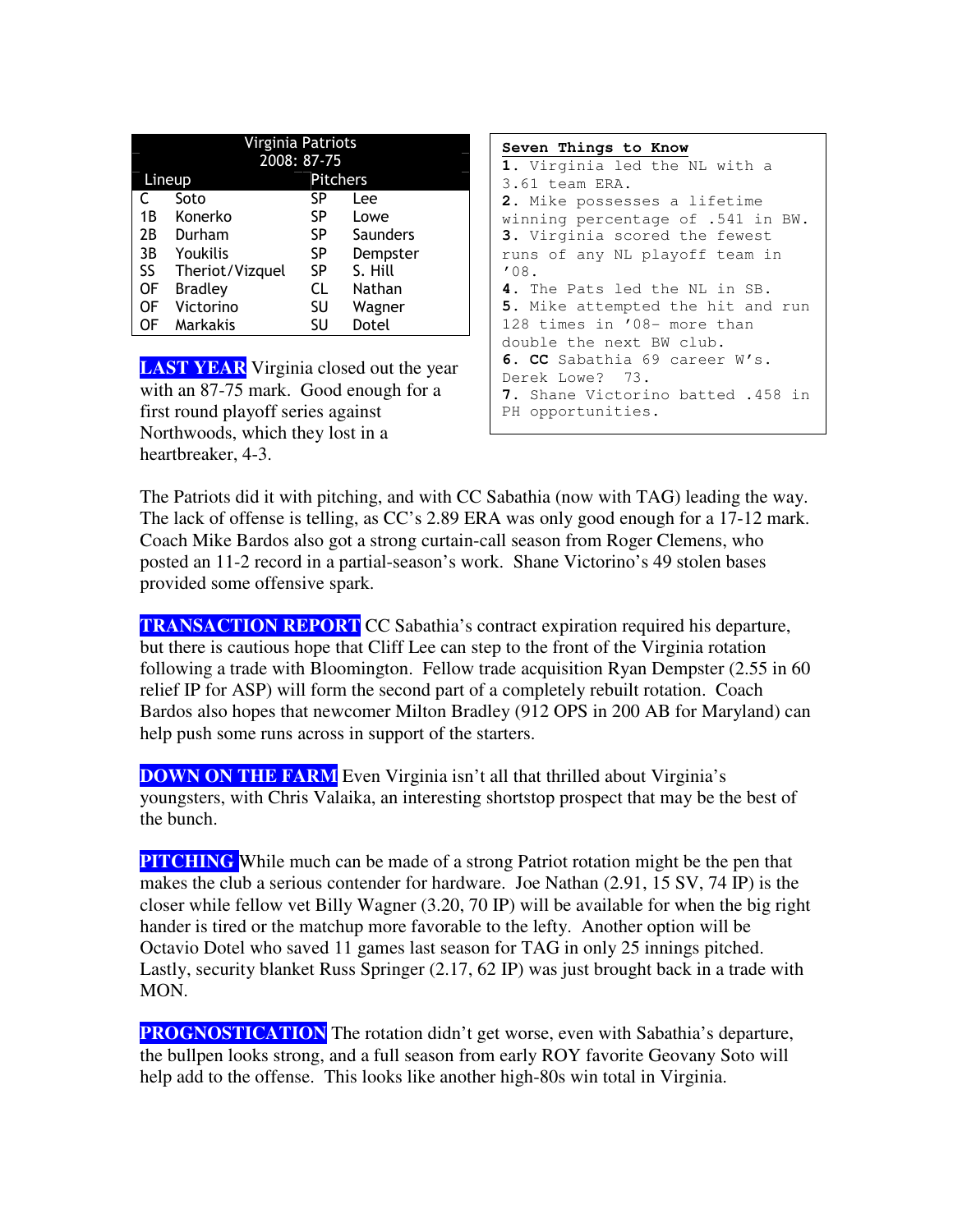| Lafontaine Park Diamonds |               |                 |                |
|--------------------------|---------------|-----------------|----------------|
|                          |               | 2008: 52-110    |                |
|                          | Lineup        | <b>Pitchers</b> |                |
|                          | Snyder        | SP              | Mussina        |
| 1B                       | Giambi        | SP.             | F. Hernandez   |
| 2Β                       | Johnson       | SP              | Matsuzaka      |
| 3B                       | Ar. Ramirez   | SP              | <b>Shields</b> |
| SS                       | Young         | <b>SP</b>       | Maddux         |
| OF                       | <b>Ethier</b> | CL              | Wood           |
| OF                       | Damon         | SU              | Devine         |
| OF                       | Ouentin       | SU              | Affeldt        |

**LAST YEAR** Coach Daniel Valois was disappointed with last year's 52-110 mark, especially since it represented a 46-win drop from a strong 2007 squad.

| Seven Things to Know                         |
|----------------------------------------------|
| 1. Daniel issued 46 IBB- most in             |
| the NL.                                      |
| 2. Hernandez (16) and Dice-K (18)            |
| topped the NL in pitching losses.            |
| 3. No manager has seen more                  |
| postseason games than Daniel                 |
| $(63)$ .                                     |
| 4. Led by Billy Butler (0), no BW            |
| team attempted fewer steals (40).            |
| 5. Diamond OFs threw out the most            |
| runners (61) in BW.                          |
| 6. Greg Maddux benefited from the            |
| most run support in BW in '08.               |
| 7. Jason Giambi is 8 <sup>th</sup> on the BW |
| walks career leaderboard (525).              |
|                                              |

Injuries hurt the club, taking Felix Hernandez out of the rotation, and pulling up some under-talented replacements, like Tony Armas Jr. The lineup had a major power shortage, with only Andruw Jones (and his .192 batting average) hitting over 20 homers. The pitching staff lacked any leadership, and gave up the third-most runs in the league.

**TRANSACTION REPORT** It was a busy off-season for Coach Valois, who picked up Aramis Ramirez (and his large contract) for Ian Stewart, and also added James Shields and Michael Young in trades. Greg Maddux (86-26 in 202 career BW games) will also make his BW swan song with LPD, as he was signed to a one-year deal and has announced his retirement will come at season's end.. Daniel also added some key bullpen depth through smaller free-agent signings.

**DOWN ON THE FARM** The Diamonds have some very exciting young talent in the minors. Justin Smoak and Tim Beckham, and Jesus Montero will all be strong lineup additions in the next couple of years. Aaron Crow and Michael Main have a good chance to be strong members of the pitching staff.

HITTING The Diamonds should feature the best lineup in the Aaron, night-in-night-out. Jason Giambi's prowess with the stick is notable and Aramis Ramirez is coming off of a 60 XBH season with ANN. Michael Young (316-13-102) will give LPD some of the best SS production is BW. If Carlos Quentin carries forward with his spring breakout- watch out.

**PROGNOSTICATION** Add one top-tier pitcher (Shields- 13-9, 3.29 with TAG), get one back from injury (Hernandez), let one get used to US hitting (Matsuzaka). Add a strong middle-of-the-order hitter, and get a breakout year from Carlos Quentin…Hmmm…I think the yo-yo records will bounce back up and give LPD a playoff season in 2009.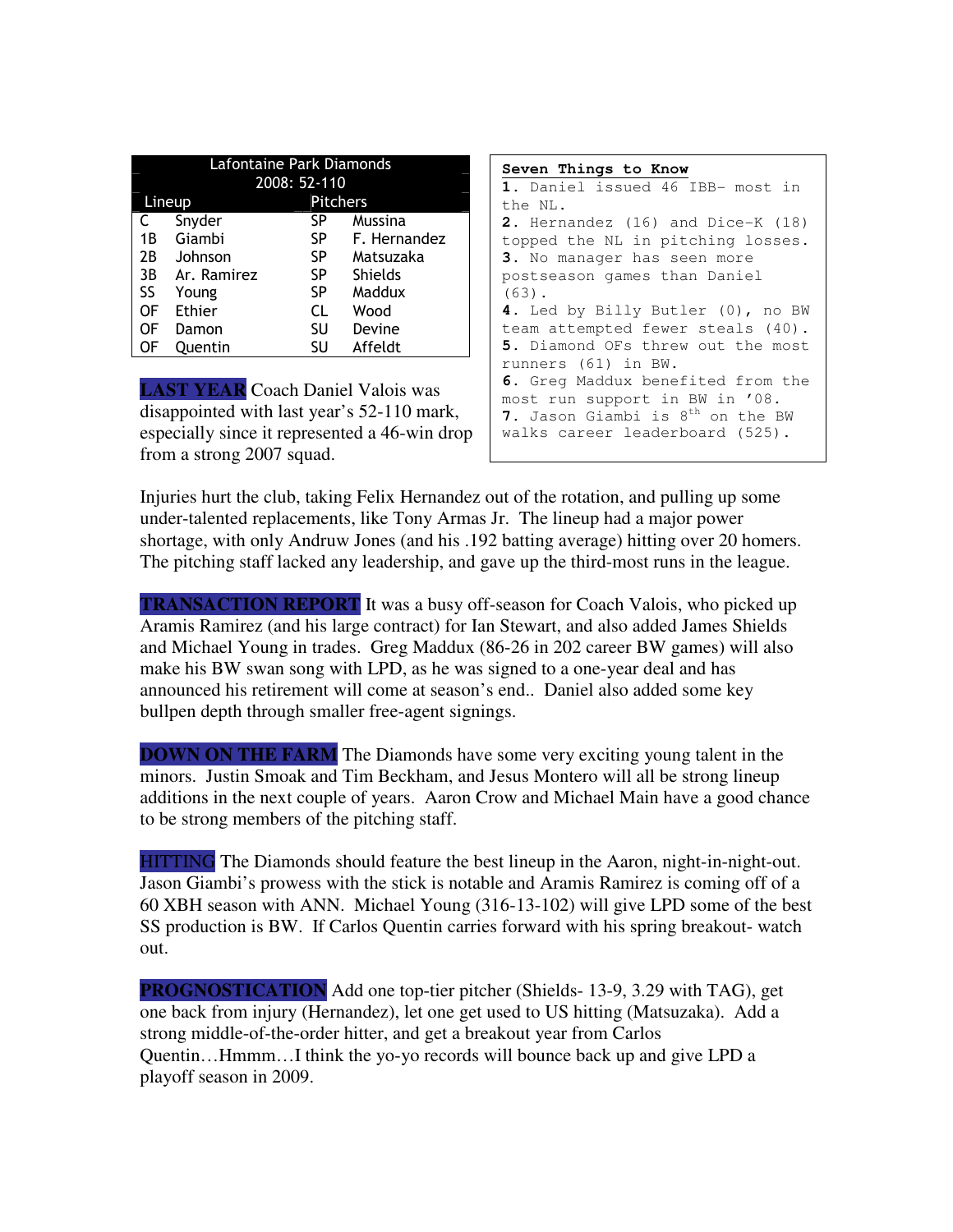| <b>Palm Harbor Sandcranes</b> |               |    |                |  |
|-------------------------------|---------------|----|----------------|--|
|                               | 2008: 95-67   |    |                |  |
| <b>Pitchers</b><br>Lineup     |               |    |                |  |
|                               | Treanor/Coste | SP | Halladay       |  |
| 1B                            | J. Rivera     | SP | Vazquez        |  |
| 2B                            | Grudzielanek  | SP | Lilly          |  |
| 3B                            | Beltre        | SP | D. Cabrera     |  |
| SS                            | Guzman        | SP | Wang           |  |
| 0F                            | Ordonez       | CL | F. Cordero     |  |
| OF                            | Crawford      | SU | Capps          |  |
| OF                            | Wells         | SU | <b>Broxton</b> |  |

**LAST YEAR** Firstly, last year they resided in Port Richey, but they got run out of town after a measly 95-win season. It's hard to

**Seven Things to Know 1.** Magglio Ordonez is the reigning NL batting champion. **2.** Juan Pierre had the only 5 SB game in BW in 2008. **3.** Juan Pierre has the most steals in BW history (470). **4.** 2008 yielded Fred's first appearance in the BW postseason. **5.** The Cranes' 3.72 ERA was good for 2nd in the NL. **6.** Carl Crawford is a career .291 hitter. **7.** Career combined at bats for Treanor and Coste? 752.

please some fans… Maybe it was the first-round playoff exit to Palo Alto that got them all riled up.

The strong year was lead by Roy Halladay and Javier Vazquez, who both posted 17-win marks. Their hitters tend toward the high-average, low-slugging side of the ledger, though Magglio Ordonez did post a 1.000+ OPS, he was the only Sandcrane above .900.

**TRANSACTION REPORT** Palm Harbor didn't need to make a lot of changes, and they didn't. They did pick up Ted Lilly (17-8, 3.75 with SIL) in the free agent market, to add to an already-strong staff. Ty Wigginton (235-16-53) was acquired to fill some lineup holes

**DOWN ON THE FARM** Youth isn't a strong part of the SandCranes' development. They have some young corner infielders with Kevin Ahrens and Michael Almanzar that could help the club, and a high-risk, medium-reward pitcher in Henry Sosa.

**HITTING** Who's on first? That's the big question in Palm Harbor at the start of the 2009 season. Kevin Millar (290-14-57) would have been a wise resign for the 'Cranes but the congenial first-sacker signed with MON instead. Right now, Brian Buscher and Juan Rivera figure to platoon at the position but it is hard to see that lasting well into the season given the outfield depth on the 'Cranes. Carl Crawford's 43 swipes led a club that finished second in the NL with 152 stolen bags.

**PROGNOSTICATION** With the staff improving, and the lineup likely to only slide a bit, the SandCranes should sit right around the 92-win mark this year.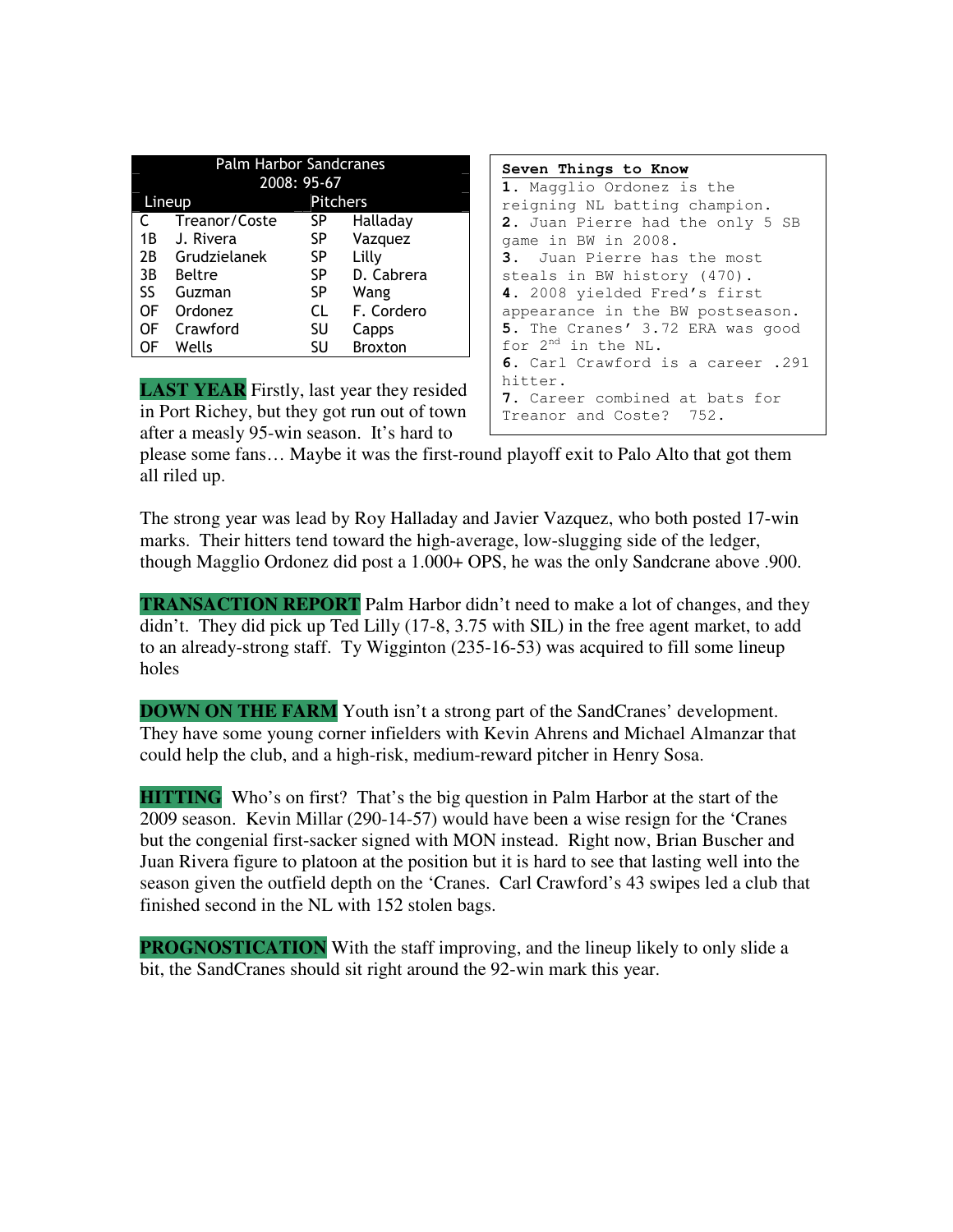**The Mays Milieu** 

| Aspen Rainmakers<br>2008: 64-98 |                    |    |            |
|---------------------------------|--------------------|----|------------|
|                                 | Pitchers<br>Lineup |    |            |
| C                               | Shoppach           | SP | Kazmir     |
| 1Β                              | C. Jackson         | SP | Wainwright |
| 2B                              | Hudson             | SP | Harden     |
| 3B                              | <b>Figgins</b>     | SP | Kuroda     |
| SS.                             | Peralta            | SP | Slowey     |
| 0F                              | Holliday           | CL | Wheeler    |
| ΟF                              | Winn               | SU | Balfour    |
| OF                              | Dunn               | SU | Carlson    |

**LAST YEAR** Aspen finished the 2008 season  $19<sup>th</sup>$  in the league in hitting at .254 and  $18<sup>th</sup>$  in pitching with a 4.93 ERA. After a last place finish in the division, Rene knew he had some

| Seven Things to Know                         |
|----------------------------------------------|
| 1. Rene attempted 20 squeeze                 |
| plays- enough to lead the NL.                |
| 2. He also bunted 118 times- 23              |
| more than next-most in the NL.               |
| <b>3.</b> Rene's onl playoff appearance      |
| coincided with his Mays crown.               |
| 4. Kuroda was brought over from              |
| Japan after extensive scouting by            |
| Rene personally.                             |
| 5. Adam Dunn finished 5 <sup>th</sup> in AL  |
| MVP balloting.                               |
| 6. Dunn ranks 5 <sup>th</sup> all time in BW |
| free passes (563).                           |
| 7. Chone Figgins has 221 SB- good            |
| for 8 <sup>th</sup> all time in BW.          |

work to do if he wanted this team to compete in the division. Aspen was aware that going into the Free Agency that they were in desperate need of a couple of power hitters and a whole new bullpen.

**TRANSACTION REPORT** In the off season the Rainmakers made some very nice improvements to their team.

Aspen dealt away starting pitcher Ryan Dempster for Kelly Shoppach, Chris Carter and Virginia's 2010 1st round draft choice. Next they picked up Alfonso Soriano. Aspen sent Kevin Frandsen, Kyle Kendrick, Aspen's 2009 1st round draft choice and \$1,500,000 to get him and lefty relief specialist Matt Thornton. To help the bullpen they dealt for Dan Wheeler. Free agency came around the Rainmakers opened their wallet and spent some money to get Orlando Hudson and Chone Figgins. Aspen also signed 3 significant relievers Grant Balfour, Darrin Oliver, and Mike Adams. The Rainmakers also landed Hiroki Kuroda for a reasonable 19 million spread out over four years. The latest trade was to turn around and deal Soriano, Blanton, Kouzmanoff and a pick for Matt Holliday and Buddy Carlyle.

**PITCHING** Aspen's pitching for 2009 is greatly improved. Five solid starters in Kazmir, Wainwright, Harden, Kuroda and Slowey will make for a very consistent season. The bullpen has also gotten a lot better. The bullpen will feature 'shutdown' types, a winning characteristic obviously garnered from observing the MacGaffigan machine the last few seasons..

**HITTING** The Rainmakers have a swift top of the order in Figgins and Winn. Those two will set the table for Holliday and Dunn. They have some power behind them in Shoppach and Peralta. Lineup depth should allow the Rainmakers to stretch 300-type hitters in the 7 and 8 holes.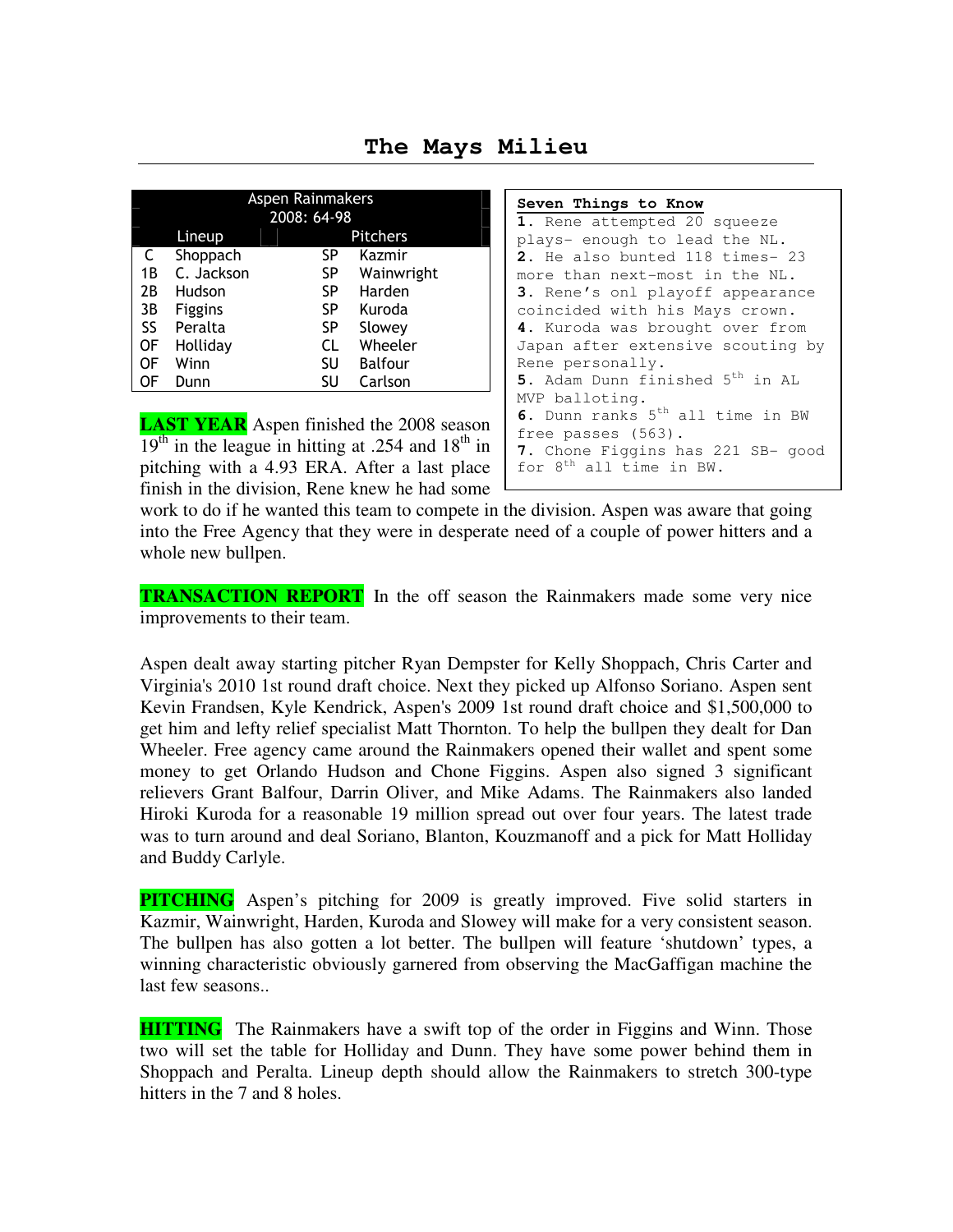**PROGNOSTICATION** Aspen receives an A+ for their work done in the off season to improve this team and help them contend in the division. This was a team that made a complete make over during the winter. Most of the pieces are in place for them to improve and make a run at a playoff spot. Word from the Rainmakers management is that they "will go deep in the playoffs and maybe all the way to the top".

| <b>Bloomington Geeks</b> |              |    |                 |
|--------------------------|--------------|----|-----------------|
| 2008: 75-87              |              |    |                 |
|                          | Lineup       |    | <b>Pitchers</b> |
| C                        | Martinez     | SP | <b>Beckett</b>  |
| 1B                       | Votto        | SP | Liriano         |
| 2B                       | Cano         | SP | Sonnanstine     |
| 3B                       | Lamb/Aurilia | SP | Padilla         |
| SS                       | Greene       | SP | Redding         |
| OF                       | Schumaker    | CL | Lidge           |
| OF                       | <b>Bruce</b> | SU | Ziegler         |
| OF                       | Kemp         | SU | Corcoran        |

**LAST YEAR** A year ago this team was the Maryland Mounders and Bill was

probably angling out to be a pest, at least, to Jonah and Corey. With the unfortunate passing of Bill Galanis, Vaughn Nuest took over the team and re-named them the Bloomington Geeks. The team looks this year to improve on a 75 win season. Maryland came in around the league average for hitting and pitching. Losing 11 out 12 games to Virginia during the season prevented them from finishing at .500. BTW, this is an actual picture of Vaughn as freshman in high school $\odot$ 

**TRANSACTION REPORT** Bloomington made several transactions this off season to improve the squad. They added

some nice bargains in free agency in Rich Aurilia, Clint Barmes, Ray Durham, Joe Beimel, Fernando Tatis and Jim Edmonds to help out this year. The Geeks were also busy on the trade front during the winter months. Vaughn brought in Joey Votto, Robinson Cano, Brandon Wood, Andy Sonannstine and Skip Schumaker. In the draft, Bloomington selected Brad Ziegler and Roy Corcoran for bullpen depth and added Brett Gardner for the outfield.

**DOWN ON THE FARM** Waiting in the wings for the Geeks are Cameron Maybin, Nick Adenhart, Steve Pearce, J.R. Towles, Daniel Bard and Ben Revere. These players should start to compliment the players already on hand very soon.

**PITCHING** Bloomington has a very solid 1-2-3 rotation in Josh Beckett, Francisco Liriano and Andy Sonanstine. While these three should be in the fold for years to come,

**Seven Things to Know 1.** Victor Martinez grounded into the most DPs- 35. **2.** Khalil Greene's 50 doubles tied for the NL lead. **3.** Bill was the only NL manager to play Jonah even in '08 (9-9). **4.** The Pats, however, proved much tougher (1-11). **5.** Maryland had a better team ERA than the NL champ Moose. **6.** Josh Beckett is 60-50 with a 4.20 ERA in his BW career. **7.** Takashi Saito blew only 2 saves in 28 opportunities.

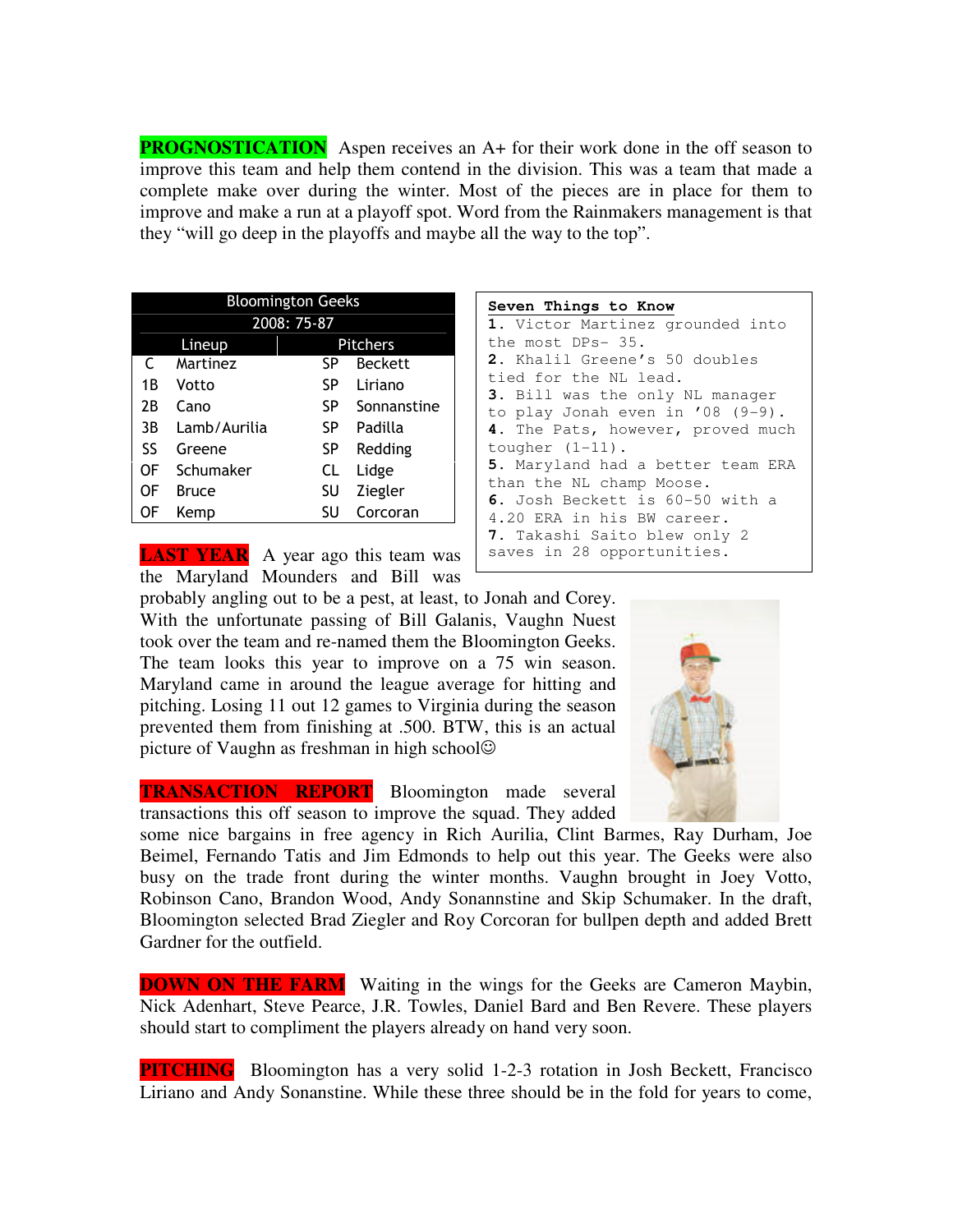the Greeks do need to make sure Liriano is healthy before relying on him. The young Domincan flamethrower missed all of last season to Tommy John surgery. The bullpen is anchored by Brad Lidge who was perfect in save opportunities for the Phillies last year. It will be interesting if Lidge exits the season on the Greek roster given Vaughn's already stated goal of getting younger talent on board. Set up guys, Takashi Saito and Manny Delcarmen should bridge many games to Lidge.

**HITTING** This is a solid lineup but may be lacking a bit in the power department this year. The defense is only average with  $3^{\circ}$ s at SS,  $2^{\text{nd}}$ ,  $1^{\text{st}}$ , and Bruce's E17 in the outfield but those numbers should improve over the years. The offense will hold its own but will need the pitching to carry them at times.

**PROGNOSTICATION** Bloomington is a team on the move upward. They will improve on last year's record and could have a chance to be a playoff team if they could find a power hitting 3<sup>rd</sup> baseman to go with the rest of the lineup. The team is solid this year with a chance to be better every year from here on.

| <b>Montreal McGaffigans</b> |               |           |                  |  |
|-----------------------------|---------------|-----------|------------------|--|
| 2008:113-49                 |               |           |                  |  |
|                             | Lineup        |           | <b>Pitchers</b>  |  |
| C                           | Posada        | SP        | Gonzalez/Fogg    |  |
| 1B                          | Millar        | <b>SP</b> | Bedard/Olson     |  |
| 2Β                          | <b>Harris</b> | <b>SP</b> | Dickey/Ponson    |  |
| 3B                          | Wright        | <b>SP</b> | Bonderman        |  |
| SS                          | Escobar       | <b>SP</b> | Burres/Dumatrait |  |
| ΟF                          | Duncan        | CL        | Springer         |  |
| OF                          | Granderson    | SU        | Cormier          |  |
| OF                          | Jovce         | SU        | Villone          |  |

**LAST YEAR** In 2008 Montreal led the league in wins with 113 and smashed 256 homers. They finished 16 games ahead of the next best

| Seven Things to Know              |
|-----------------------------------|
| 1. Jonah is the only manager with |
| two BW titles.                    |
| 2. Twice the Macs went 23-4 in a  |
| month of play in 2008.            |
| 3. The Macs defeated Aspen 22-0   |
| in a game last September.         |
| 4. The feasting was year long on  |
| Aspen as they won 16 of 18.       |
| 5. At 56-25 the Macs were the     |
| best road show in BW.             |
| 6. Jorge Posada has 133 career    |
| home runs.                        |
| 7. Montreal was the only BW team  |
| to plate 1000 runs (1081).        |
|                                   |

team. The McGaffigan's were a model of consistency winning 57 games at home and 56 games on the road. The two time league champion was well on its way to a  $3<sup>rd</sup>$  title in a row when they got upset by the Northwoods Moose in the NLCS.

**TRANSACTION REPORT** After several tremendous winning seasons, Montreal is now in a rebuilding mode. Most of their blue chip players were dealt in the off season. Some of the big names gone are Carlos Pena, Joey Votto, Grady Sizemore, A.J. Pierzynski, J.J. Putz and Edgar Renteria. Coming in were several draft picks, prospects to build with in the future and replacement-type players to tide the fans over till the next juggernaut commences.

**DOWN ON THE FARM** The players that were added during the winter all have a chance to be great BRASSWORLD'ers. Help is on the way with Rick Porcello, Jarrod Parker, Derek Holland and Ethan Martin on the pitching side. Offensive players include Matt Weiters, Matt LaPorta, Eric Hosmer and Gordon Beckham. This could be one heck of a team if these players all pan out in BW.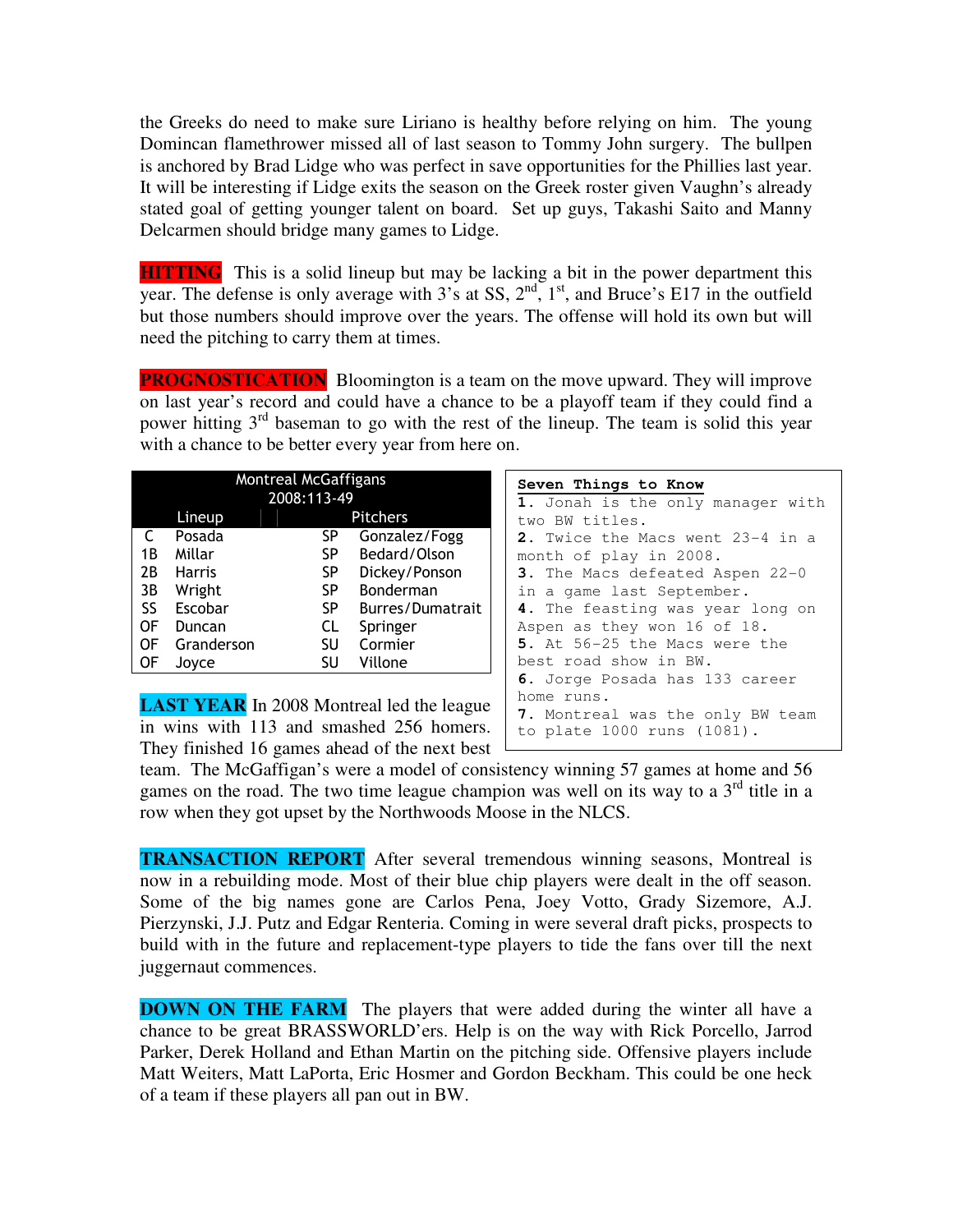**PITCHING** This is a team that we are not accustomed to seeing. In 2009 Jonah will have to mix and match with several pieces in the starting rotation and in the bullpen. The McGaffigan's will have to employ 8 or 9 pitchers to fill the rotation this year.

**HITTING** A young core already exists here with Curtis Granderson (337-22-98), David Wright (329-32-121) and Yunel Escobar (350-4-41, for MMM). While this trio is solid, it is not enough to carry this team to the playoffs.

**PROGNOSTICATION** The McGaffigan's will possibly have a tough couple of season's coming up. Spare parts will have to do as injuries have done in this team for 2009. If Carpenter can rebound along with Bedard and Bonderman then Montreal could return to form in 2010. The offense is not without some stars and might be able to hang on this year but it could be a long season in Montreal.

| Northwoods Moose |                           |    |                 |  |
|------------------|---------------------------|----|-----------------|--|
| 2008: 97-65      |                           |    |                 |  |
|                  | <b>Pitchers</b><br>Lineup |    |                 |  |
| C                | Martin                    | SP | <b>Hamels</b>   |  |
| 1Β               | Cabrera                   | SP | Oswalt          |  |
| 2В               | Phillips/Inglett          | SP | <b>Sheets</b>   |  |
| 3B               | Guillen                   | SP | E. Santana      |  |
| SS               | H. Ramirez                | SP | Hudson/Jurrjens |  |
| OF               | Upton/Sweeney             | CL | F. Rodriguez    |  |
| OF               | <b>BJ Upton/Harris</b>    | SU | Wade            |  |
| OF               | Drew/Dickerson            | SU | Howell          |  |

**LAST YEAR** The past champion Moose had another stellar regular season but after they played four, seven game series' in the playoffs, the run finally came to and end in the World

| Seven Things to Know                    |
|-----------------------------------------|
| 1. Hanley Ramirez led BW with 151       |
| runs scored and 77 SB.                  |
| 2. Roy Oswalt allowed the most          |
| hits in the NL-248.                     |
| 3. Miquel Cabrera led the NL with       |
| 148 RBI.                                |
| 4. Moose hurlers tied Aspen for         |
| the most HRA in the NL (210).           |
| <b>5.</b> The Moose had lost the season |
| series to the Macs (7-11) but won       |
| it when it counted (4-3).               |
| 6. JD Drew missed by 1 ribbie           |
| from having 100.                        |
| 7. Tim Hudson is tied for second        |
| in career Wins (90).                    |

Series. At the end of the season they had most of the pieces in place for another run at a playoff spot for 2009. Northwoods did another fine job in the off season to keep them in the hunt for another title.

**TRANSACTION REPORT** Northwoods started the re-loading process for another strong season in 2009 with the acquisition of Russell Martin, along with some draft picks from Greenville. Next they traded for Carlos Guillen, a draft choice and 6 million in cash from Plum Island. Youngster Justin Upton appears prepared and so now another piece of the puzzle is in place to take over the opening in the outfield. In free agency the Moose added Brandon Phillips and JP Howell. The draft added an excellent reliever in Cory Wade.

**PITCHING** The rotation looks to be very strong for the upcoming season. Tim Hudson is coming off a year that saw him go 20-8 and finish fourth in Mathewson balloting. Cole Hamels (13-9, 4.33) was a youngster getting a feel for an entire BW season while veterans Roy Oswalt (15-11, 5.10), Ben Sheets (9-10, 5.92) arguably had off years. Forever prospect Ervin Santana and up-and-comer Jair Jurrjens both appear ready to step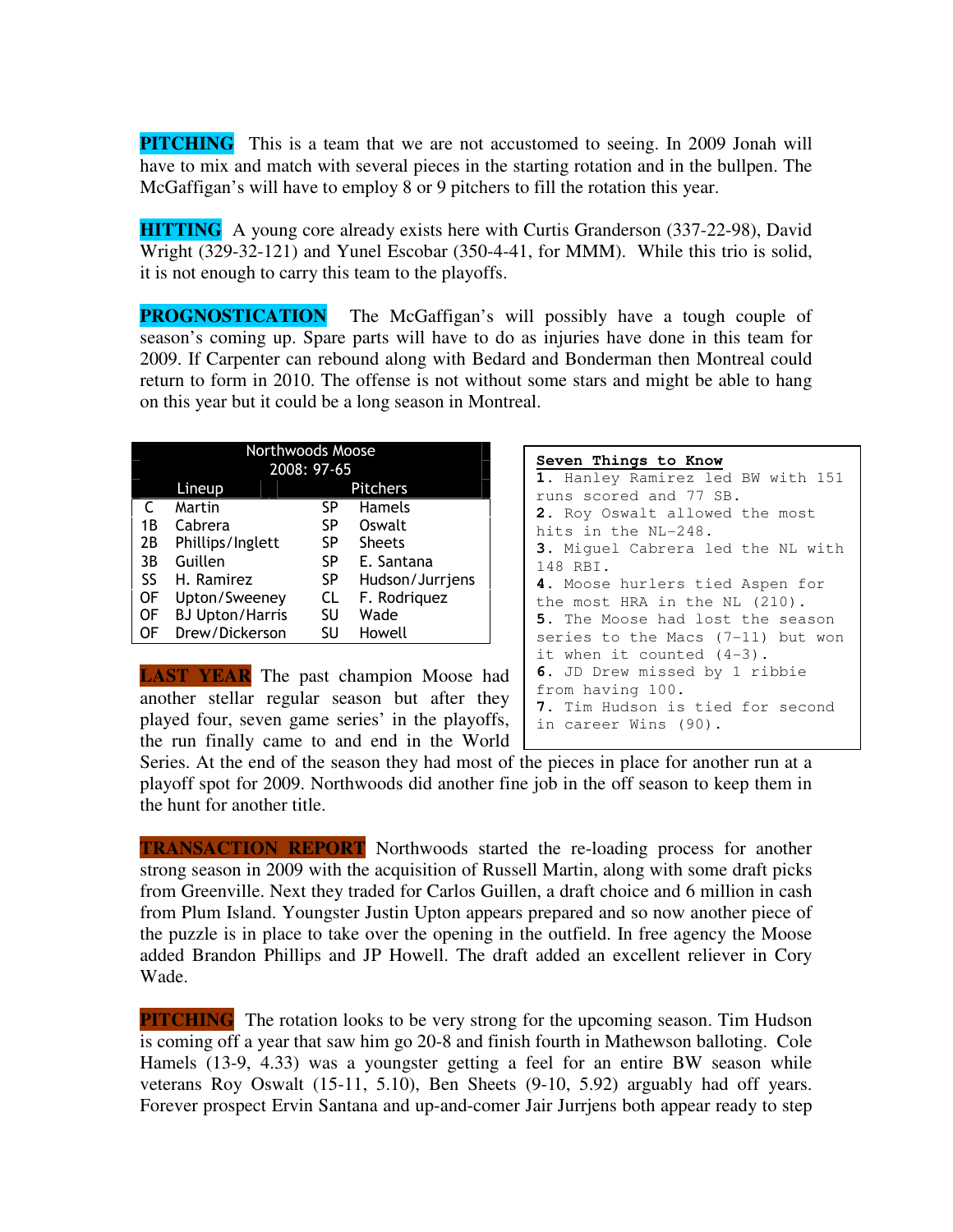up should a veteran suffer. All in all, not many BW teams possess the mound depth that the Moose employ. The Moose also have a rock in Fransisco Rodriquez to anchor the bullpen. Add in Cory Wade, Howell, Damaso Marte and Scott Linebrink and the Moose will also be very good out of the pen.

**HITTING** The additions of Martin (264-12-61 for GBS), Guillen and Phillips (All Star, post-season hero for the Sluggers) will make for another strong team. They have a very potent lineup from top to bottom. The only concerns may be that they are right hand heavy and the defense at first and third.

**PROGNOSTICATION** Northwoods looks to be a contender again for the Mays title. There is strong competition in the division but the overall strength of the pitching staff combined with a powerful lineup will hold this team in contention all year.

| Palo Alto Robber Barons |                           |    |           |  |  |
|-------------------------|---------------------------|----|-----------|--|--|
|                         | 2008: 97-65               |    |           |  |  |
|                         | <b>Pitchers</b><br>Lineup |    |           |  |  |
| C                       | Mauer                     | SP | Peavy     |  |  |
| 1 B                     | Teixeira                  | SP | Verlander |  |  |
| 2В                      | Matsui                    | SP | Lannan    |  |  |
| 3B                      | Rodriguez                 | SP | Od. Perez |  |  |
| SS                      | Drew                      | SP | Pettitte  |  |  |
| ΟF                      | Bav                       | CL | Putz      |  |  |
| OF                      | Sizemore                  | SU | Marmol    |  |  |
| ΟF                      | Kotsay/Johnson            | SU | Embree    |  |  |

**2.** A-Rod led the NL with 58 bombs. **3.** Jake Peavy is the reigning NL ERA champion. **4.** The Barons 88% success rate at stealing bases topped the NL. **5.** A-Rod had the only 4 HR game in BW in 2008. **6.** Peavy was the Mathewson runner-up to Verlander. **7.** Despite a potent offense, the Barons finished 11<sup>th</sup> in the NL in doubles.

**1.** Dr. Dick quite probably could

**Seven Things to Know**

destroy the world.

**LAST YEAR** 2008 was a very good season for the Robber Barons. They finished with 97 wins and finished in a  $2<sup>nd</sup>$  place tie with

Northwoods. They had the league MVP in Alex Rodriquez who hit a whopping .347 with 58 homers and 132 RBI's. They also had the leagues Christy Mathewson award winner in Justin Verlander. Verlander won 20 games with a 3.24 ERA. Pettitte added 15 wins and Peavy contributed with 14 wins and 2.85 ERA.

**TRANSACTION REPORT** In the off season the big move BW was the trade that saw Montreal trading Grady Sizemore (305-31-97 for MON) and Reed Johnson to Palo Alto for Rick Porcello, Matt LaPorta, Max Ramirez and Palo Alto's 2009 2nd and Bonus round draft choices. The Robber Barons also added J. J. Putz, Chad Cordero, Todd Jones, Jason Isringhausen and Alan Embree to help out the pen. Unfortunately, the bank account funds almost ran dry and that curtailed them from making any other big moves. Not drafting until the  $3<sup>rd</sup>$  round in the draft kept them from getting any immediate help.

**PITCHING** While the young Verlander is the reigning Mathewson holder, Jake Peavy is still the ace of the Palo Alto rotation. Three lefties will follow the strudy righ-handers: John Lannan, Pettitte and Odalis Perez. If Palo Alto has the lead in the  $7<sup>th</sup>$  inning, the backend of the bullpen will be an asset with Putz, Marmol (91 whiffs in 71 IP) and Todd Jones to hold that lead.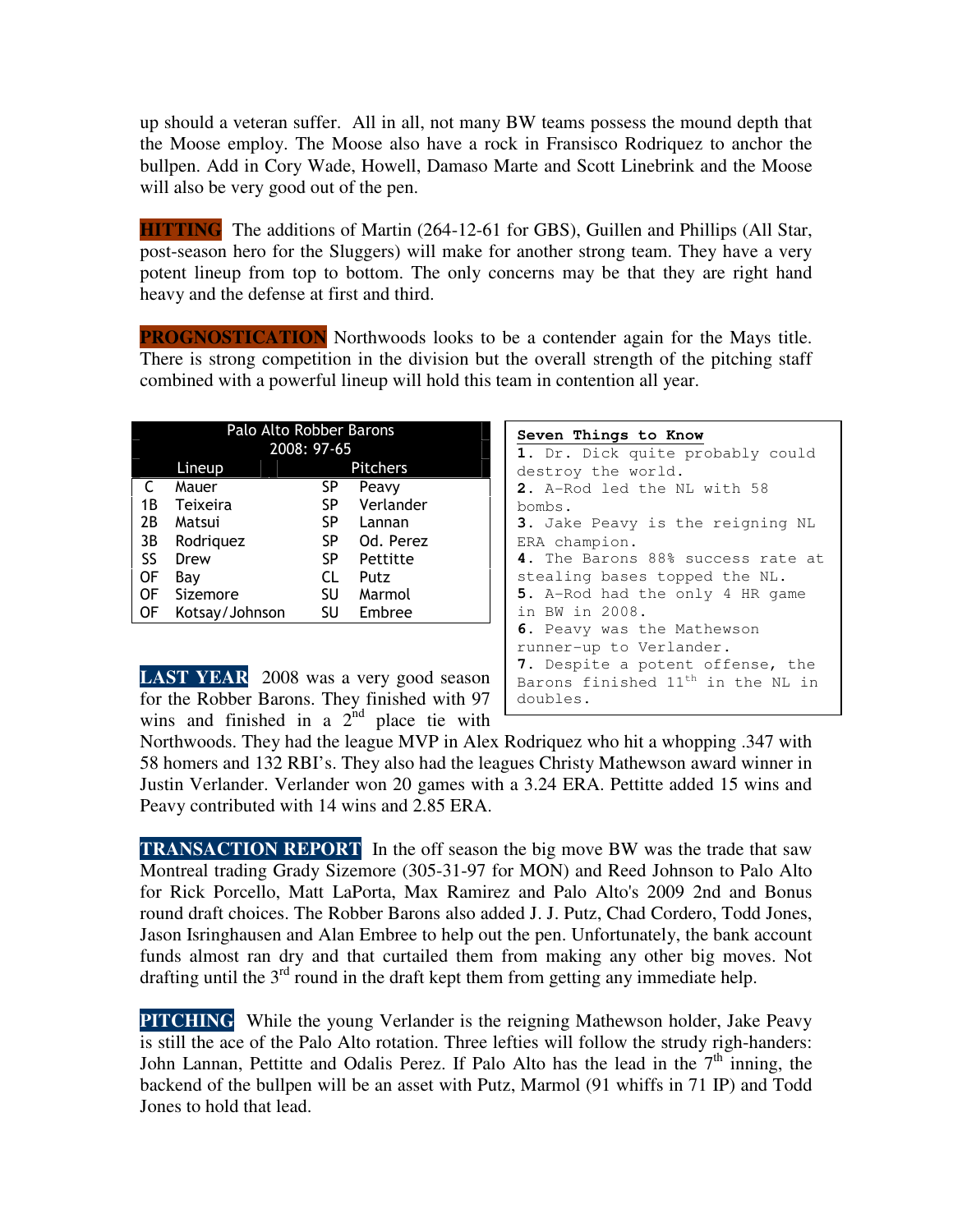**HITTING** The 2009 Robber Baron offense looks very good. The 1 through 5 batters may be one of the best in BRASSWORLD. Sizemore, Mauer, A-Rod, Teixeira and Bay will produce a ton of runs for this team.

**PROGNOSTICATION** The rotation should be about average, with Peavy and Verlander leading the way. Pettitte and Lannan will do yeoman's work and Sean Gallagher and Odalis Perez will try to hold down the  $5<sup>th</sup>$  spots in the rotation. The bullpen should be an asset, with Marmol, Jones and Putz closing games out. The offense will have to carry this club but there might not be a better five-some in BW than Mauer, Teixeira, ARod, Jason Bay (826 OPS) and Sizemore.

| <b>West Oakland Wolverines</b> |                       |           |                |
|--------------------------------|-----------------------|-----------|----------------|
|                                | 2008: 74-88           |           |                |
|                                | Pitchers<br>Lineup    |           |                |
| C                              | Johjima               | SP        | <b>Buehrle</b> |
| 1B                             | A.Gonzalez            | SP        | Washburn       |
| 2B                             | Hill/Punto            | <b>SP</b> | Marquis        |
| 3B                             | Mora                  | SP        | Wellemeyer     |
| SS                             | Reyes                 | <b>SP</b> | L. Hernandez   |
| OF                             | <b>Buck/Gutierrez</b> | CL        | Sherrill       |
| OF                             | Morgan/Reed           | SU        | Arredondo      |
| ΟF                             | Kubel/Headley         | SU        | Lindstrom      |

**LAST YEAR** West Oakland had a very good offensive season in 2008. They were second in the league in hitting with a .292 team average and slugged 202 homers. The part of the team

| Seven Things to Know |  |
|----------------------|--|
|----------------------|--|

**1.** Bob Askin has season tix so he can still watch Buehrle pitch. **2.** WOW doubled 357 times, tops in the NL. **3.** Rafael Soriano had a ridiculous 1.27 ERA in 70 IP. **4.** Bill needs to be 4 measly games better than .500 to level his career BW mark at .500. **5.** WOW was a game over .500 after three months of play in '08. **6.** Mark Buehrle is 72-58 in his career. **7.** WOW had no answer for the Cranes in '08 (2-10).

that held them back was the pitching staff. The Wolverines finished with a team ERA of 5.09 and walked the  $4<sup>th</sup>$  most hitters in the league.

**TRANSACTION REPORT** The Wolverines were fairly quiet in the off season. Their one big move was to pickup free agent Mark Buehrle. Buehrle signed a 5 year deal worth 20 million dollars. They also selected Jose Arredondo in the first round  $(8<sup>th</sup>$  overall) of the draft.

**DOWN ON THE FARM** West Oakland features some very good talent on the way in the near future. Jordan Danks, Desmond Jennings, Andrew McCutchen, Jake McGee, James Simmons and Jess Todd will soon be on the way to help.

**PITCHING** The pitching staff is anchored by Buehrle (14-6, 3.00 in GBS). After that the staff is a mix of journeymen like Todd Wellemeyer (2-6, 5.23) and reliable-armed vets like Jarrod Washburn (181 career starts), Livan Hernandez (201) and Jason Marquis (141). George Sherrill will close this year but will look to apprentice the new stars that are coming in behind him. Chris Perez and Jose Arredondo will soon take over the closer role, maybe as early as next year.

**HITTING** The Wolverines are about the same team as last year which means they will be good offensively. This team should hit the ball around the yard with leadership from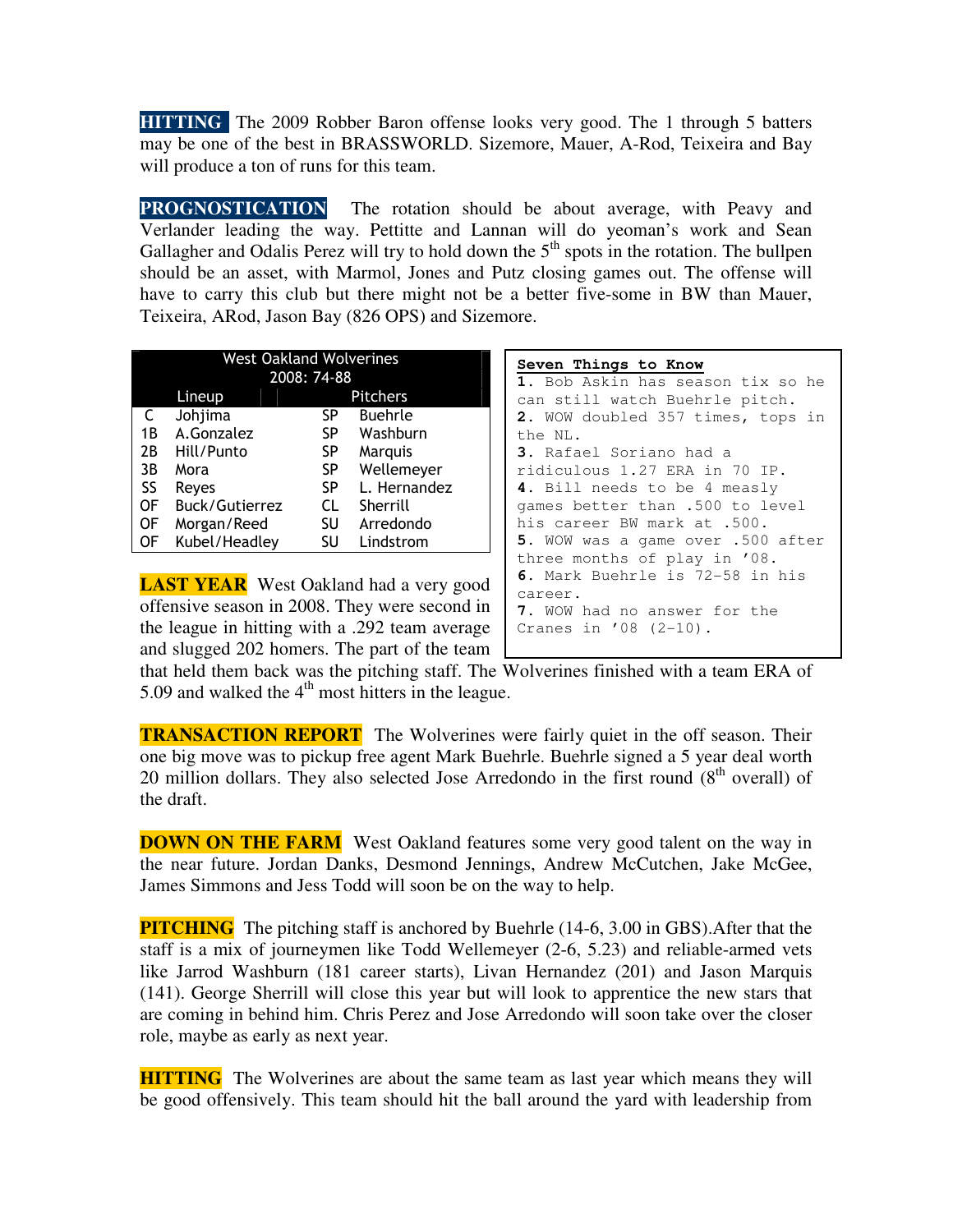Adrian Gonzalez (311-32-110) and Jose Reyes (835 OPS, 65 SB). Look for the fresh bats of Elijah Dukes, Travis Snider and Jeff Clement to get mixed as the Wolverines possibly transition the core of the team over the next few seasons.

**PROGNOSTICATION** This team will be able to hold their own during the 2009 season but will probably finish somewhere towards the bottom because of the competition in the division. They will be improved over last year and slowly working the way towards the top of the division. By 2010 they could be a very formidable contender.

### **H O N O R R O L L**

**B R A S S W O R L D C H A M P I O N S** 

**2003 SYRACUSE SKY CHIEFS 2004 PORTLAND GRAYS 2005 NORTHWOODS MOOSE 2006 MONTREAL MACGAFFIGANS 2007 MONTREAL MACGAFFIGANS 2008 SILVER SLUGGERS** 

### **B I L L G A L A N I S A W A R D**

**(**FORMERLY THE BILLY BEANE AWARD)

**2003 DANIEL VALOIS 2004 STEFAN FEUERHERDT 2005 COREY WEISSER 2006 ROB FOULKE AND TOM FISH 2007 MARK LENTZ 2008 JONAH KERI**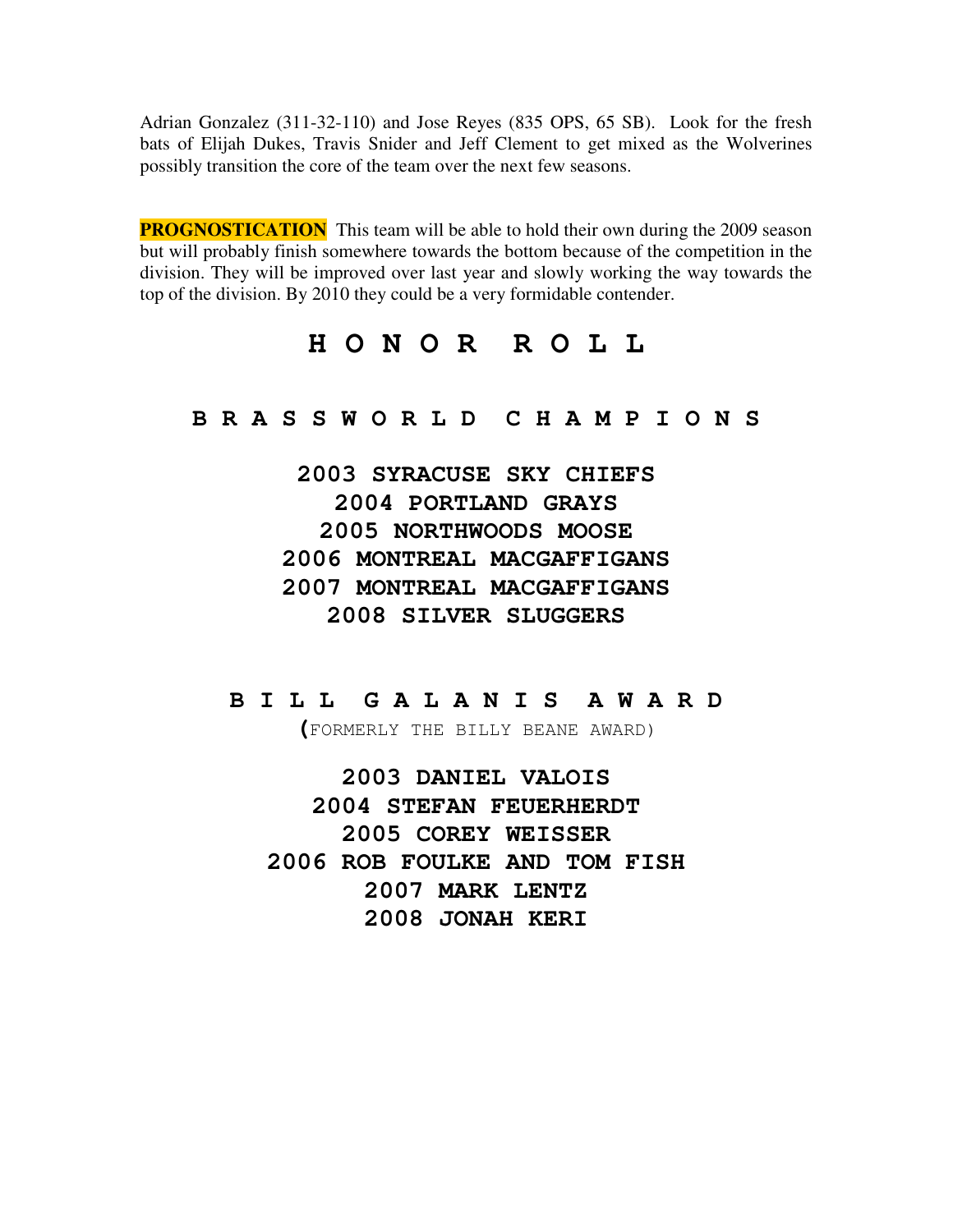

Some of our BRASSWORLD franchises have been of the wandering type, not staying in one city long enough to break more than a few bats, not to mention any hearts. On the website, there is an undirected chronology of the league's teams, documenting their arrival in town, and their departure, but what we still need is documentation of where each franchise has started, and where it has been. In this way, if any enterprising GM someday were to check on franchise records, he would be able to do so.

The junior circuit has had only 5 permanent franchises; the NL has seen 8 teams stay put the first 6 years.

Two BRASSWORLD trivia questions:

- 1. What teams have been in the most places?
- 2. What city has been home to two franchises?

Answers:

- 1. Montreal's McGaffigans are the reincarnation of the original Boston Braves (2003), Savannah Sand Gnats (2004), and Torrington Trumpeteers (2005). Unlike their MLB counterparts, the McG's look good for a long stay in Montreal. Likewise, this year, the Mequon club will be in its fourth city, see immediately below.
- 2. Taggart was originally a Mays division team the first 2 years of BW. After not having a team in 2005, the Taggart city fathers lured the Tampa Bay Bravos back to big T, this time as an Aaron division team.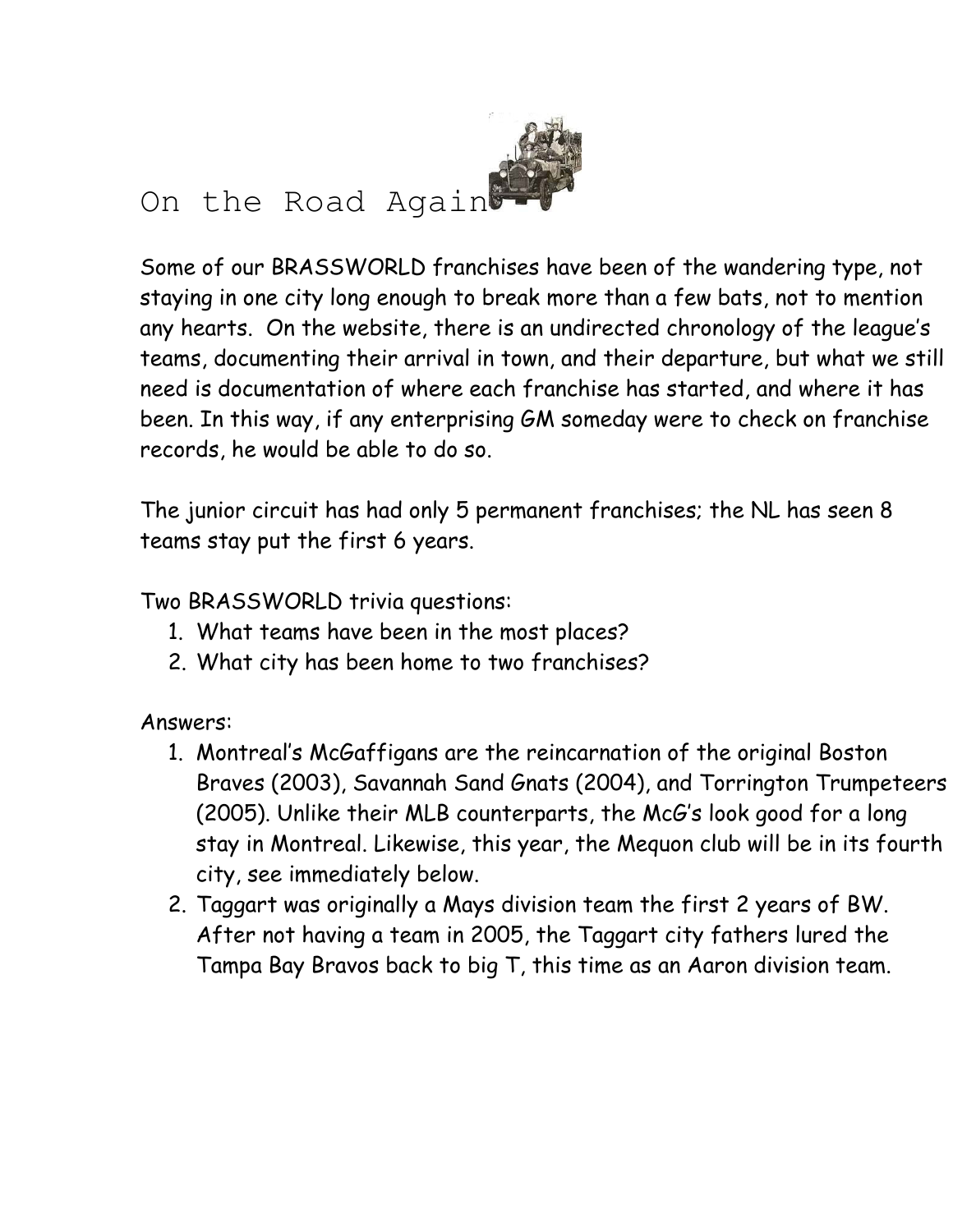# Cobb Division

Mequon Keglers, Hogan's Heroes (2), Santa Barbara Quakes (2), Syracuse Sky Chiefs (2). Waikiki Rabbits (1), Waukesha Keglers (5). South Range Mariners (3), Rivendell Knights (3) Alaska Hot Stoves (3), Baltimore Bay Sox (2), West Bend Rocks (1)

# Ruth Division

Dublin Gaelforce (1), Exeter Alewives (3), Toontown Rabbits (2) New York Metz (2), San Bernardino Stampede (4) Hoboken Bums (3), Portland Grays (3)

# Aaron Division

Georgia Satellites (1), Lake Zurich Stingrays (1), Buckeye Eclipse (4) Taggart Titans (3), Tampa Bay Bravos (2), Abilene Longhorns (1)

## Mays Division

Palo Alto Robber Barons (1), Mansfield Mounties (3), Taggart Titans (2). Montreal McGaffigans (3), Torrington Trumpeteers (1), Savannah Sand Gnats (1), Boston Braves (1).

Newer GMs might check the history of their franchises to see what past glories they may feel pressure to live up to. Mequon hosts the franchise which won the first BW championship in 2003. Hoboken and New York inherited teams that had been built into powerhouses by their previous owners.

Because Taggart has been home for 2 different franchises, the league elders would have to adjudicate on how to resolve any issues regarding team and franchise records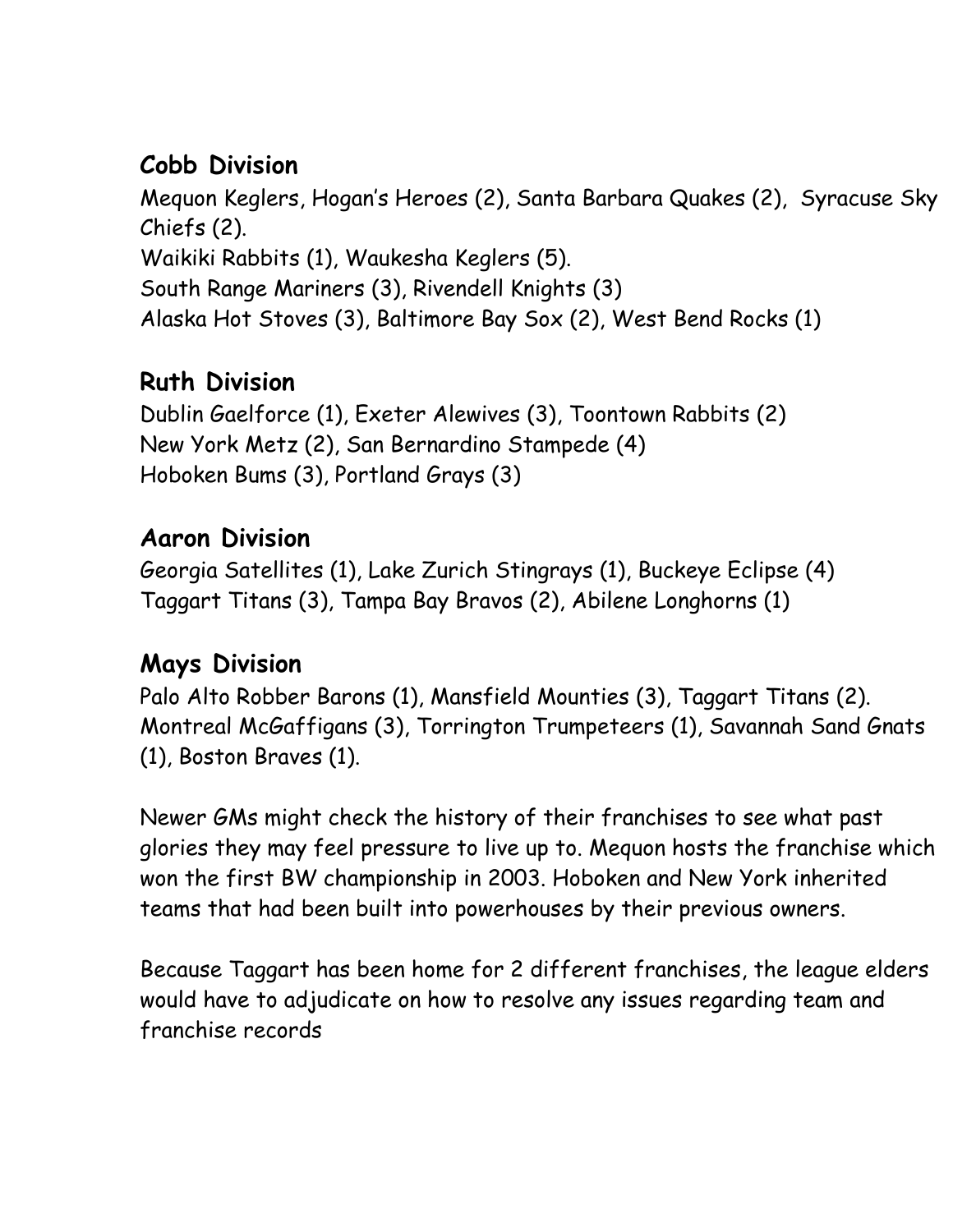Bob Askin's draft Diary follows. Oh my…

 $\odot$ 

A few months ago I was approached by the BRASSWORLD Journal folks about doing a "behind-the-scenes" draft article. I said I couldn't recall a similar article in years past, so the following is my diary leading up to the 2009 BRASSWORLD draft, the event that could unlock the BRASSWORLD championship in 2013 or 2014. If nothing else, it may provide some insight into how exactly the Greenville franchise has become BRASSWORLD's version of the Washington Generals, playing the part of designated loser in each of its four playoff appearances.

And heck, some of this might even be true.

January 11, 2009: My arrival on the campus of Furman University, the site which would become the Black Sox war room for the 2009 draft. The FU campus was chosen because it was decided that if we were to make the most informed selections we needed to be surrounded by people smarter than ourselves. Other nearby colleges and universities, like Clemson and the University of South Carolina, were considered, but after meeting many of their alumni those sites did not meet the criteria.

January 12, 2009: Field Manager Tom Emanski arrived at FU around 8am, eager for a fresh start. Tom is entering his  $7<sup>th</sup>$  season on the Black Sox bench. His back-to-back-to-back AAU titles have not exactly translated into BRASSWORLD postseason success, despite back-to-back-to-back playoff appearances. Tom is also in charge of our upper-level scouting. Most decisions regarding the drafting of Y1 and MM players will come from Tom, since he is ultimately charged with meshing those players into our 40 man roster. Tomorrow will be an important day, with our Director of Scouting scheduled to arrive around noon. We head to Monterrey Mexican Restaurant, just down the road from the Furman campus. Monterrey has huge 32 ounce drafts for \$2.99.

January 13, 2009: A grand FU welcome greets Director of Scouting Fred McGriff upon his return to Greenville. It was his glowing recommendation that led to Tom Emanski being installed as the franchise's field manager. As soon as Fred's playing days with Port Richey ended in 2005, we were happy to scoop him up in a scouting role. Fred is in charge of the younger minor leaguers, with no major league experience. It's Fred's expertise that will directly lead to the strength of the 2012, 2013, 2014 version of the Black Sox you see on the field, while Tom focuses on the present and short-term future of the club. I, meanwhile, focus on the free agency and payroll aspect of the club. The roles suit the club well, giving us the checks and balances we need to make semiinformed decisions. After breaking for the evening, we head to Monterrey for two beers.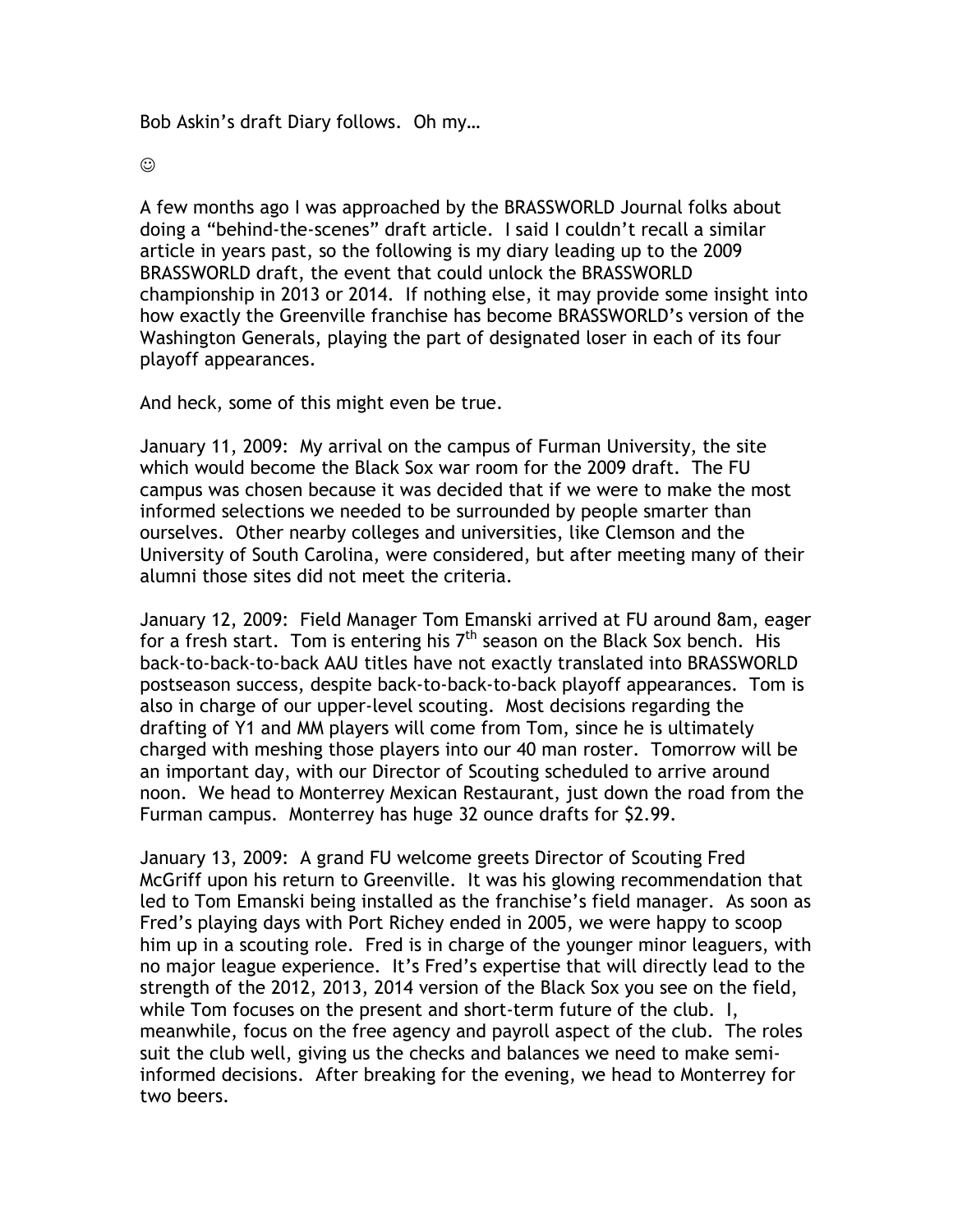January 14, 2009: State of the Finances Address. After the trade for Derrek Lee prior to the 2008 season we knew payroll would become a big issue, with over \$34M committed to him through 2010. Two big pieces in the Lee trade were Dexter Fowler and Chris Iannetta. We are confident in our scouting department's ability to find good talent. We set a \$50M payroll goal by 2011. The 2009 payroll projects to be under \$54M, and 2010 looks very similar. Once Lee and Tejada come off the books in 2011, we project a payroll of \$39M with three open roster spots. We broke for the evening and headed to Monterrey for three beers.

January 15, 2009: State of the Club Address. The upcoming season does not project as well as the last two. The bullpen should still be strong anchored by Chad Qualls and Tony Pena. The starting rotation may take a hit. Harang and Snell both project downward, while 3/5 of the rotation (Byrd, Olsen, Duchscherer) may be a push or a little better than 2008 (Buehrle, Garland, Chuck James). Infield defense will be better (1,1,2,4 first to third), outfield defense projects slightly downward, with the batting order taking the biggest hit. Only three of the eight spots in the order project to have a better year than 2008. Still, the team comes off a 94 win season. The 2009 version of the Black Sox should win more games than it loses, but probably not much more. More good news follows: We have more than enough PAs and IPs to get through 2009. With no needs, we can select the best players regardless of position. Our roster currently sits at 38 players, which means the draft is truly wide-open to us. We broke for the evening and headed to Monterrey for four beers.

January 16, 2009: Both Tom and Fred arrived armed with reports on players they had been following. We ranked players by the round in which we felt they were worth taking. Two players seem to keep coming up in conversation more than any others, Aaron Hicks and Madison Bumgarner. However, we have the  $17<sup>th</sup>$  pick in the first round and it is unlikely either player will still be there. The one thing that gives us hope is the knowledge that both players are probably 3 or more years away from contributing to the major league club. Perhaps that will drop their stock into the latter half of the first round. We broke for the evening and headed to Monterrey for five beers.

January 17, 2009: After a good night's rest, Tom cautions against the selection of Bumgarner. He may be right. Our track record of minor league pitchers is not very good with only Buehrle, Snell, Qualls, and Corpas being the only successfully home-grown pitchers in team history. We hope Jake Arrieta can be added to that list in a year or two, but two other current minor league pitchers, Gaby Hernandez and Kasey Kiker, look suspect. We decide to scale back on some of our pitcher draft projections, but in the end Bumgarner looks too good. Finally, our first draft decision has been made: If either Hicks or Bumgarner is available when we pick, one of them will become a Greenville Black Sox. We broke for the evening and headed to Monterrey for six beers.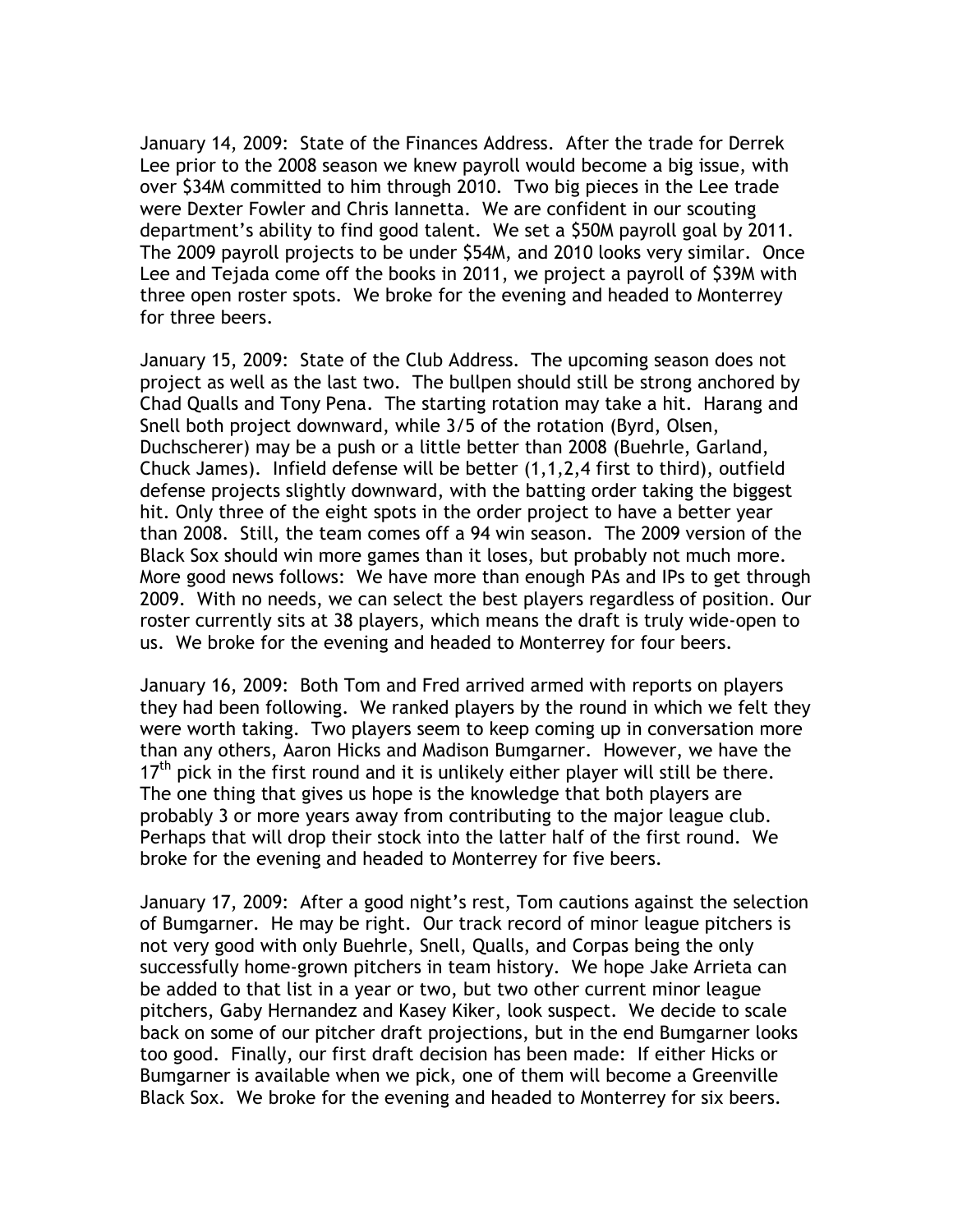January 18, 2009: A rumor circulates around FU that former Furman pitcher Tom Mastny is on the campus. The rumor turns out to be false. Besides, Mastny is still Bloomington property. Nevertheless, we decided to lay low and did not head to Monterrey this evening.

January 19, 2009: A fresh start on a fresh day. We start to make contingency plans for selection number 17 should both Hicks and Bumgarner not be available. We count up the players we would be willing to take in the first round. The total is 15, two shy of our draft position. It is a concern, but not a very big one. We know we've scaled back on the number of pitchers we project in the first round. We purposely did the same with first basemen and outfielders simply based on need. With Lee signed for two more years, our highest projected first baseman is in the 2<sup>nd</sup> round. We have four full-time outfielders on the roster. We anticipate the loss of free agents Dye and Suzuki after the 2009 campaign, with the hope that Aaron Cunningham and/or Nate Schierholtz can finally be given a chance to perform at the major league level. For that reason, we only have two outfielders ranked as first round prospects, one of whom is Aaron Hicks. We are banking on at least two teams pulling someone from these categories to allow us to select one of our top 15 prospects. We broke for the evening, but because of the Mastny rumor, we decided to go further from campus to Chiefs Wings and Firewater.

January 20, 2009: Time to project our next few draft picks. We do not have a second round pick having traded it away as part of the Francoeur, Olsen, Milledge trade. We do, however, expect compensation picks for the loss of free agents Buehrle and Garland. Our next pick is number 26 overall. To maximize our minor league system, we agree to select a minor leaguer with this pick, one that won't count against the 8 min limit. According to the ranking system put in place by Fred and Tom, there are 22 minor leaguers worthy enough to select in the first or second round. Again, we will need to bank on at least four teams selecting a Y1 or mm player prior to our selection at number 26. We broke for the evening and headed to Chief's Wings and Firewater for two beers.

January 21, 2009: The future gets a little cloudy when projecting our next pick, the compensation pick for John Garland, number 54 overall. We would like to stick with our plan of selecting another minor leaguer here to circumvent the min limit, but it may be difficult. Obviously, we will select from our list of top 22 minor leaguers if any are still available. Fred believes this might be a good spot for one of the first basemen we downgraded into round number three, Allan Dykstra, Freddie Freeman, Sean Doolittle, Mark Trumbo, or Kyle Blanks. His other plan is to address the catching position after the postseason trade of Russell Martin. While Gerald Laird provides a good bridge to the future, Fred projects as many as ten catchers good enough to be drafted in the first three rounds. This may be a place to grab someone like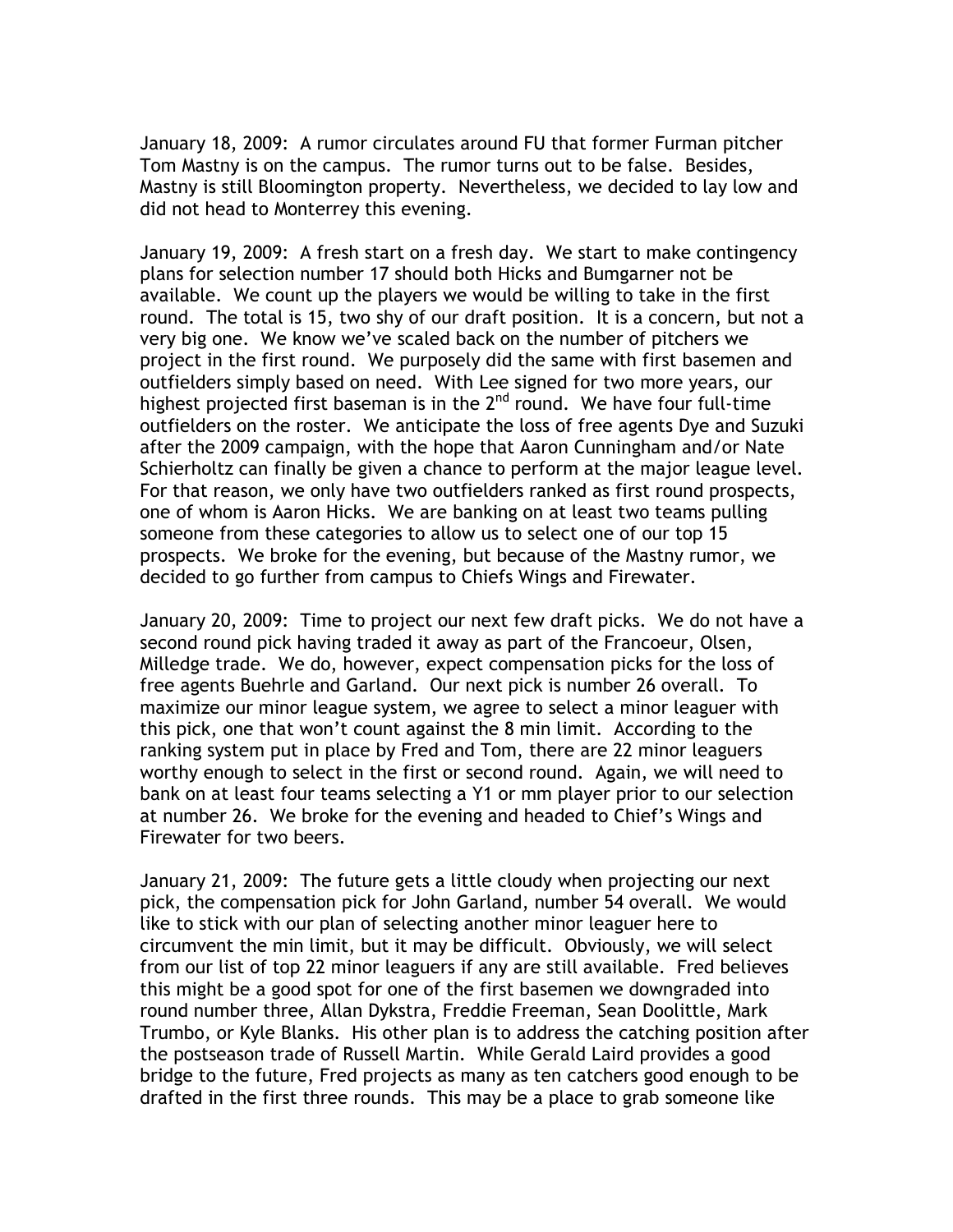Carlos Santana or Mike McKenry. Pulling from those two pools, we could add ten more minor leaguers to our current list of 22. Could all 32 really go in the first 53 picks? We grabbed a cute Furman graduate student, a foreign exchange student from Sweden, who has been acting as our front office intern. Tom asked her to research past BRASSWORLD drafts and report her findings to us in the morning. We broke for the evening and headed to Chief's Wings and Firewater for three beers.

January 22, 2009: Our Swedish exchange student greeted us early this morning with the results of her research. The last four drafts have seen 17, 19, 24, and 29 mins drafted in the top 50 picks. Fred cheered the findings, knowing he had 32 picks lined up for that selection. Tom and I, on the other hand, were not so optimistic. We were worried about the upward trend of those previous draft numbers. Not once in the last four drafts had the number of mins declined from the previous draft year. Would this be the year the number of mins increases to 30 or 31 of the top 50? We broke for the evening and took our exchange student to Al's Pumphouse on Poinsett Highway. It's our first trip to a college bar. We stay for one beer. Our Swedish intern drinks Absolut.

January 23, 2009: A potentially devastating blow is dealt to the Black Sox, when Paul Byrd publicly states he may retire. He certainly didn't look washed up last season posting a 1.32 WHIP in 180 innings when we signed him for two more seasons. The Black Sox knew banking on more than two more years from the 38 year old was dangerous, but the staff felt even with a regression, Byrd would be able to manage as a  $3<sup>rd</sup>$  or 4<sup>th</sup> starter through 2010. Now all of that is uncertain, as is \$3.8M per year. Talk turns to the possibility of gaining a starter via the draft, but Tom is not pleased with the options. Armando Galarraga appears the only safe bet to help in 2010, but again he probably won't be available with the  $17<sup>th</sup>$  pick. Jorge Campillo is added to the watch list, but is not highly regarded. J.A. Happ is an intriguing possibility. Fred always liked him as he advanced through the minors, but would he be able to help should Byrd not be available in 2010? Tom is not convinced he'll be able to provide enough innings in 2010 to replace Byrd's potential. All three are moved up on the watch list for the first pick (Happ and Galarraga to #3 and #4), but nobody in the room feels confident. We broke for the evening and headed to Chief's Wings and Firewater for two beers.

January 24, 2009: After a night's rest, we begin to move people around. It is decided that Freddie Freeman deserves more attention as possibly the first 1<sup>st</sup> baseman on the list, surpassing Logan Morrison. Tom notices Freeman's BB-to-K ratio is outstanding for someone so young and with so much power. He is added to our list of 22 top minor leaguers. It's also decided to downgrade J.A. Happ. As well as he's pitched in the minors, Fred questions his potential to blossom into even a #3 starter. Can we afford such a question mark so high on our list? We now place him at #9 between Connor Gillaspie and David Huff. That makes our top 4: Hicks, Bumgarner, Galarraga, and Jose Arredondo. We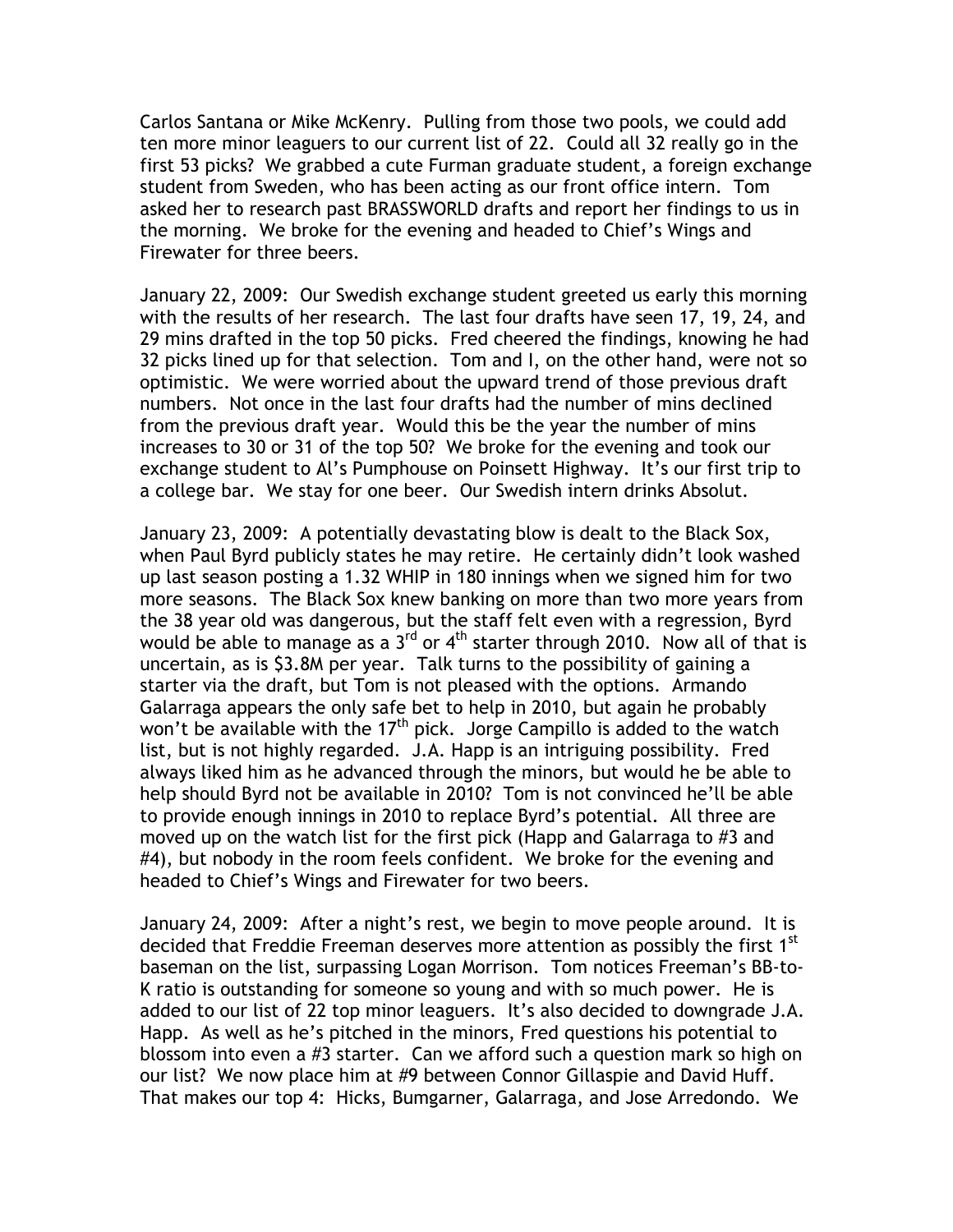broke for the evening and headed to Chief's Wings and Firewater for three beers.

January 25, 2009: Extremely excited about today's developments. Lou Marson jumps to #5 on our watch list. He seems to be major league ready and he qualifies as a mm player, meaning we could grab him in the first round and still hold to our plan of drafting mins with our next two picks, maybe enabling us to select another catcher later in the draft. The feeling in the room is that of all the players discussed so far, Marson may be the one that is actually available when we select with the 17<sup>th</sup> overall pick. It's been a week since the Mastny rumors hit the FU campus. We felt it was safe to return to Monterrey for a beer after breaking for the evening.

January 26, 2009: Paul Byrd has recanted his statements from the other day. He now expresses interest in pitching in the major leagues in the second half of 2009. Tom Emanski is still incensed that someone who looked far from washed up four months ago is contemplating calling it quits. It's difficult when we've committed \$3.8M per year for two years. Tom overturns the conference table. On his way out, he tosses one of those college class room chairs, you know the kind that has the retractable writing platform come from the right-hand side, into (not against, into) the wall. As a fellow left-hander I've always wanted to do that.

January 27, 2009: David Dick has just sent the draft website passwords and the Black Sox have a new number one priority. After combing the website, we found Denard Span is eligible to be drafted again. Henry and I had discussed a deal for him a few years back, but I felt his asking price of Dustin Pedroia was too high. With the prospect of losing Ichiro after the season, Span certainly would give us a young outfield for a number of years if he could team with Francoeur and Milledge. We broke for the evening and headed to Monterrey for a beer.

January 28, 2009: Brad Ziegler becomes the overwhelming choice after Marson. Ziegler had a great year, but what took him so long to get to the majors? Is he a fluke, or is his success sustainable? We agree that after our top six, we'll take a flier on Ziegler even if it's only for one season. We broke for the evening and headed to Monterrey for two beers.

January 29, 2009: After much discussion, we re-categorize three players into first round status, making our new total 19. That means we will definitely get one of those players with the  $17<sup>th</sup>$  pick. We agree Pablo Sandoval, with no real position, should be placed at the end of our first round prospects at number 19. Brett Wallace and Dominic Brown are the other two we shuffle into the first round mix. We place them at numbers 12 and 13, ahead of J.A. Happ and the second wave of major league ready arms. Currently, Martin Prado is number 17 on our list. We broke for the evening and headed to Monterrey for three beers.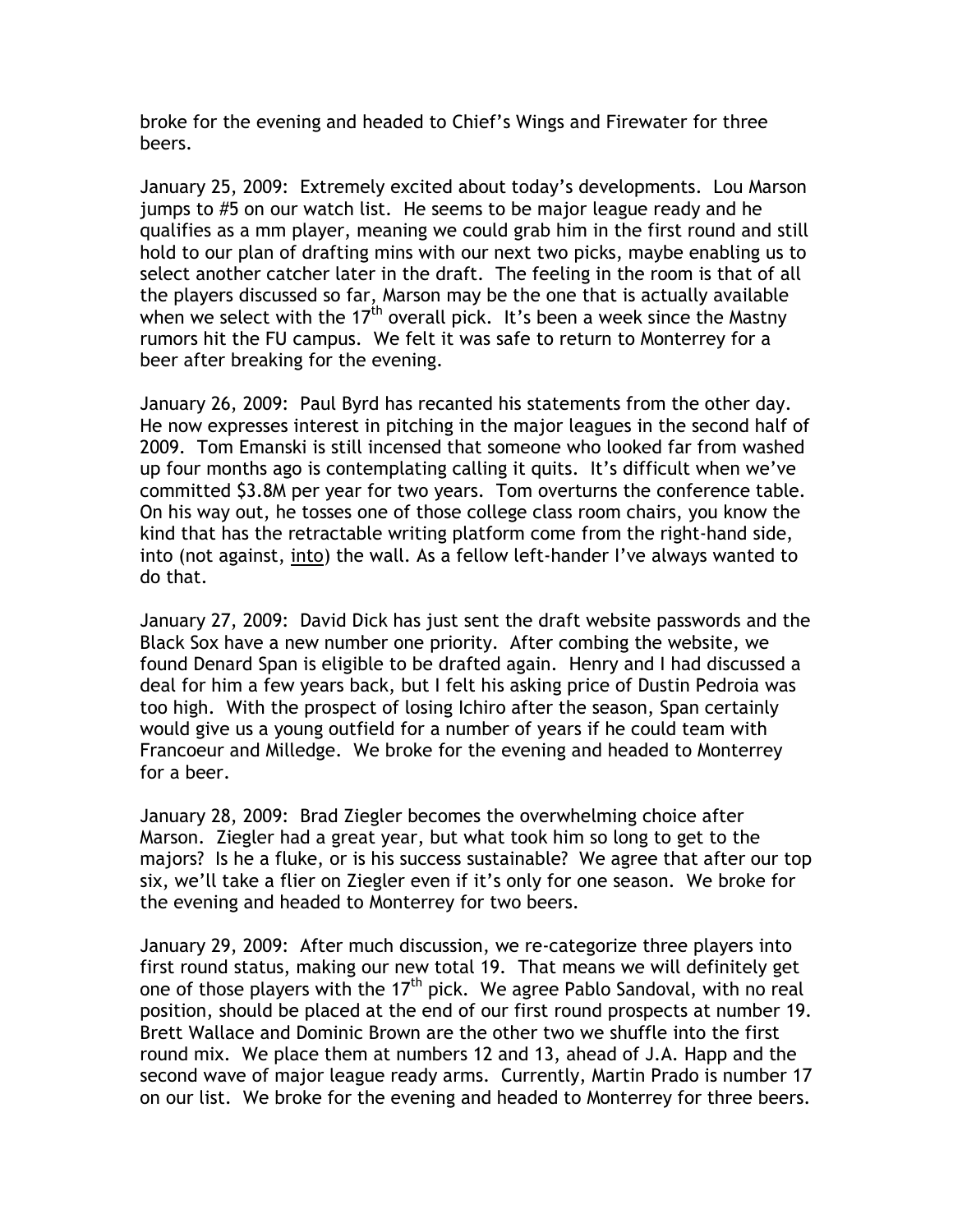January 30, 2009: The draft is nearly upon us. The consensus in the room is that Sandoval will be selected before we pick at number 17. If that is the case, Jim Johnson is the player we have ranked at number 16. He had a decent year with Baltimore in 2008, but his injuries indicate he may be just a one year player in Greenville. Overall, he'd bolster the pitching staff in 2009, but he is not to be counted on producing after this season. Such is the dilemma in the bottom half of the first round. Tomorrow David Dick will open the draft. That will give us a better indication of what to expect. We broke for the evening and headed to Monterrey for four beers.

January 31, 2009 11pm: End of day one. Five picks taken and nothing unexpected happened. Bumgarner, Galarraga, Posey were all in the top ten on our list. Campillo was among those considered for our first pick. NYM took Stephen Strasburg, our number 16 among min players. Our top five is now Span, Hicks, Arredondo, Marson, and Ziegler. PIG has the next selection. We call it a night wondering if Henry will double-dip and draft Span for a second time.

February 1, 2009 4:28pm: Four picks away. Span was not selected by PIG, but he and Aaron Hicks went back-to-back at picks nine and ten. ALA, NYM and DUB help us out by drafting players below our top 17 threshold. Aviles was 18, Fred disliked Stanton's propensity to strike out, and Santana was part of the deep catching class. As to be expected, our top five have been taken, but four of our top ten remain, ensuring us of obtaining Lou Marson, Brad Ziegler, Conor Gillaspie or David Huff.

February 2, 2009 11:55am: Handshakes and high-fives are exchanged as Montreal and Alaska opt for two of our top 23 mins (Beckham and Morrison), allowing us to take Lou Marson, who immediately becomes our catcher of the future following the earlier trade of Russell Martin. Now, our sights are set on our compensation pick for the loss of Mark Buehrle. We remain committed to our decision of a min player in that spot. That means that Ziegler will probably not don a Black Sox uniform. Atop our list are David Huff, Dominic Brown, Jason Castro, and Derek Holland. Huff and Castro appear to be the closest to the majors. Castro and Brown play positions where we do have some depth.

February 2, 2009 8:30pm: Only Holland has been taken from our top 4, with Williamsburg picking in front of us. Minutes later, Williamsburg selects Jon Niese, and we grab David Huff, who may find a role with the Black Sox as early as 2010. We broke for the evening and headed to Monterrey for a celebratory beer. We lifted our 32 ouncers with our left hands in honor of our new southpaw. It will be a long day tomorrow, spent mostly watching names fly off our list, calculating who to take 28 picks from now.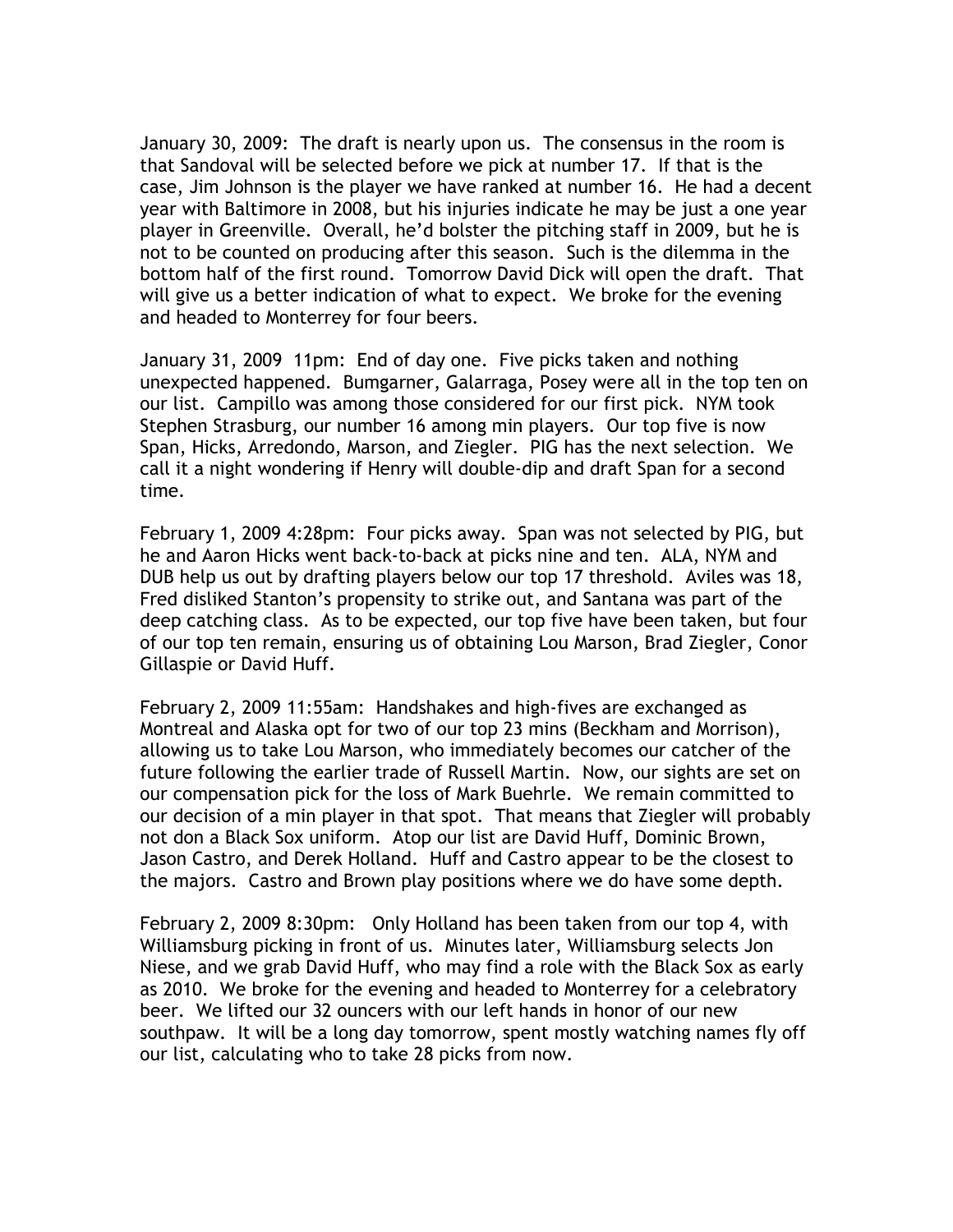February 3, 2009 3pm: Brown, Castro, and Jesus Montero have been selected from our target list. Incredibly, twelve of the 24 picks in round two are players with major league service. We select in 12 picks and still have 15 mins on our list. It's still too early to target two or three specific players, but we begin breaking down the various names. There is no consensus in the room. The list looks more like 15 guys ranked horizontally rather than a list with a top or a bottom.

February 3, 2009 7:20pm: Six picks away and we have finally pared down our list to four min players: Freddie Freeman, Vin Mazzaro, Austin Romine, and Peter Bourjos. None is a slam dunk. Of the bunch, Freeman is as close to a "can't miss", but we have not had much success drafting Braves (Moylan, James). Mazzaro looks like he may be able to help the Black Sox in 2010, but again, our track record of pitchers is sketchy at best. Romine seems to be the better Yankee receiver between he and Montero, and their offensive stats are not that different, but there's no guarantee Romine will win the long-term job. Bourjos is a potential gold-glover, but he strikes out too often for someone who projects to have little power.

February 3, 2009 9:32pm: One pick away, and the decision is Freddie Freeman. The deciding factor turns out to be the depth of each position in the draft. Catching, outfield, and pitching seem to be much deeper than first base. The feeling in the room is that there is significant drop off after Freeman to Allan Dykstra, Sean Doolittle, David Cooper and Ike Davis. Should Hoboken go for Freeman, plan B is Mazzaro. The pick will have to come in the morning. Tom and Fred stay behind to map out the round 3 pick where the eligible pool opens again to include mm and Y1 players. I broke for the evening and headed to Monterrey for two beers.

February 4, 2009 5:43pm: With Mazarro and Romo taken, the debate is between Romine and two Y1 players, Brian Buscher and J.A. Happ. Tom prefers Buscher who has seen action at 3B, a future need in the organization. Fred projects Buscher to be a platoon player at best, albeit a good platoon player in the right situation. Happ can provide innings in 2009 and may contend for a rotation spot in 2010. More reports surface that Montero will be moved from behind the plate, possibly clearing the way for Romine. If that does happen, it may not be in a Black Sox uniform. The choice is Happ, who we originally considered with our first round pick. If we believed he had the ability at that spot, we need to grab him now, in the  $3^{rd}$  round.

February 4, 2009 8:09pm: The draft begins to turn toward the bonus round. We still have some  $2^{nd}$  round min talent available like Jess Todd, Romine, and Ivan DeJesus Jr., but there's also 18 selections between now and our next pick. We broke for the evening and headed to Monterrey for three left-handed beers, for our lefty in the third round.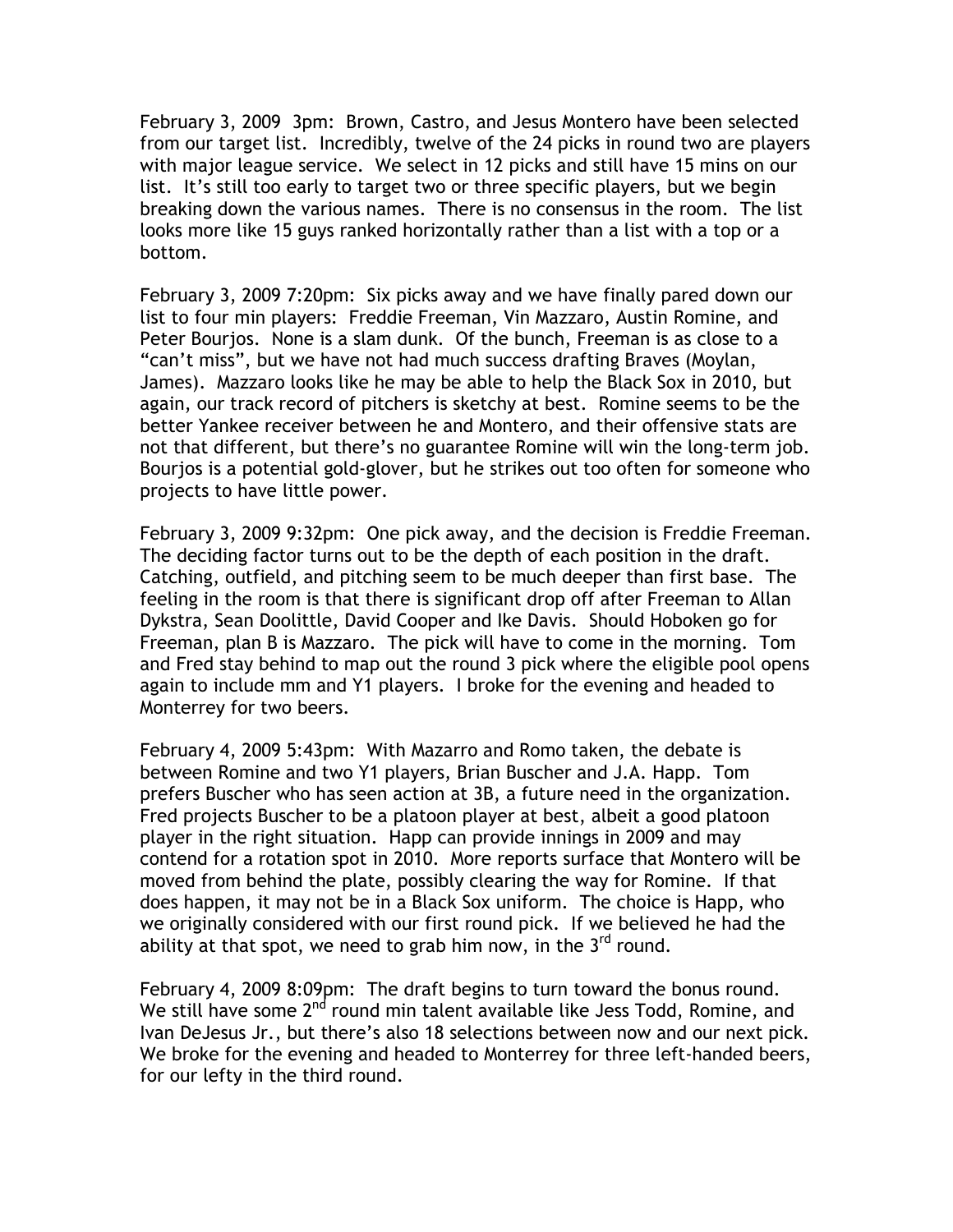February 5, 2009 10:38am: WOW takes Jess Todd, leaving no doubt in the room the choice will be Romine should he last the next ten picks. We came into the draft wanting to shore up our catching after dealing Martin to Northwoods. Even with Marson in the first round, we feel Romine grades above DeJesus and a few others considered, and again, there's a drop off between Romine and the next available catchers.

February 5, 2009 3:56pm: Ten picks pass over Romine and we are elated to take him, especially since we considered selecting him two days ago with our compensation pick. DeJesus, Bourjos, and Andrew Cashner are atop our wish list at this point, but without a fourth round pick it'll be a long wait to see who is still available in round five. We broke a little early and headed to Monterrey for four beers.

February 6, 2009 8:34pm: A long day winds down. Luckily for us in the Sox war room, round four has seen most teams add to their major league rosters, with 13 of the the 24 picks having logged time in the majors. We are looking for mins in round five and six to round out the farm system. Our pick is twelfth in line and our top five consists of: DeJesus, Bourjos, Cashner, Juan Duran, and Jordan Danks. DeJesus emerges as the front-runner. Of the bunch, he seems closest to the majors, outfield isn't a pressing need, and we have stated a desire to stay away from arms many years away from helping the major league staff. However, with twelve picks to go, we know we need to have a deeper list. We broke for the evening and headed to Monterrey for five beers.

February 7, 2009 10:50am: Fred had projected DeJesus as the second best 2<sup>nd</sup> baseman in the draft. The latest reports, however, state that Los Angeles is committed to keeping DeJesus at shortstop. That certainly gets Tom's attention knowing that Tejada will be a free agent after 2010. Now, we just need to wait out seven more picks.

February 7, 2009 1:33pm: No movement yet. A quick check on the draft website reveals that, much like last round, most of the teams directly in front of us have reached their allotment of mins and need to concentrate on Y1 or mm players. The wild card is NOR, who may have another spot or two left for a min player.

February 7, 2009 3:01pm: High-fives are exchanged around the room when a run on auto-picks, including Peter Bourjos to VIR, drops DeJesus to us. NOR did opt for a min pick, but it was Jose Ceda. We'll have one more pick tomorrow and we still have a few players listed that we think should have been taken already (Cashner, Duran, Danks). We begin to assemble a list of additional names from our next tier, just in case. This list includes John Raynor and Brian Duensing, who may be able to help the Greenville staff in 2010. We broke for the evening and headed to Monterrey for six beers.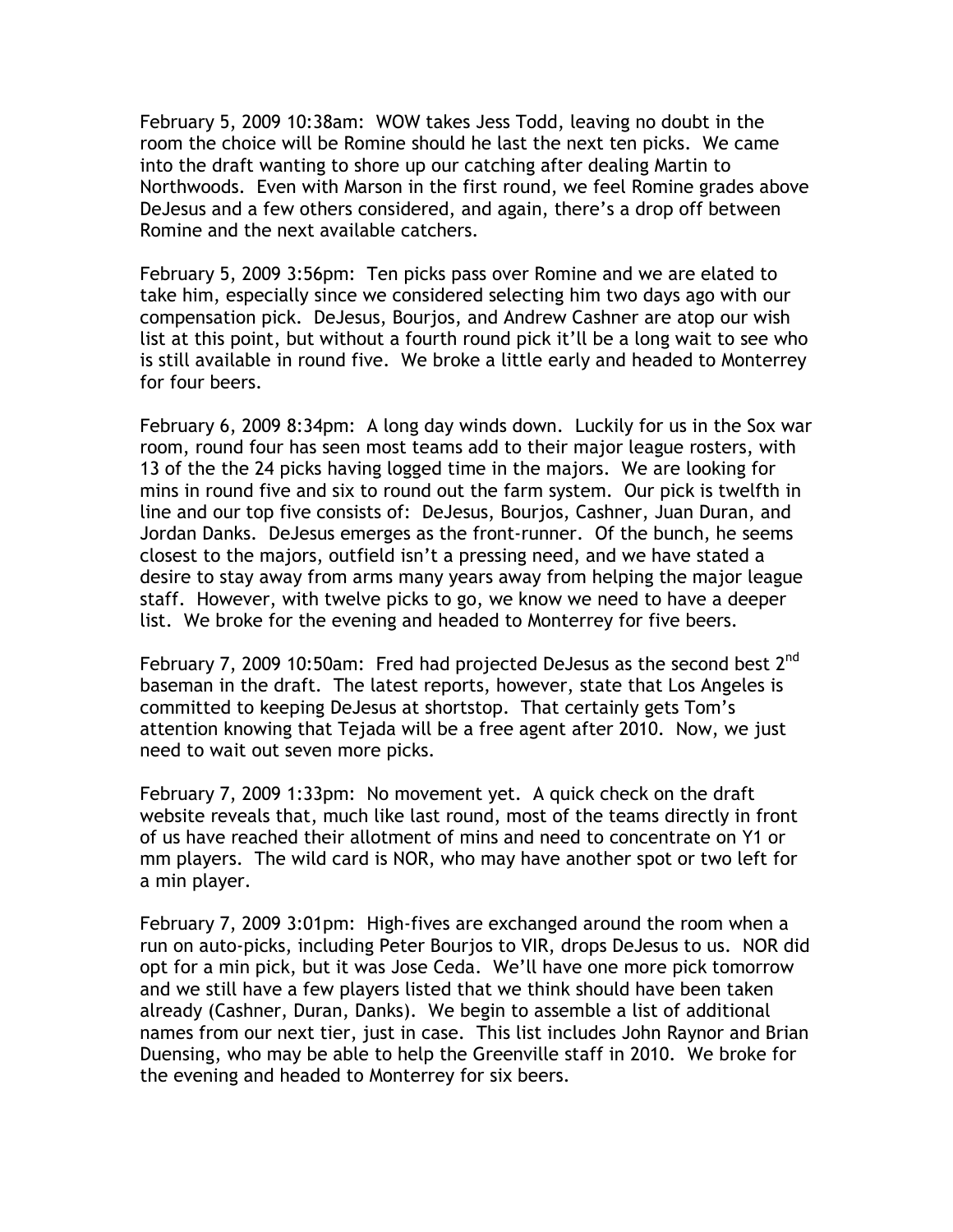February 8, 2009 8:55am: Next season, we need to swap draft positions to ensure we pick before WOW. BRASSWORLD is a deep league with a deep draft. If you identify a player you want, you need to draft him immediately because usually there are 23 picks before your next selection. Three times in this draft WOW has dipped from the short pool of players we identified as our next pick, including Jordan Danks just a few minutes ago. With our aversion towards minor league arms, we pass over Cashner and select Juan Duran. He's only 17 and we feel with our outfield situation we have the time to be patient with the young 6'6" slugger.

Everyone feels good as the team breaks for spring training at Siesta Key. Just how good this draft class is won't be known until 2013 when we find out if they become valuable contributors at the major league level. With a tip of the cap to Baseball America, we wrap up our draft with the Greenville Projected 2012 Lineup:

| Catcher                    | Lou Marson                       |
|----------------------------|----------------------------------|
| <b>First Base</b>          | Freddie Freeman                  |
| Second Base                | Dustin Pedroia                   |
| <b>Third Base</b>          | <b>Todd Frazier</b>              |
| Shortstop                  | Ivan DeJesus                     |
| Left Field                 | Aaron Cunningham                 |
|                            | Center Field Lastings Milledge   |
|                            | Right Field Jeff Francoeur       |
| No. 1 Starter Jake Arrieta |                                  |
|                            | No. 2 Starter Justin Duchscherer |
| No. 3 Starter David Huff   |                                  |
| No. 4 Starter Scott Olsen  |                                  |
| No. 5 Starter Ian Snell    |                                  |
| Closer                     | <b>Manny Corpas</b>              |
|                            |                                  |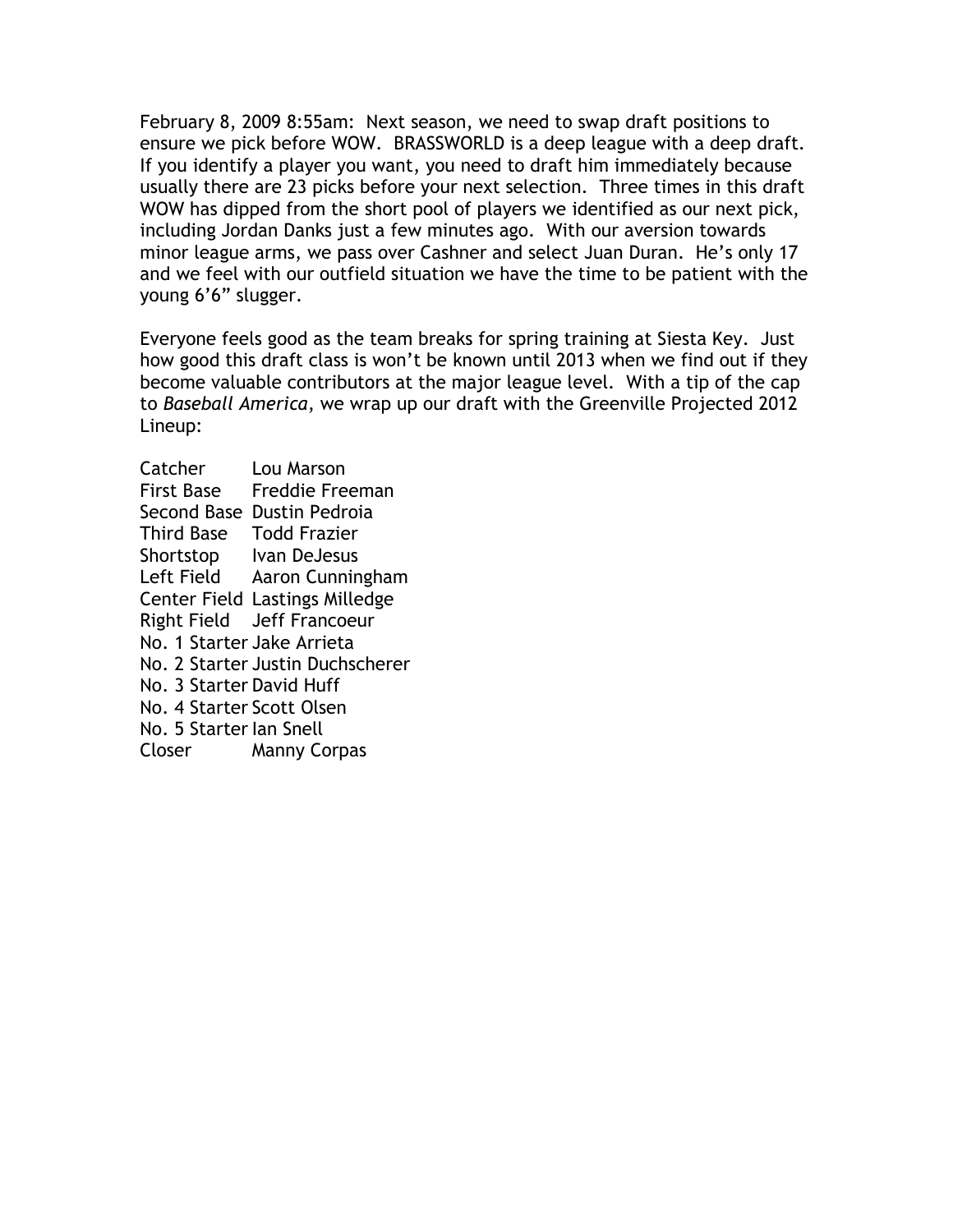# **Extreme Makeover: BRASSWORLD Logo Edition**

Not satisfied with last year's efforts, which, let's be charitable, were rather pedestrian in general, I undertook to create some team emblems more worthy of the BRASSWORLD. The results for 2009 are a decided improvement yet in many cases still probably do not represent the last word.

New for 2009 is that the original BRASSWORLD franchises have been awarded a special "2003" notation somewhere on their logo to denote their status as founding franchises, still active as we enter our  $7<sup>th</sup>$  year. In addition, most team logos now exhibit the BRASSWORLD "deep space" background taken off the website.

### **Cobb Division**



 **2008 2009 In case you don't recognize him, that is a photo of the Babe himself, posterized and now the symbol of the BRASSWORLD 2008 champions. Note the "2003" in lower right corner; Silver is an original franchise. This might be my most favorite new logo. Wow! Definitely an extreme makeover!**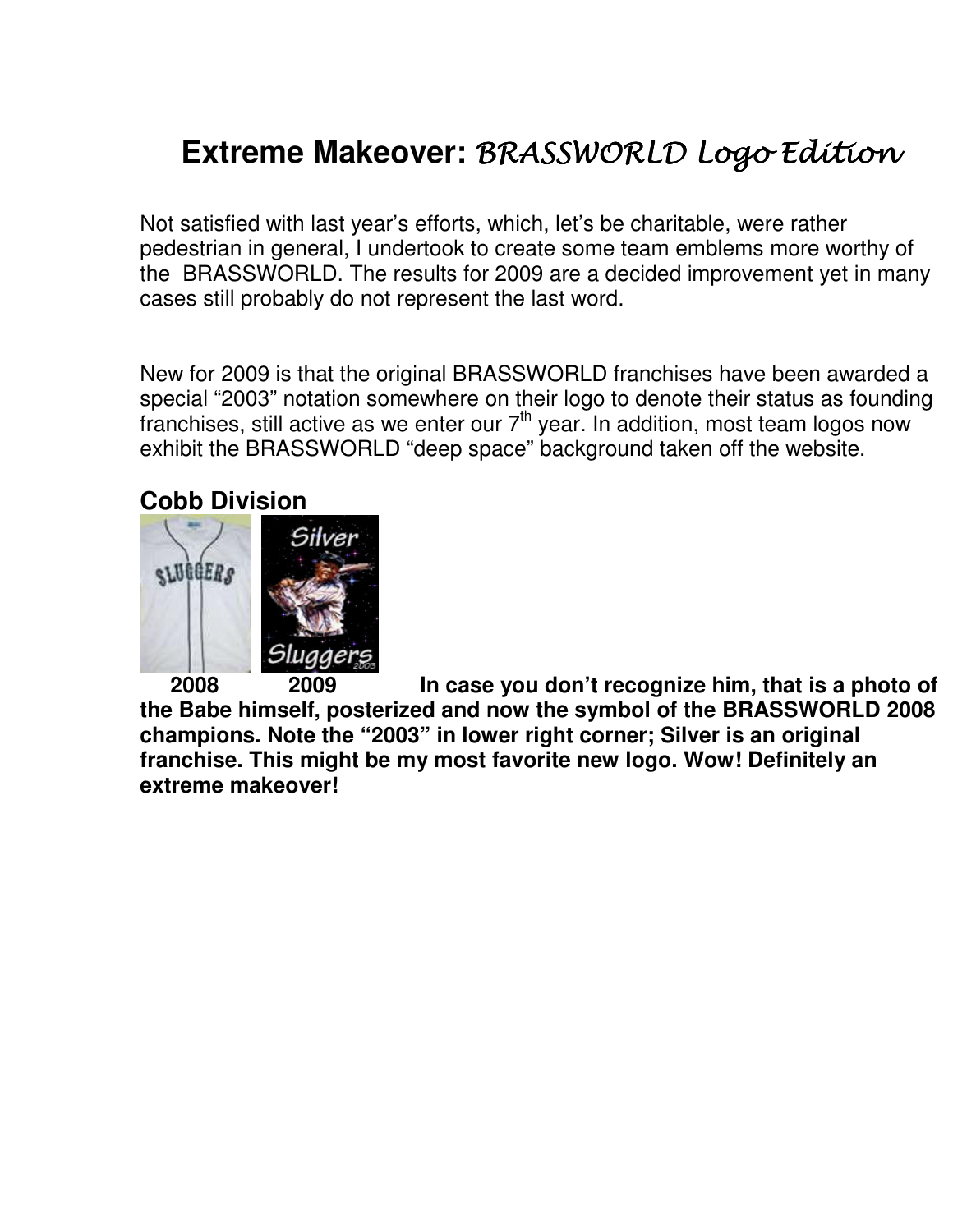

 **2008 2009 The logo for 2008 was little more than a map; the new one does a better job at capturing some of the Frontier State's spirit. Most of my logos utilize the BRASSWORLD "deep space" (from Henry's website) as background. This one does not but I still cloned a twinkling star from that background in the lower right corner. No "2003" for Alaska; the team is only 3 years old.** 



 **2008 2009 Not a lot different but I do have BRASSWORLD deep space as background and the "GBS" is made with a decorative font to which subtle warping to the top has been applied so it will respect the outline the ball. A 2003 original franchise.** 



 **2008 2009 I really didn't like the logo at all for 2008 but exactly what is one to do with such a team name? The new one is admittedly generic. I need to find out what a Kegler is.**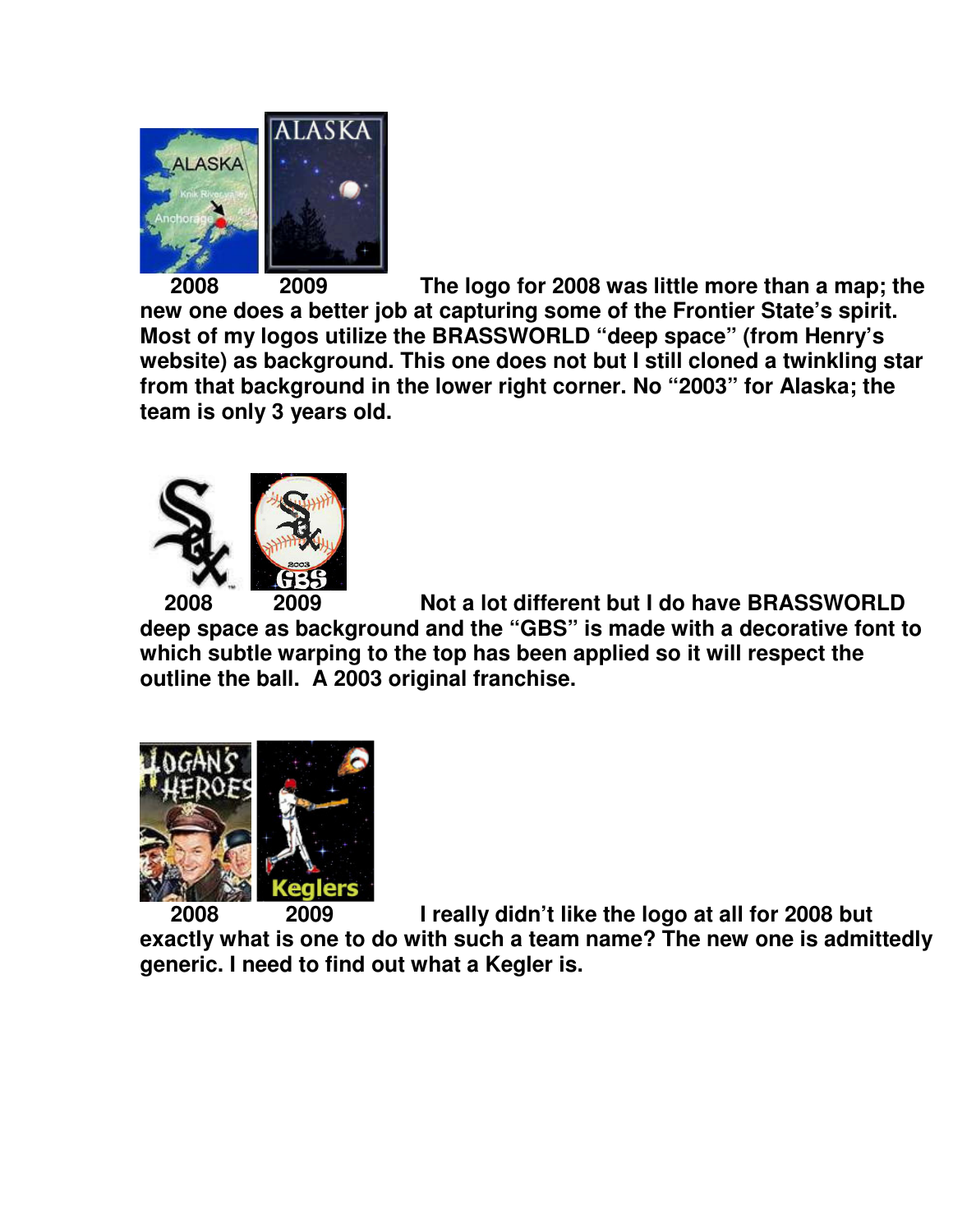

 **2008 2009 I changed this logo because I did not like the pale splotch from10:00-12:00 on the old one. The new logo needs work too. Just now thought of putting the compass inside a baseball background. The font here is a new favorite of mine, "Porky's" for anyone else like me with a font fetish. Why is "South Range" not at the top? It's been a while since I did all these but IIRC, I tried and tried and for some reason the letters would not stick on top. Something called "leading", I think, was inadvertently changed.** 



 **2008 2009 The old logo showed a picture of a rodent; good to have "Rabbits" across the top and hint of oversized ears otherwise I am not sure we would have known. In the new logo, the bat should be a little bigger. Wait till next year. As in most, there is the "deep space" background, here top and bottom.** 

## **Ruth Division**



 **2008 2009 Another extreme makeover; what an improvement.**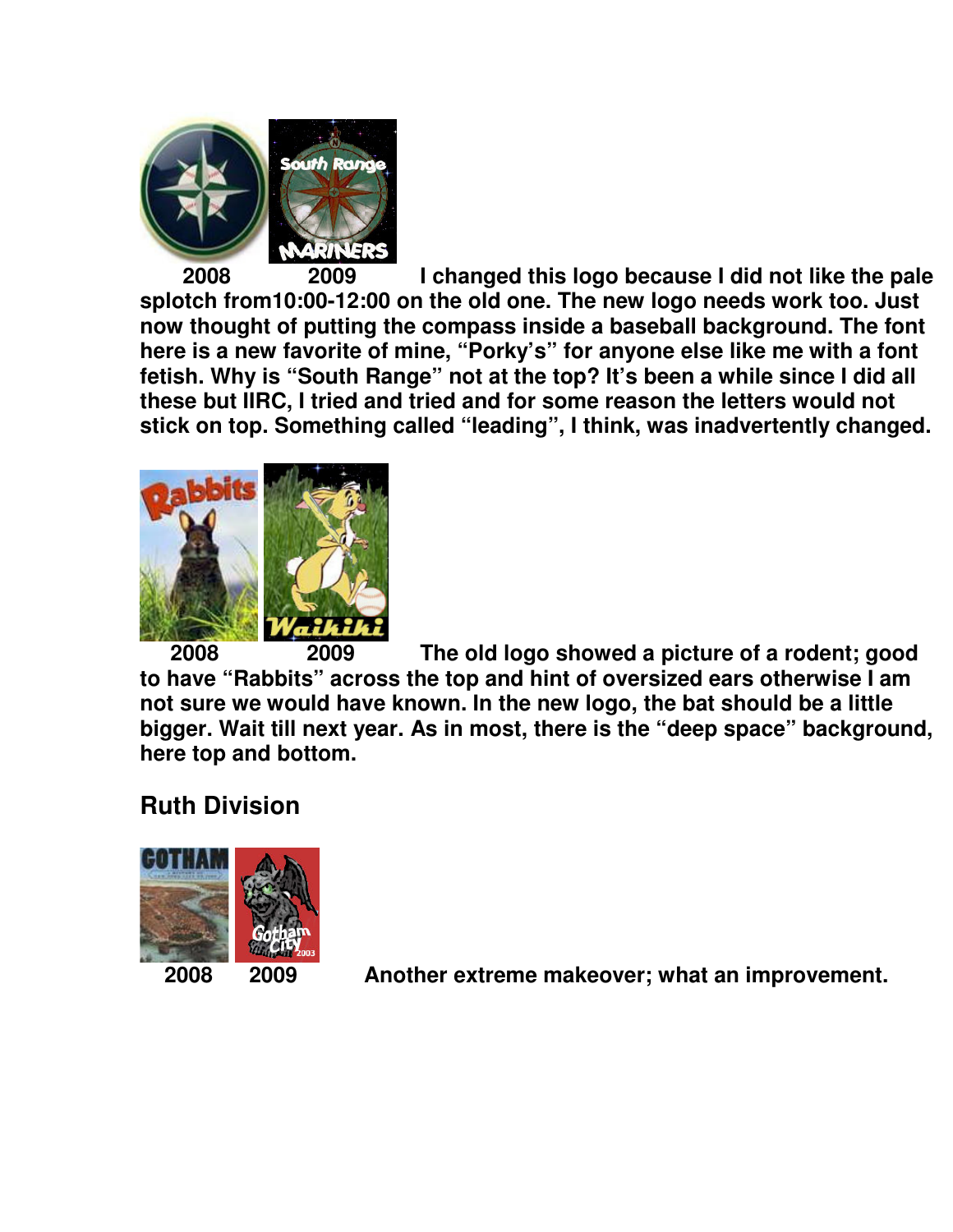

 **New for Plum Island in 2009 is the deep space background and the team name along the bottom, written in a plum color of course.** 



**2009 2009 The Hoboken Bum just tweaked for 2009 with addition of the deep space background and use of the city name in Porky's font.** 



 **2008 2009 The Dublin logo still with room for improvement but at least the team sports the deep space background.**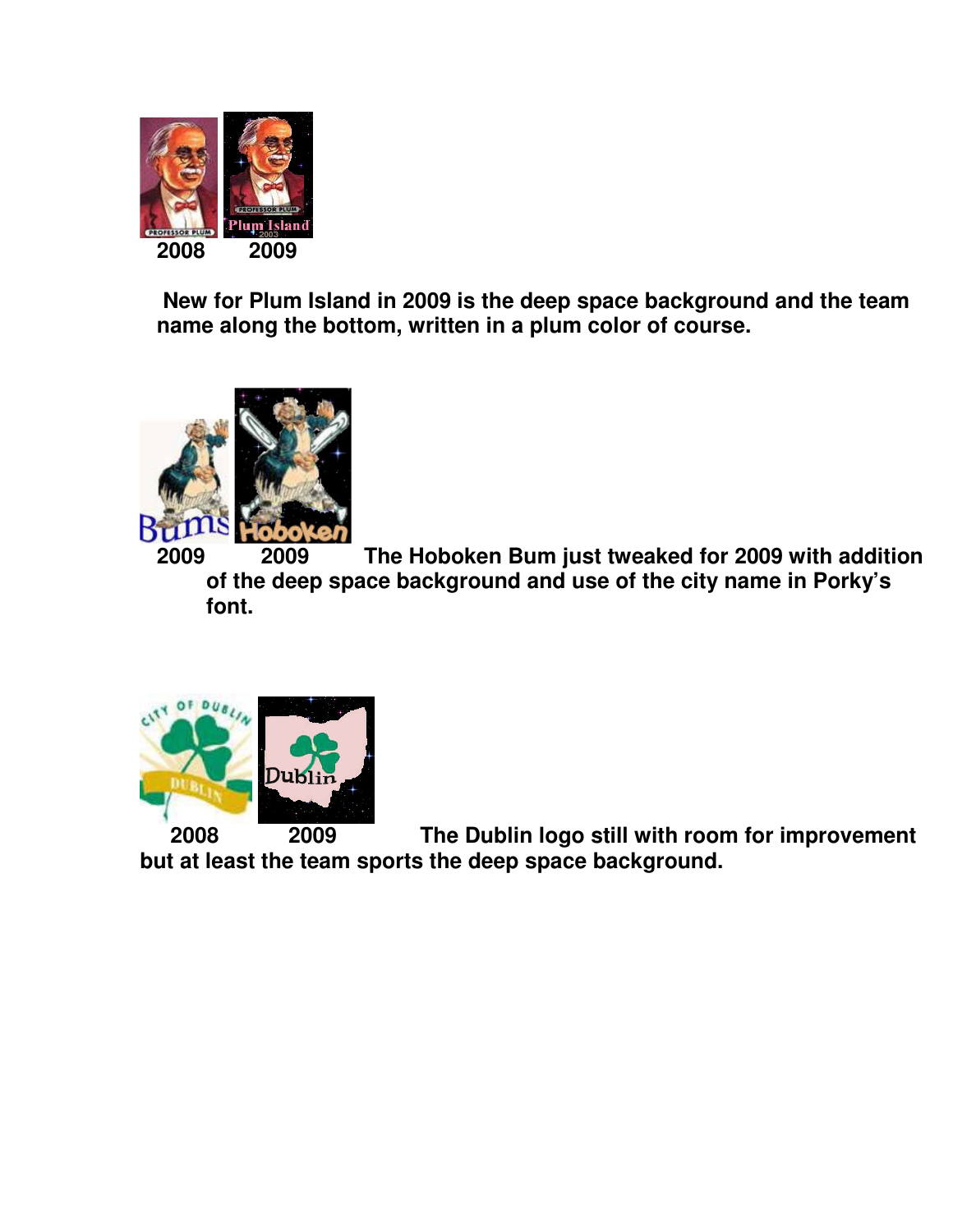

 **2008 2009 My best effort at changing the spelling from** 

**"Mets" to "Metz" is new for 2009. I added a swanky "NYM" to respect the cosmopolitan city.** 



 **2008 2009 Given the performance of the team, I found the Warner Brothers cartoon "WB" compelling for Williamsburg's new logo.** 

## Extreme Makeover: BRASSWORLD NL logo edition 2009